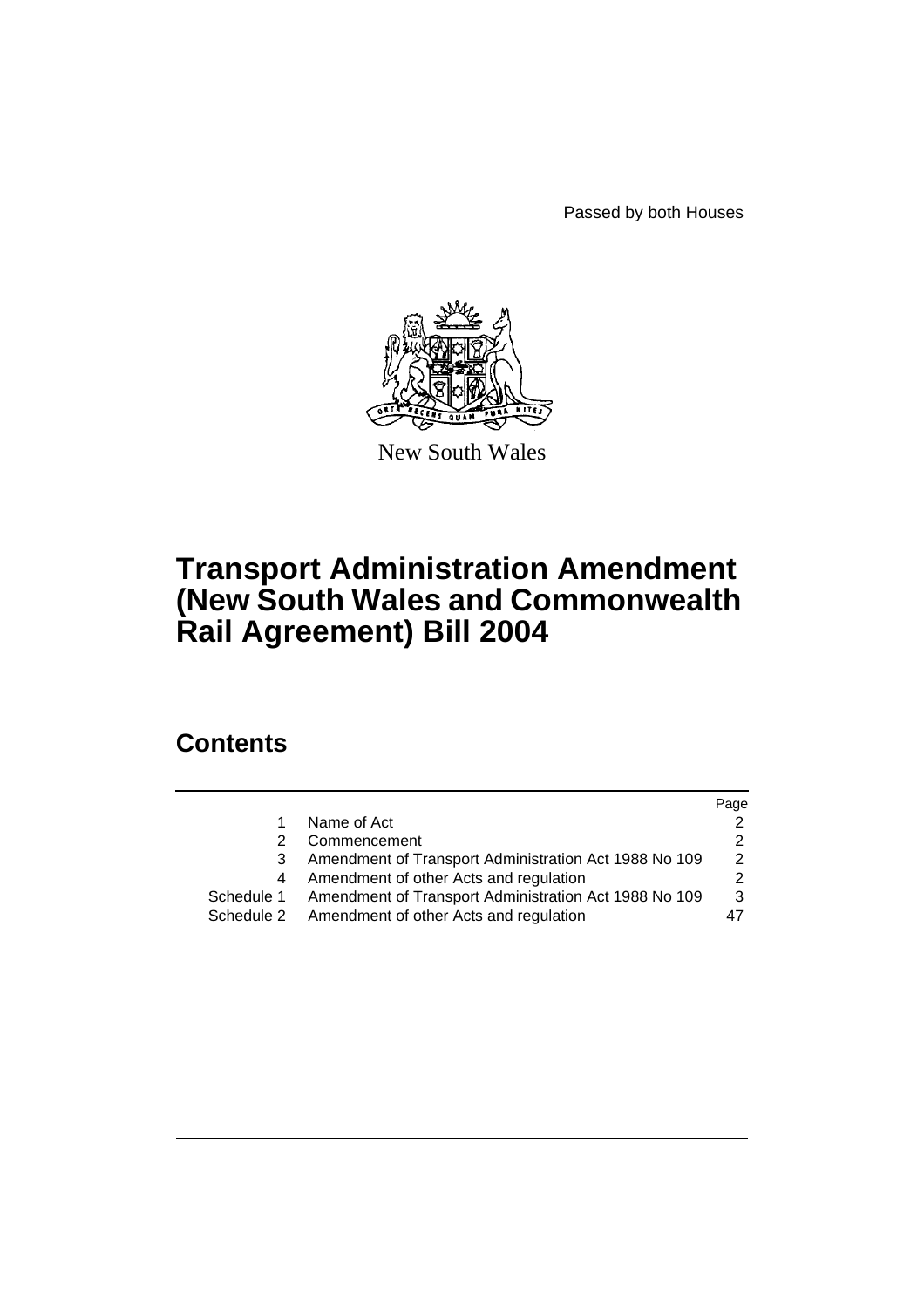*I certify that this PUBLIC BILL, which originated in the LEGISLATIVE ASSEMBLY, has finally passed the LEGISLATIVE COUNCIL and the LEGISLATIVE ASSEMBLY of NEW SOUTH WALES.*

> *Clerk of the Legislative Assembly. Legislative Assembly, Sydney, , 2004*



New South Wales

# **Transport Administration Amendment (New South Wales and Commonwealth Rail Agreement) Bill 2004**

Act No , 2004

An Act to amend the *Transport Administration Act 1988* with respect to the leasing and licensing to, and management by, Australian Rail Track Corporation Ltd of country rail infrastructure and freight rail infrastructure; and for other purposes.

*I have examined this Bill, and find it to correspond in all respects with the Bill as finally passed by both Houses.*

*Chairman of Committees of the Legislative Assembly.*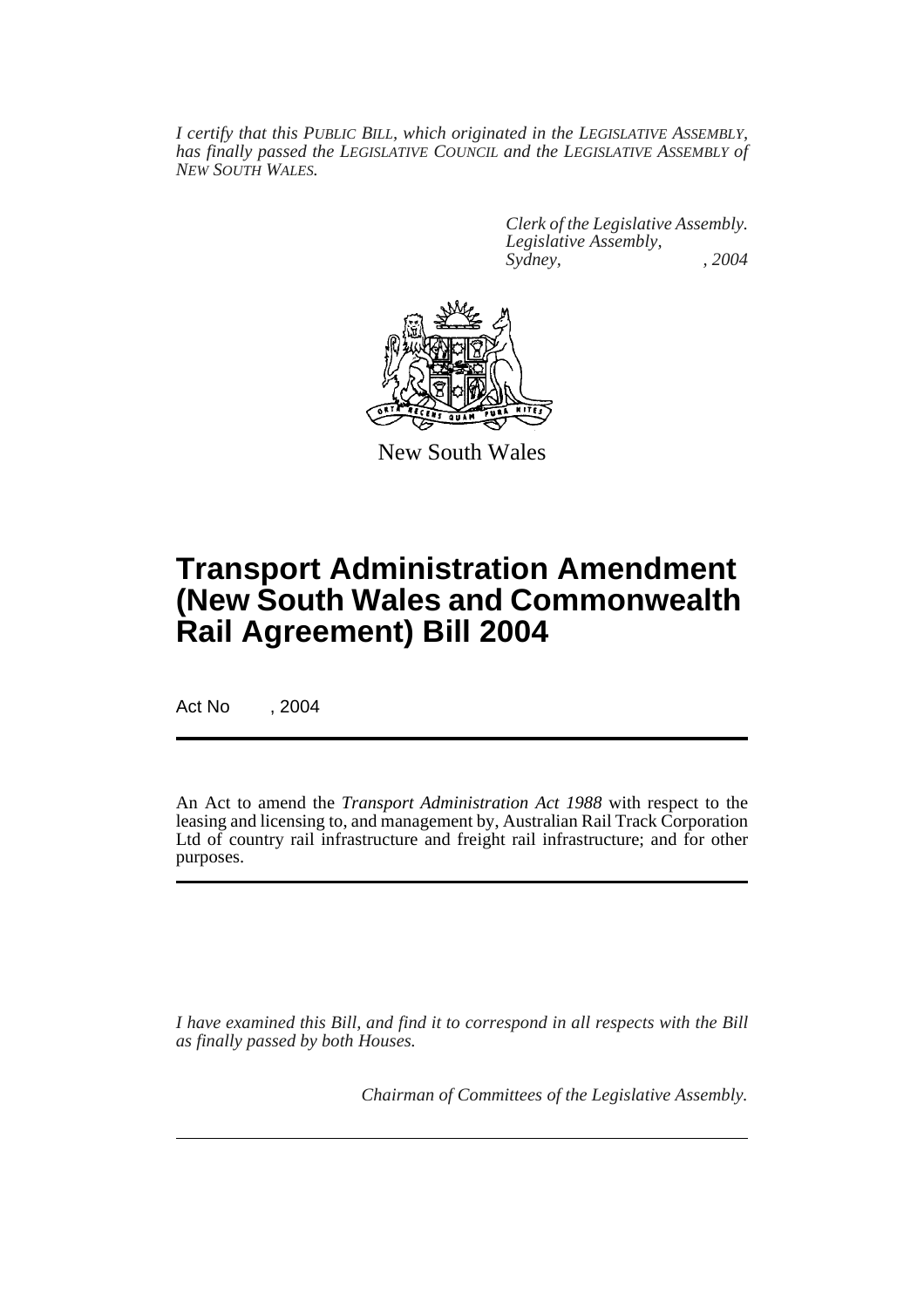### <span id="page-2-0"></span>**The Legislature of New South Wales enacts:**

### **1 Name of Act**

This Act is the *Transport Administration Amendment (New South Wales and Commonwealth Rail Agreement) Act 2004*.

### <span id="page-2-1"></span>**2 Commencement**

This Act commences on a day or days to be appointed by proclamation.

# <span id="page-2-2"></span>**3 Amendment of Transport Administration Act 1988 No 109**

The *Transport Administration Act 1988* is amended as set out in Schedule 1.

### <span id="page-2-3"></span>**4 Amendment of other Acts and regulation**

The Acts and regulation specified in Schedule 2 are amended as set out in that Schedule.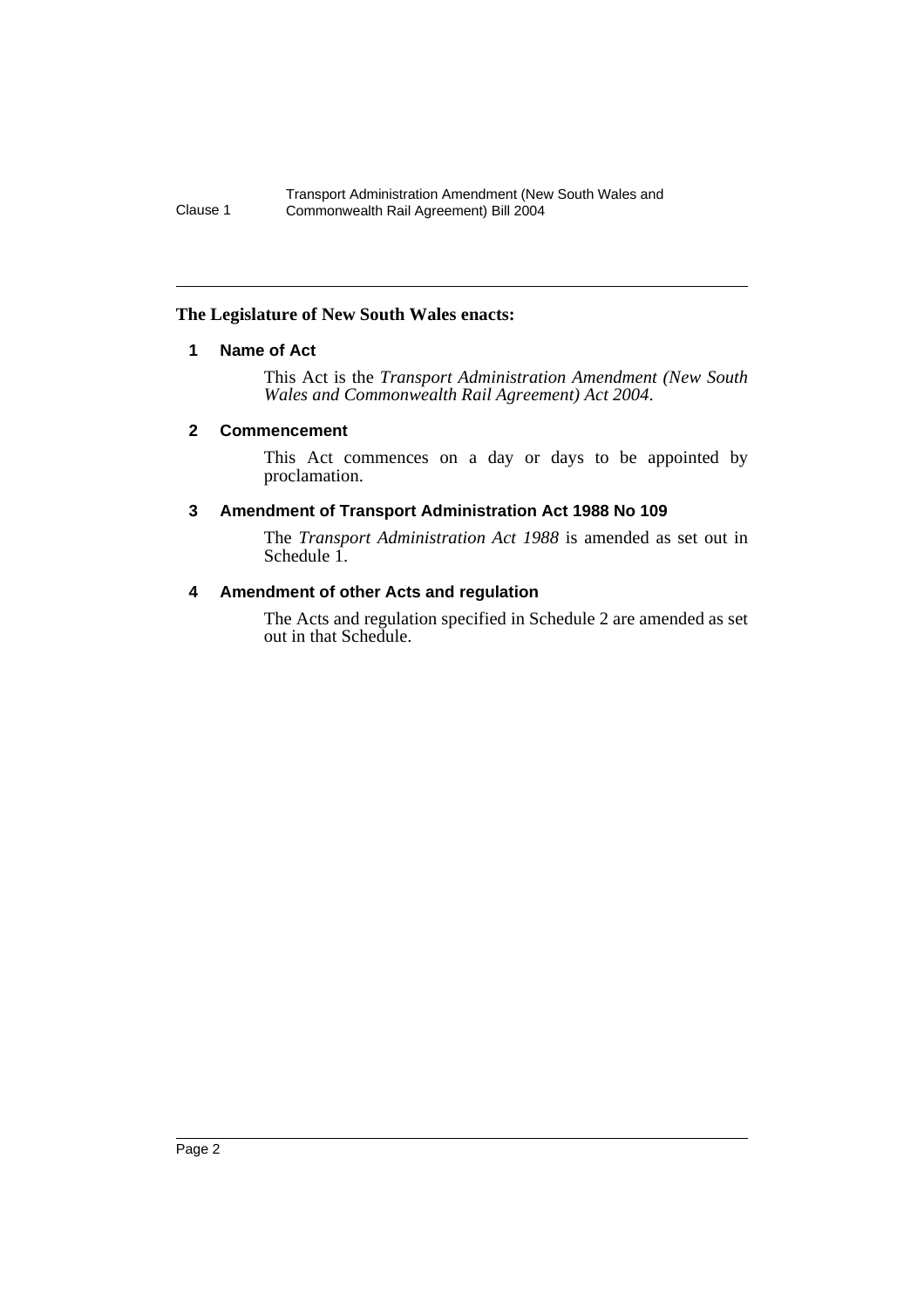Amendment of Transport Administration Act 1988 No 109 Schedule 1

# <span id="page-3-0"></span>**Schedule 1 Amendment of Transport Administration Act 1988 No 109**

(Section 3)

### **[1] Section 3 Definitions**

Insert in alphabetical order in section 3 (1):

*ARTC* means the Australian Rail Track Corporation Ltd (ACN 081 455 754).

*ARTC arrangement* means a lease, licence, agreement or other arrangement under Part 8A.

*ARTC lease or licence* means a lease or licence under Part 8A.

#### **[2] Section 3 (1), definition of "NSW rail network"**

Insert "or managed or controlled by" after "owned by".

#### **[3] Section 3 (1), definition of "NSW rail network"**

Insert "or managed or controlled" after "owned" where secondly occurring.

#### **[4] Section 3 (1), definition of "rail infrastructure facilities"**

Insert "or managed or controlled by" after "owned by" in paragraph (b).

#### **[5] Section 3 (1), definition of "rail infrastructure owner"**

Omit the definition. Insert instead:

*rail infrastructure owner* means:

- (a) in the case of any rail infrastructure facilities that are managed or controlled by Transport Infrastructure Development Corporation for the purposes of exercising its functions under this Act, Transport Infrastructure Development Corporation, or
- (b) in the case of any rail infrastructure facilities that are subject to an ARTC lease or licence or are installed, established or replaced by ARTC in or on land subject to an ARTC lease or licence, ARTC, or
- (c) in any other case, the person in whom ownership of rail infrastructure facilities is vested by or under this Act.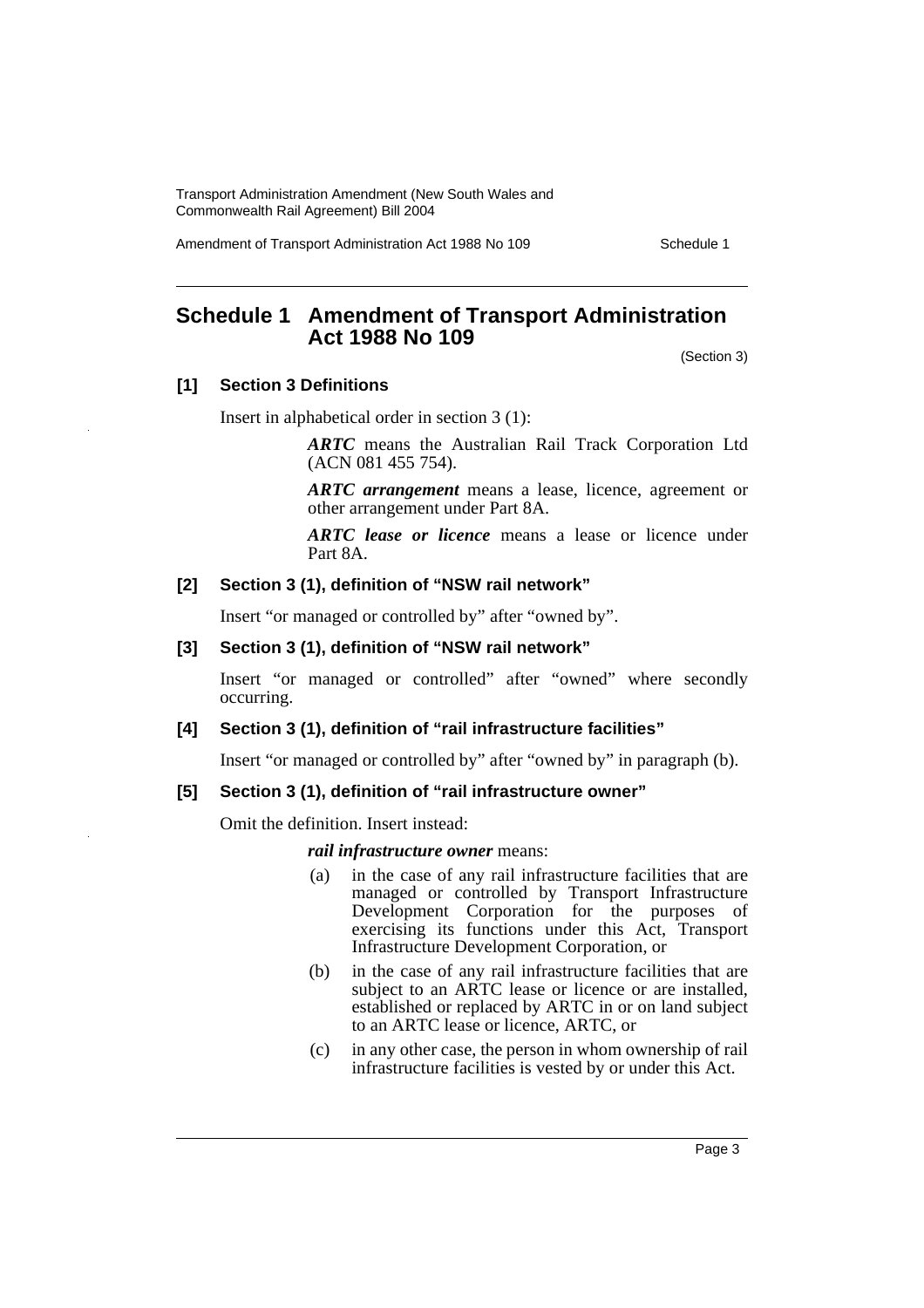Schedule 1 Amendment of Transport Administration Act 1988 No 109

#### **[6] Section 3A Metropolitan rail area**

Insert after section 3A (3):

- (4) A notice under this section which has the effect of moving land subject to an ARTC lease or licence to or from the metropolitan rail area has no effect unless ARTC has given prior written consent to the notice.
- (5) ARTC must not unreasonably withhold consent to any such notice.
- (6) Nothing in this section limits any rights of RIC or RailCorp to acquire land or rail infrastructure facilities under any other provision of this Act.

### **[7] Section 5 Objectives of RailCorp**

Insert at the end of the section:

(5) Subsection (2) (b) does not apply to any part of the NSW rail network subject to an ARTC lease or licence.

#### **[8] Section 7 Rail infrastructure functions**

Insert ", or to be vested in or owned by it," after "it".

#### **[9] Section 8 Metropolitan rail area access functions**

Insert at the end of the section:

(2) This section does not apply to any part of the NSW rail network subject to an ARTC lease or licence.

### **[10] Section 17E Exemption from State taxes**

Omit the definition of *State tax* from section 17E (4). Insert instead:

*State tax* means duty under the *Duties Act 1997* or any other tax, duty, rate, fee or other charge imposed by or under any Act or law of the State, other than pay-roll tax.

### **[11] Section 19D Objectives of RIC**

Insert at the end of the section:

(5) Subsection (2) (a) does not apply to any part of the NSW rail network subject to an ARTC lease or licence.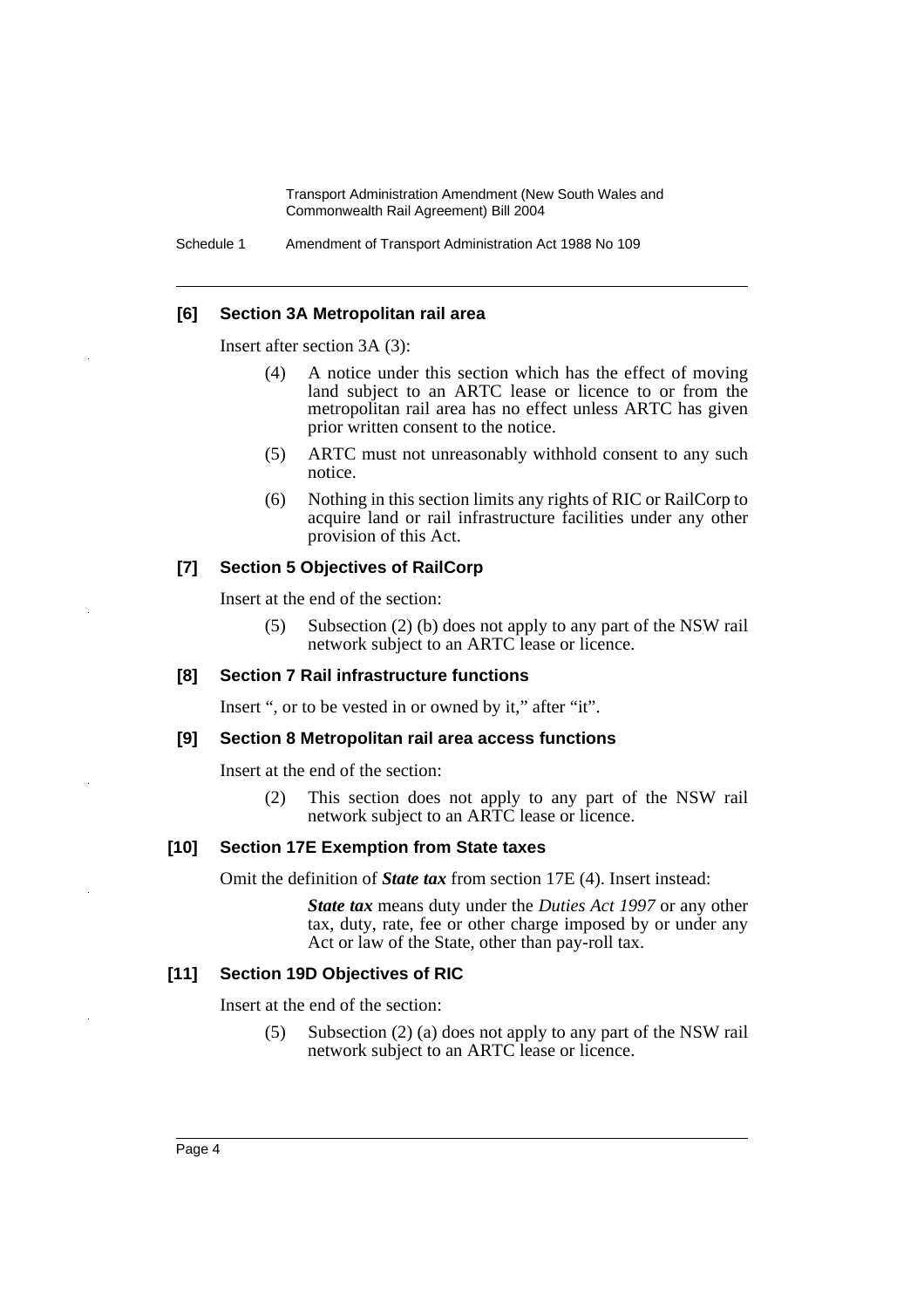Amendment of Transport Administration Act 1988 No 109 Schedule 1

### **[12] Section 19E Functions of RIC**

Insert at the end of the section:

(8) Subsection (2) (b) does not apply to any part of the NSW rail network subject to an ARTC lease or licence.

#### **[13] Part 8A**

Insert after Part 8:

# **Part 8A ARTC arrangements**

### **Division 1 Preliminary**

#### **88A Definitions**

In this Part:

*freight line* means a railway line that is part of the NSW rail network and that is predominantly used for freight services or freight services and passenger services on non-electrified railway lines.

*lease* includes sub-lease and an agreement to lease or sub-lease.

*licence* includes sub-licence and an agreement to license or sub-license.

*linear continuity* of railway lines means the continuity and availability of the railway lines for rail operations.

*member of staff* of a rail authority means any person employed by a rail authority (whether as a permanent or temporary employee or a casual employee).

*rail authority* means RailCorp, Rail Infrastructure Corporation, the State Rail Authority, Transport Infrastructure Development Corporation or any other person or body prescribed by the regulations.

*rail infrastructure facilities* includes disused stations, disused platforms, rolling stock maintenance facilities, freight centres or depots, works and maintenance depots and storage yards.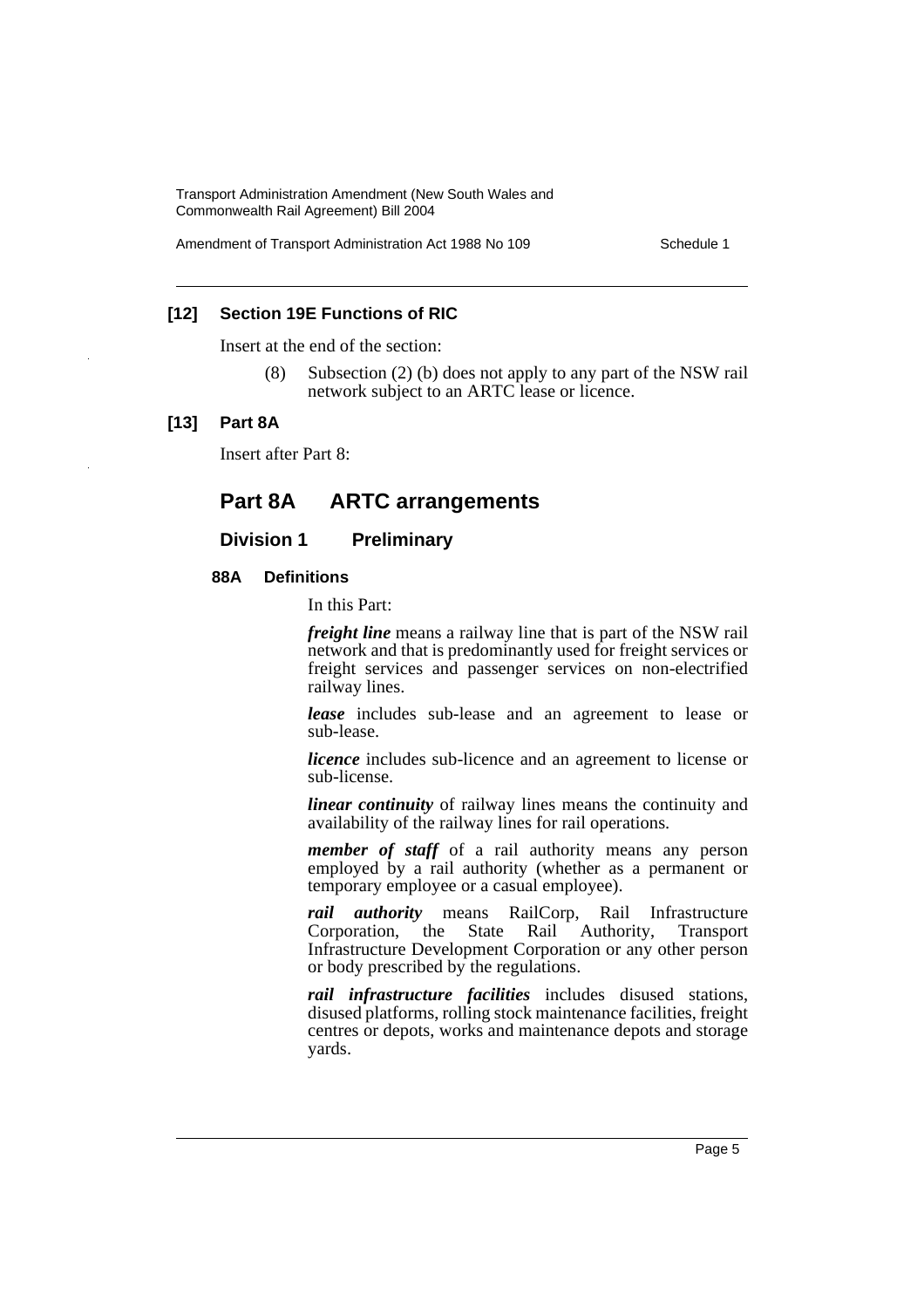Schedule 1 Amendment of Transport Administration Act 1988 No 109

*related body corporate* has the same meaning as it has in the *Corporations Act 2001* of the Commonwealth.

*station facilities* means stations, platforms and associated access works, but does not include disused stations or disused platforms or their associated access works.

### **Division 2 Arrangements between rail authorities and ARTC**

### **88B Lease or licence of land and rail infrastructure facilities**

- (1) A rail authority may, with the approval of the Minister, lease to ARTC, or grant a licence to ARTC with respect to, the whole or any part of the following:
	- (a) land (and all or any related rail infrastructure facilities) used for, or relating to, freight lines or proposed freight lines,
	- (b) land providing access to any such land or rail infrastructure facilities,
	- (c) such additional land (and all or any related rail infrastructure facilities) as ARTC may request, and that is required in connection with rail operations.
- (2) Rail infrastructure facilities may be leased or licensed to ARTC by a rail authority under this section even though the facilities are situated on land that is not otherwise subject to such a lease or licence.
- (3) A rail authority may, with the approval of the Minister, enter into a lease, licence, agreement or other arrangement with ARTC for the carrying out of development by or on behalf of ARTC for the purposes of constructing proposed freight lines and associated facilities or other rail infrastructure facilities.
- (4) A lease or licence entered into by a rail authority may make provision for or with respect to rights relating to intellectual property.
- (5) Subsections (3) and (4) do not limit the matters that may be included in a lease or licence under this section.
- (6) A rail authority may enter into an agreement or other arrangement with ARTC with respect to matters that are ancillary to or incidental to an ARTC lease or licence.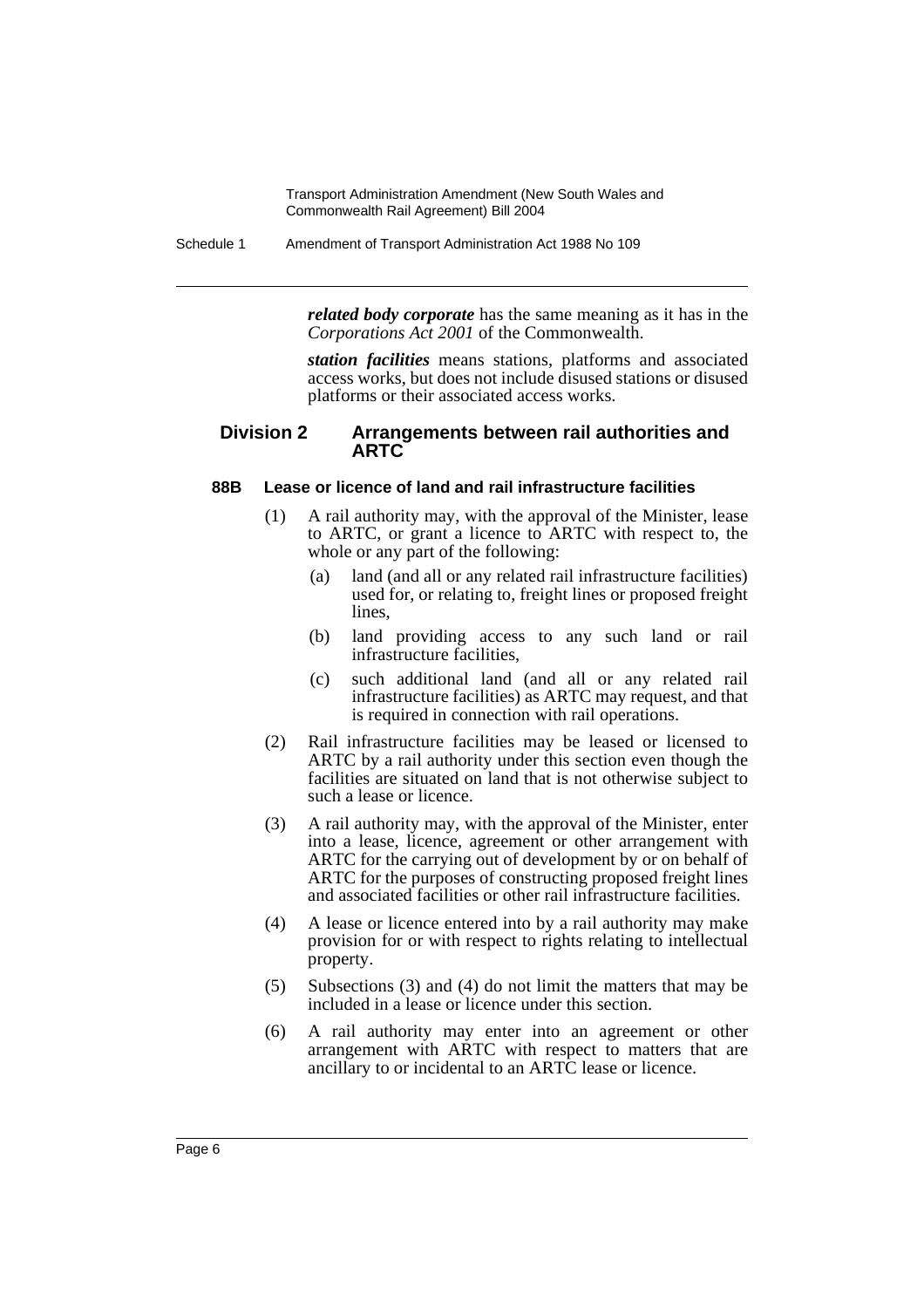Amendment of Transport Administration Act 1988 No 109 Schedule 1

(7) The total maximum term for which any land or rail infrastructure facilities may be leased or licensed under one or more leases or licences under this section is 60 years.

#### **88C Other agreements or arrangements relating to freight lines**

- (1) A rail authority may, with the approval of the Minister, enter into an agreement or other arrangement with ARTC for or with respect to the management by ARTC of freight lines not subject to an ARTC lease or licence (and all or any associated rail infrastructure facilities).
- (2) The total maximum term for which any one or more agreements or other arrangements may be entered into under this section in relation to any freight line or rail infrastructure facilities is 60 years.

#### **88D Provision of transition support services**

A rail authority may, with the approval of the Minister, enter into an agreement or other arrangement with ARTC for the provision to ARTC by the rail authority of transition support services in connection with an ARTC arrangement.

#### **88E Sale of plant, machinery, equipment, stores and consumables**

Despite any other provision of this Act, a rail authority that enters into an ARTC arrangement may sell to ARTC movable plant, machinery, equipment, stores and consumables, not being rail infrastructure facilities, whether or not it is used in connection with land or rail infrastructure facilities subject to an ARTC arrangement.

#### **88F Requirements for consent not applicable**

A rail authority may enter into an ARTC arrangement, and any such arrangement has effect, despite any requirement for consent under any other lease, licence, agreement or other arrangement between a rail authority and any other person.

#### **88G Severance of rail infrastructure facilities and from leased or licensed land**

(1) Rail infrastructure facilities owned by RailCorp, RIC or the State Rail Authority that are subject to an ARTC lease or licence or situated on land subject to an ARTC lease or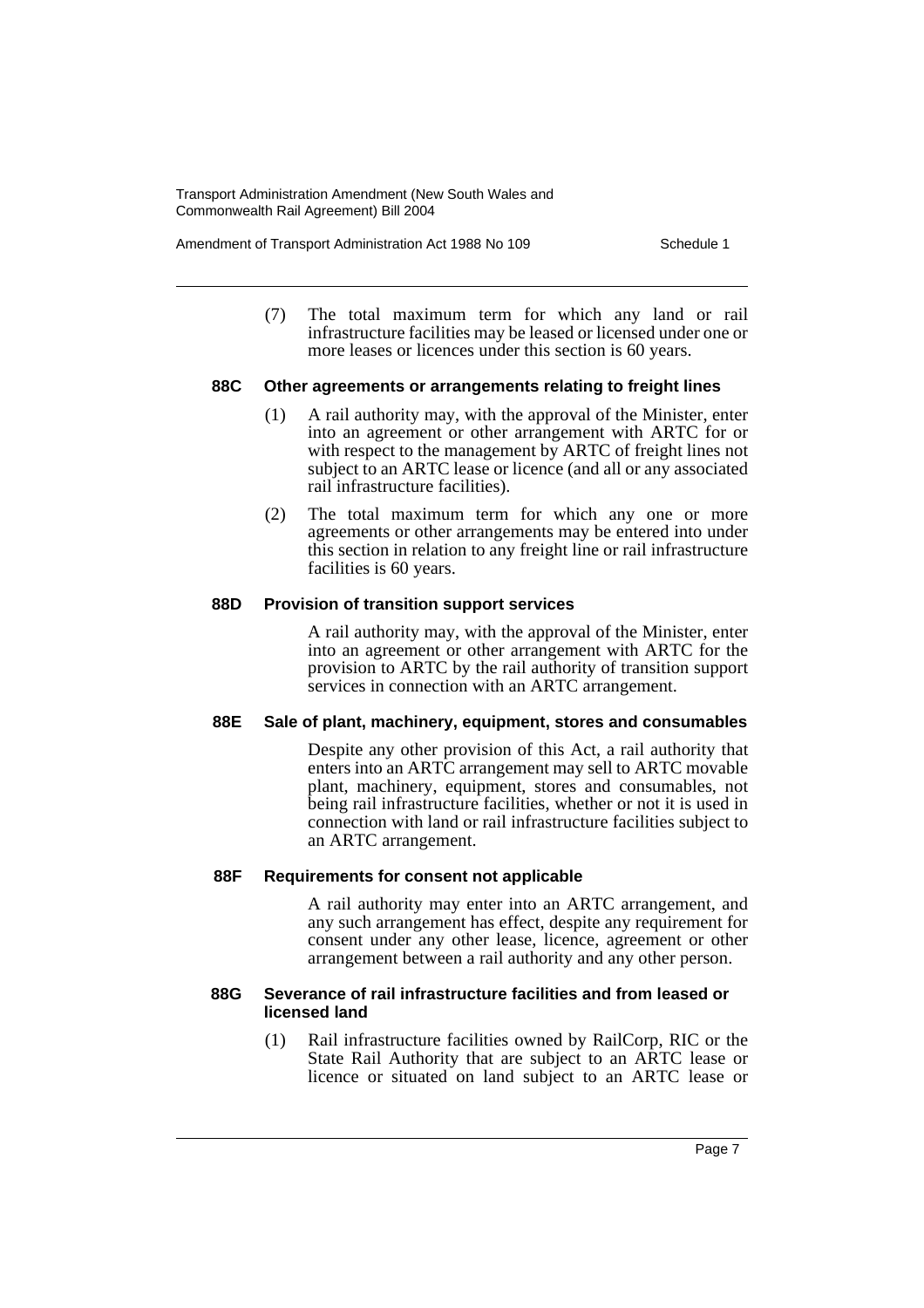Schedule 1 Amendment of Transport Administration Act 1988 No 109

licence, or rail infrastructure facilities installed or established by ARTC for the purposes of an ARTC lease or licence, are taken to be severed from the land on which they are situated and may be dealt with as personal property separate from the land.

- (2) Station facilities owned by RailCorp, RIC or the State Rail Authority that are situated on land subject to an ARTC lease or licence are taken to be severed from the land on which they are situated and may be dealt with as personal property separate from the land.
- (3) The severance of a facility from land under this section:
	- (a) does not affect the right of the facility to be situated on that land, and
	- (b) does not affect any right to drain water or sewage from the facility across and through the land or to use any means of drainage of water or sewage from the facility across and through the land.
- (4) This section does not have effect in respect of rail infrastructure facilities or station facilities on land subject to an existing lease or licence by the rail authority as lessor when an ARTC lease or licence is entered into, while any such existing lease or licence, or any renewal of that lease or licence, remains in force.
- (5) To avoid doubt, a reference in subsection (4) to a lease or licence does not include a reference to a rail access agreement.

### **88H Functions of ARTC relating to rail infrastructure facilities**

- (1) ARTC may hold, manage, maintain and establish rail infrastructure facilities subject to an ARTC arrangement.
- (2) Any such arrangement may vest in ARTC rail infrastructure facilities installed or established by ARTC for the term of the arrangement or without limitation.
- (3) An ARTC lease or licence may provide that rail infrastructure facilities subject to the lease or licence and vested in or owned by a rail authority may be sold or disposed of by ARTC in accordance with the lease or licence.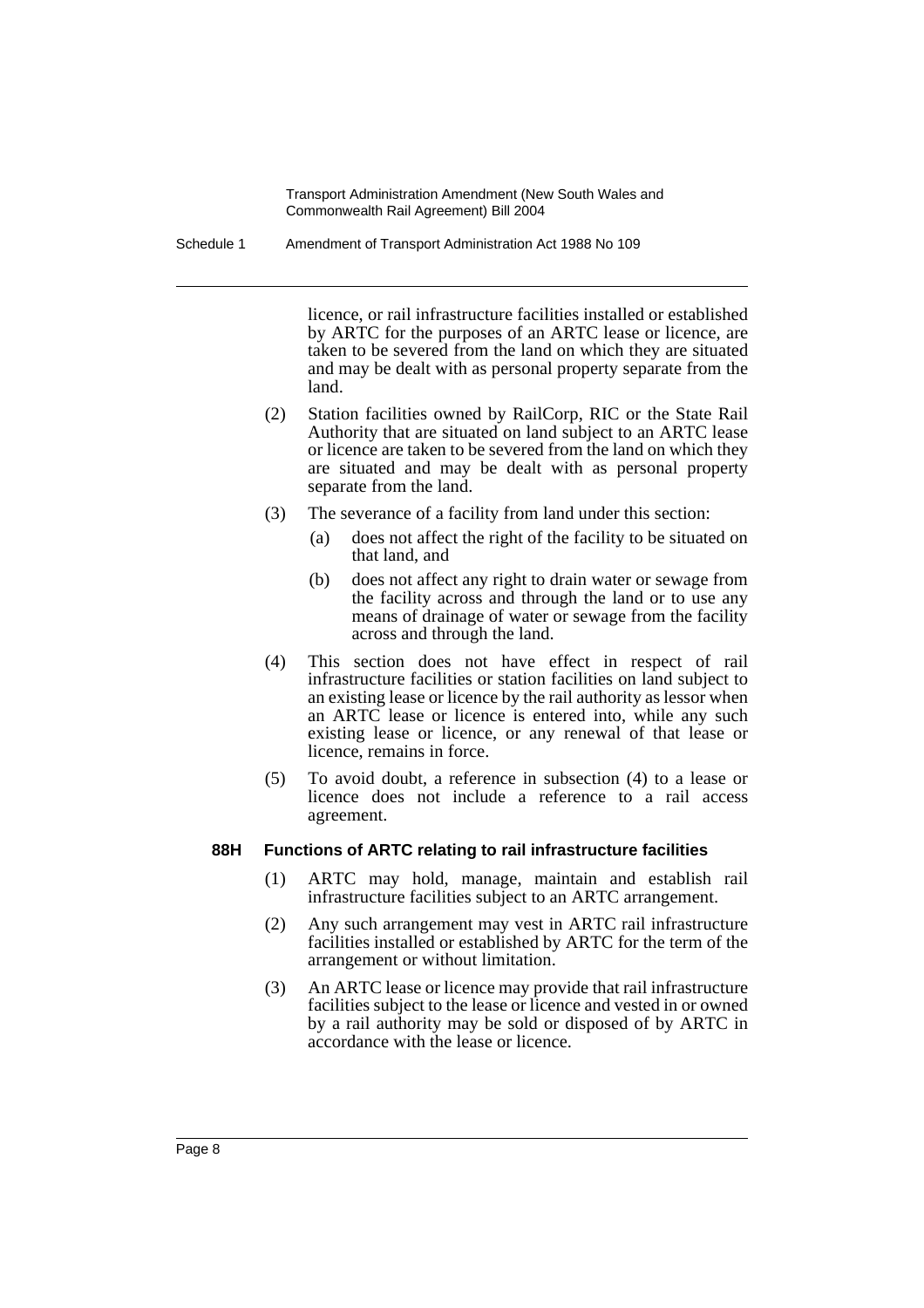Amendment of Transport Administration Act 1988 No 109 Schedule 1

(4) This section is subject to the terms of any applicable ARTC arrangement and section 88M.

**Note.** Section 88M prohibits ARTC from selling or otherwise dealing with rail infrastructure facilities in a way that affects, or is likely to affect, the linear continuity of railway lines affected by, or subject to, an ARTC arrangement.

#### **88I Transfer of assets, rights or liabilities of rail authority**

- (1) The Minister may, by order in writing, direct that assets, rights or liabilities of a rail authority, or any subsidiary of a rail authority, that are specified or referred to in the order, be transferred to ARTC.
- (2) The Minister may, by further order under this section, further direct the transfer to a rail authority, or a subsidiary of a rail authority, a State owned corporation, the Crown or any other person or body acting on behalf of the Crown of any assets, rights or liabilities previously transferred under this section.
- (3) An order under subsection (1) or (2) may be made only:
	- (a) in relation to assets, rights or liabilities concerning, or relating to, an ARTC arrangement or a proposed ARTC arrangement, and
	- (b) with the consent of ARTC or in accordance with an ARTC arrangement.
- (4) On termination of an ARTC arrangement, the Minister may, by order in writing, direct that rail infrastructure facilities (within the meaning of section 3) established by ARTC under the arrangement, and any related assets, rights or liabilities of ARTC, that are specified or referred to in the order, be transferred to a rail authority, a State owned corporation, the Crown or any other person or body acting on behalf of the Crown.
- (5) In the case of rail infrastructure facilities (including any related assets, rights or liabilities) used by ARTC partly for the purposes of an ARTC arrangement and partly for other business purposes, an order under subsection (4) must, if the rail infrastructure facilities were predominantly used for the purposes of the ARTC arrangement, be made subject to the conferral on ARTC of a continuing right to the use and benefit of those facilities for those other purposes.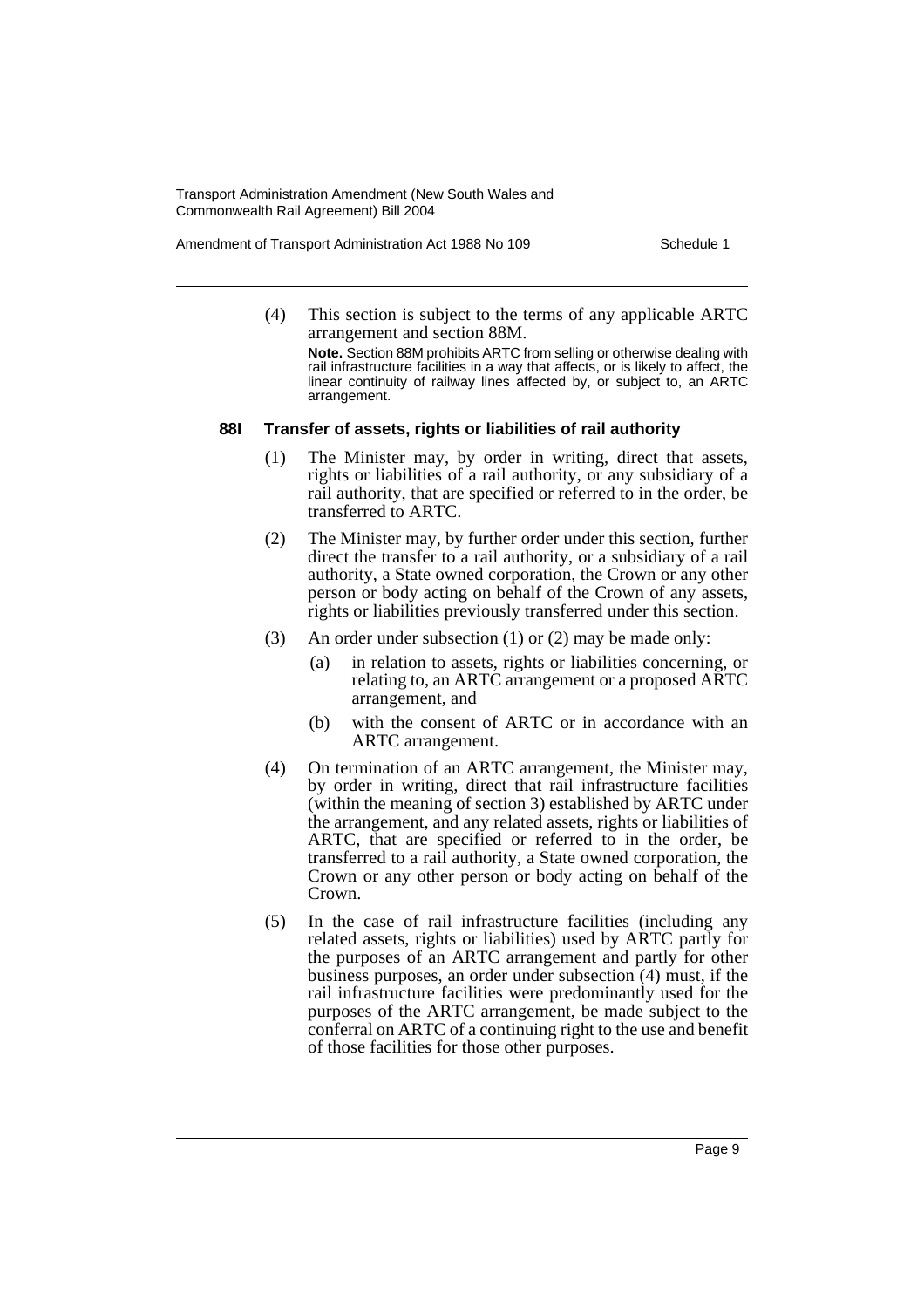Schedule 1 Amendment of Transport Administration Act 1988 No 109

- (6) An order under subsection (4) may transfer rail infrastructure facilities (including any related assets, rights or liabilities) that are predominantly used by ARTC for business purposes other than the purposes of an ARTC arrangement only to the extent necessary to confer on a rail authority an irrevocable right to the use and benefit of those facilities for the purposes of its rail operations.
- (7) An order under this section may be subject to specified terms and conditions.
- (8) Schedule 4 applies to the transfer of assets, rights and liabilities under this section.
- (9) Words and expressions used in this section have the same meanings as they have in Schedule 4.

### **Division 3 Rail services, access and infrastructure obligations**

### **88J Obligation to maintain linear continuity of rail services**

- (1) It is the duty of ARTC to maintain the linear continuity of railway lines affected by, or subject to, an ARTC arrangement between ARTC and a rail authority.
- (2) This section does not extend to closures of rail lines in emergencies, for normal, routine maintenance or repairs or for the construction of works authorised or otherwise provided for by an ARTC arrangement.

### **88K Rail access obligations and functions**

(1) ARTC is to provide persons with access under any current NSW rail access undertaking to any part of the NSW rail network for which it is a rail infrastructure owner.

**Note.** ARTC's rail access obligations are also set out in section 99C and Schedule 6AA.

(2) A rail authority may authorise ARTC to act as the agent of the rail authority or to provide other services to the rail authority for the purpose of selling access to parts of the NSW rail network.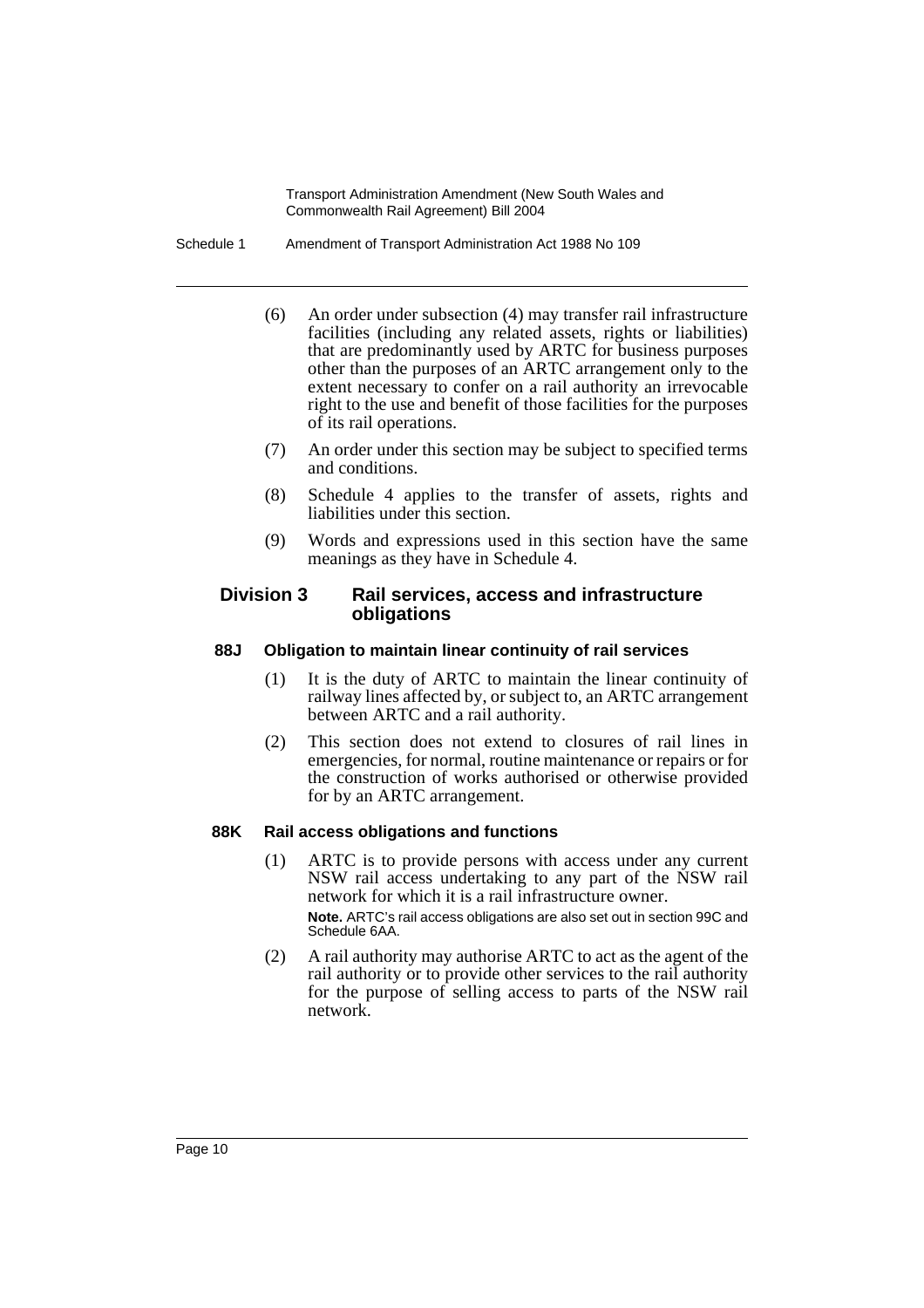Amendment of Transport Administration Act 1988 No 109 Schedule 1

(3) For the purposes of section 24A of the *Independent Pricing and Regulatory Tribunal Act 1992*, ARTC is, in respect of rail infrastructure facilities subject to an ARTC lease or licence, taken to be a government agency that provides services by means of rail infrastructure facilities.

**Note.** The effect of this provision is that disputes relating to rail infrastructure access involving ARTC may be referred to arbitration.

#### **88L Network control**

- (1) An ARTC arrangement may make provision for or with respect to the conferral on ARTC of responsibility for network control with respect to any part of the NSW rail network for which ARTC is a rail infrastructure owner.
- (2) ARTC is responsible for network control with respect to any such part of the NSW rail network while that responsibility is conferred on ARTC under the ARTC arrangement.
- (3) In exercising its responsibility for network control, ARTC must:
	- (a) give reasonable priority to passenger services, and
	- (b) subject to giving priority to those services, promote and facilitate access to the part of the NSW rail network for which it is responsible in accordance with the current NSW rail access undertaking.
- (4) If responsibility for network control is not conferred on ARTC with respect to a part of the NSW rail network for which ARTC is a rail infrastructure owner, the rail authority in whom that part is vested or who owns it is, for the purposes of section 99D, taken to be the rail infrastructure owner for that part and that section applies accordingly.

**Note.** Under section 99D, the rail infrastructure owner has responsibility for network control, so that subsection (4) has the effect of conferring that responsibility on a rail authority if there is no conferral of it on ARTC under this section.

(5) In this section:

*network control* with respect to any part of the NSW rail network has the same meaning as it has in section 99D.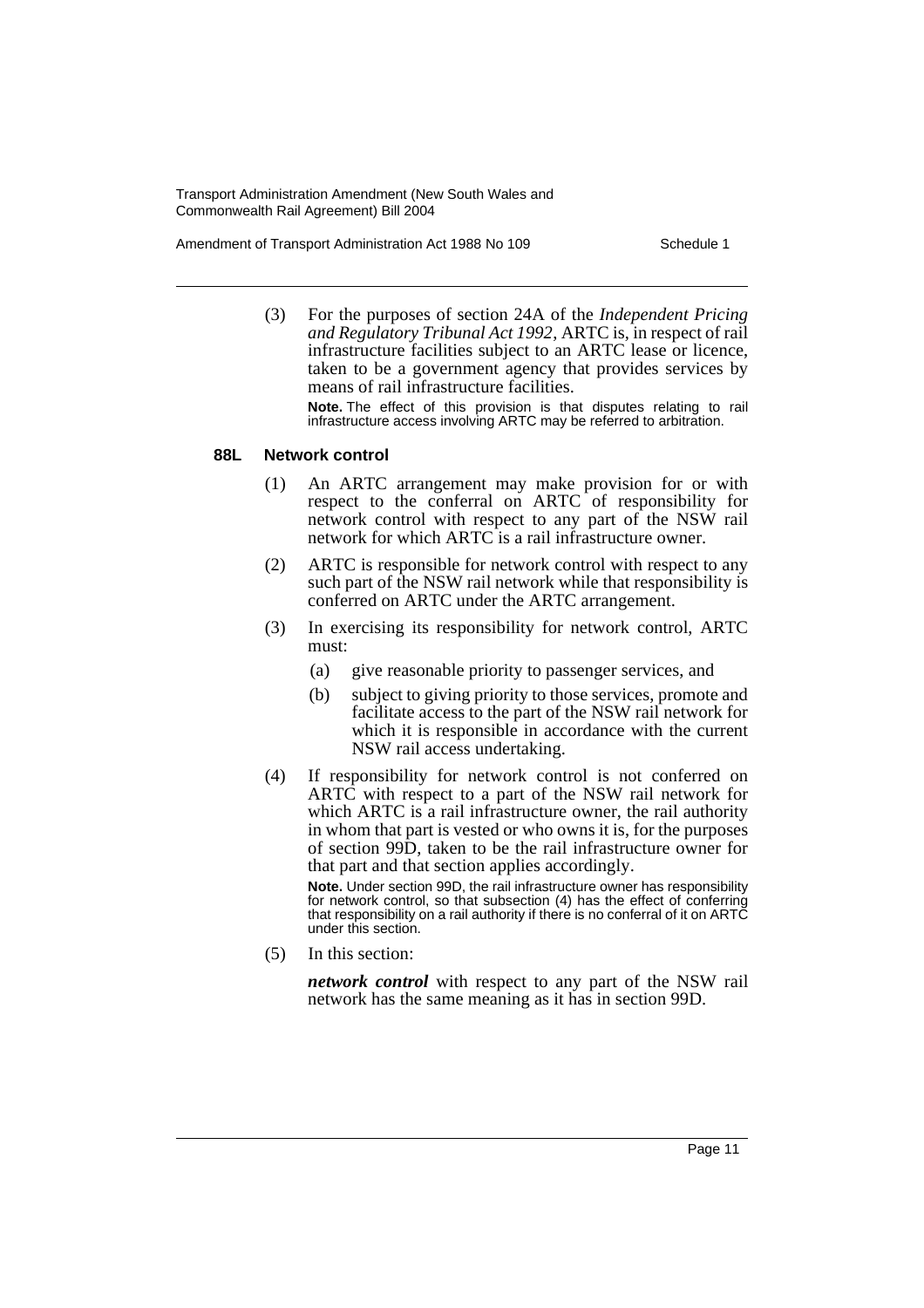Schedule 1 Amendment of Transport Administration Act 1988 No 109

#### **88M Restrictions on dealings with land and rail infrastructure facilities and other rights**

- (1) ARTC must not sell or otherwise deal with land or rail infrastructure facilities subject to an ARTC lease or licence, or installed or established by ARTC in or on the NSW rail network for the purposes of an ARTC arrangement, in a way that affects, or is likely to affect, the linear continuity of railway lines affected by, or subject to, an ARTC arrangement.
- (2) ARTC must not assign (other than by granting a security interest), or grant a mortgage over, all or any of its rights under an ARTC arrangement.
- (3) ARTC may grant a security interest over all or any of its rights under an ARTC arrangement, but only if the granting of that interest complies with the following:
	- (a) it does not affect, or is not likely to affect, the linear continuity of railway lines affected by, or subject to, an ARTC arrangement,
	- (b) it does not materially interfere with or restrict, or is not likely to materially interfere with or restrict, the carrying out of rail operations by ARTC in accordance with an ARTC arrangement,
	- (c) it does not permit or potentially permit the assignment or other disposition of ARTC's obligations or rights under an ARTC arrangement by the holder of the security interest,
	- (d) it does not permit or potentially permit the exercise of a power of sale or foreclosure in respect of any land or rail infrastructure facilities subject to, or assets or rights under, an ARTC arrangement.
- (4) A transaction entered into by ARTC is, to the extent that it contravenes this section, void.
- (5) In this section, a reference to ARTC includes a reference to a successor of ARTC.
- (6) This section does not apply to or in respect of any thing permitted to be sold to ARTC under section 88E.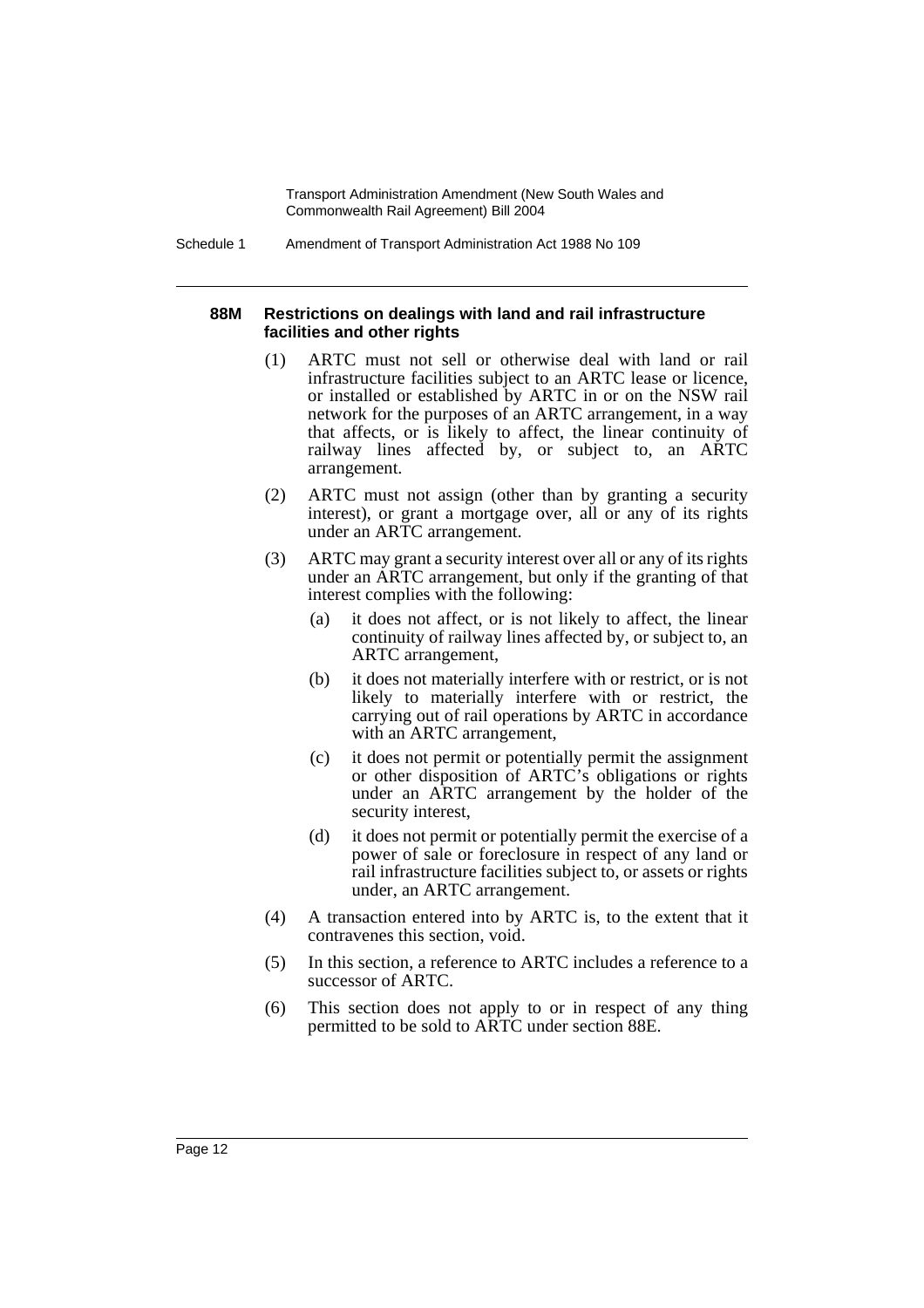Amendment of Transport Administration Act 1988 No 109 Schedule 1

(7) In this section:

*security interest* means any pledge, lien, charge or preferential interest or arrangement, but does not include a mortgage.

### **88N Obligations and rights under Rail Safety Act 2002**

- (1) This section applies to railway operations within the meaning of the *Rail Safety Act 2002* that are carried out by ARTC instead of a rail authority under a lease entered into under this Part.
- (2) To avoid doubt, ARTC is the operator responsible for any such operation for the purposes of that Act.
- (3) The rail authority is not required to be accredited under that Act:
	- (a) in respect of any such railway operation, or
	- (b) merely because it is the owner of rail infrastructure facilities, being facilities subject to an ARTC lease or licence.
- (4) Nothing in this section affects the obligation of the rail authority to be accredited under that Act for a rail operation it carries out.

#### **88O Obligations and rights under Protection of the Environment Operations Act 1997**

- (1) This section applies to railway systems activities referred to in Schedule 1 to the *Protection of the Environment Operations Act 1997* that are carried out separately by ARTC and a rail authority in or on land that is subject to an ARTC lease or licence or is adjacent to any such land.
- (2) For the purposes of that Act, both the rail authority and ARTC are taken to be occupiers of the land concerned and are each required to hold a licence under that Act authorising the railway systems activity carried out by each of them on the land.

### **88P Obligations and rights under Heritage Act 1977**

(1) This section applies to land or rail infrastructure facilities subject to an ARTC lease or licence between ARTC and a rail authority.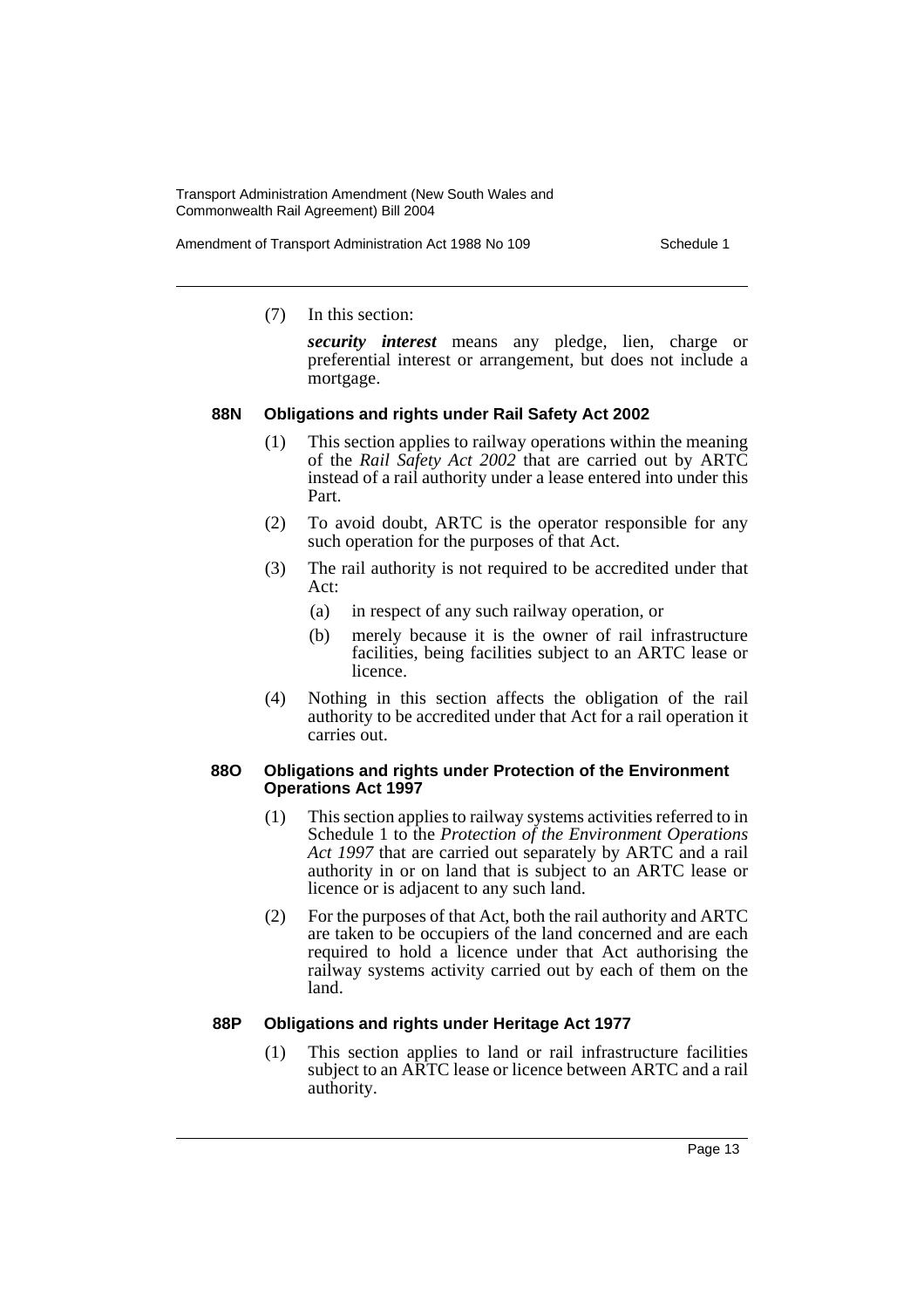Schedule 1 Amendment of Transport Administration Act 1988 No 109

- (2) For the purposes of the *Heritage Act 1977* and any instrument under that Act, ARTC is taken to be the owner of the land or rail infrastructure facilities instead of the rail authority and that Act applies accordingly.
- (3) For the purposes of sections 170 and 170A of the *Heritage Act 1977*, ARTC has, in relation to land or rail infrastructure facilities, the functions of a government instrumentality.

#### **88Q Obligations and rights under Threatened Species Conservation Act 1995**

- (1) This section applies to land or rail infrastructure facilities subject to an ARTC lease or licence.
- (2) ARTC is to be treated as the public authority having responsibility for the land or rail infrastructure facilities for the purposes of the conferral of, and implementation of, responsibilities under or relating to a recovery plan or threat abatement plan under the *Threatened Species Conservation Act 1995*.

#### **88R Obligations relating to activities under Environmental Planning and Assessment Act 1979**

- (1) This section applies if ARTC is prescribed under the *Environmental Planning and Assessment Act 1979* as a public authority for the purposes of Part 5 of that Act in relation to activities for the purposes of rail infrastructure facilities with respect to land subject to an ARTC lease or licence or land owned by ARTC.
- (2) In addition to any requirements applicable under that Part, regulations may be made under the *Environmental Planning and Assessment Act 1979* for or with respect to the following matters:
	- (a) additional circumstances in which an environmental impact statement may be required to be prepared under that Part in respect of an activity,
	- (b) requirements for public consultation in respect of activities for which an environmental impact statement is not required to be prepared under that Part,
	- (c) matters to be considered, and documentation relating to any such consideration, for the purposes of that Part,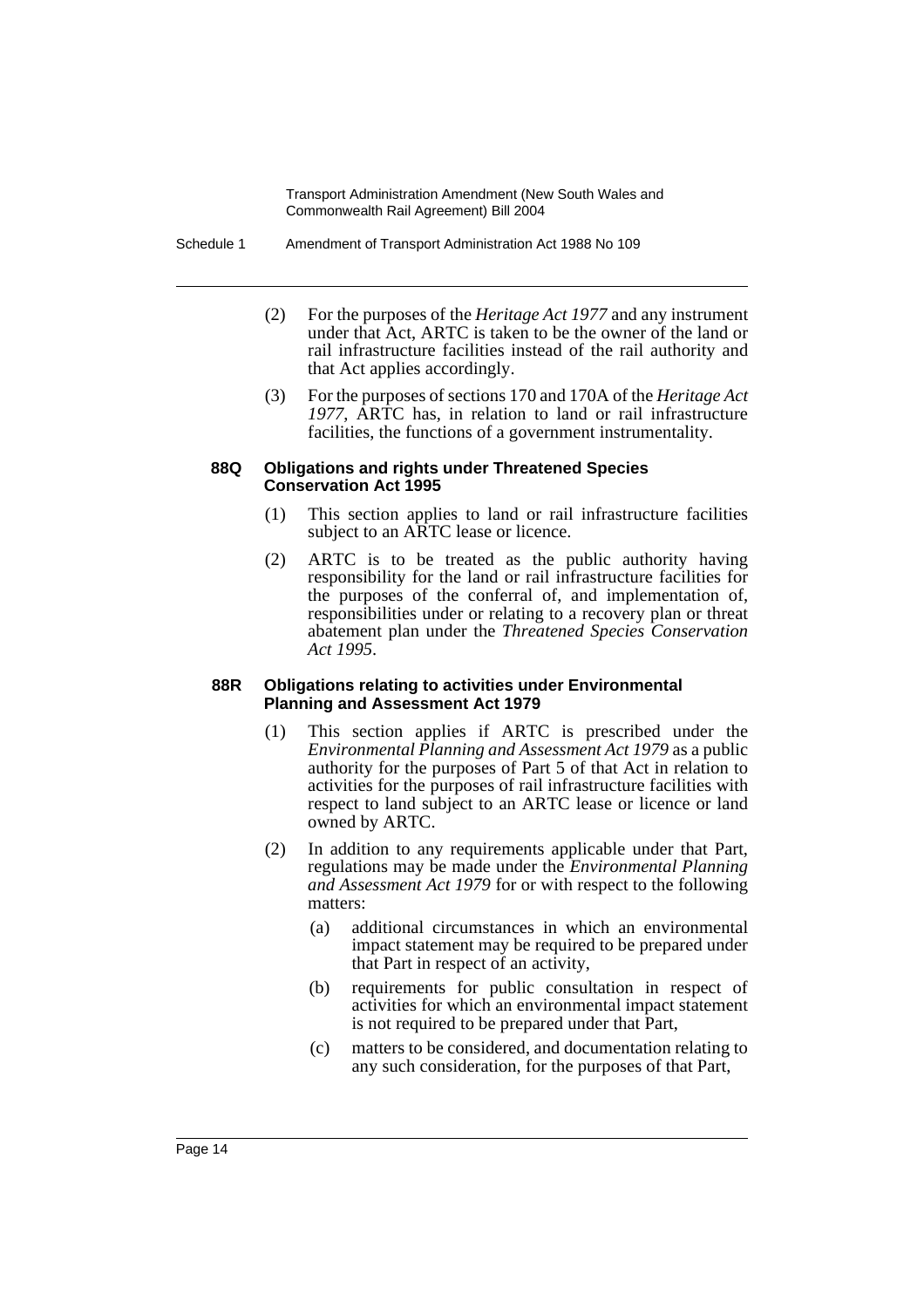Amendment of Transport Administration Act 1988 No 109 Schedule 1

(d) availability to the public of documents relating to any consideration of an activity for the purposes of that Part.

### **Division 4 Prohibition on vertical integration**

#### **88S Restrictions on vertical integration of rail operations**

- (1) ARTC, or any associate of ARTC, or any successor of ARTC or any associate of any successor of ARTC, must not provide rail freight services or any rail passenger services for reward on or with respect to the NSW rail network while any ARTC arrangement is in force.
- (2) If the Minister is of the opinion that a person has engaged or is proposing to engage in conduct that constitutes or would constitute a contravention of this section, the Minister may, by order in writing, direct the person not to engage in that conduct.
- (3) Nothing in this section prevents:
	- (a) ARTC or any successor of ARTC, or a rail authority, from carrying out a function conferred on it by or under this Act or an ARTC arrangement or from providing any services under an agreement with a rail authority, or
	- (b) a rail authority from carrying out a function conferred on it by or under this Act or an ARTC arrangement or from providing any services under an agreement with ARTC or another rail authority, or
	- (c) an associate of ARTC from providing rail freight services or any passenger services for reward, if the provision of those services is approved by the Minister.
- (4) In this section, a reference to an associate of ARTC or a successor of ARTC (the *rail track operator*) is a reference to:
	- (a) a related body corporate of the rail track operator, or
	- (b) an associate of the rail track operator within the meaning of sections 11, 12  $(2)$ , 15 and 16 of the *Corporations Act 2001* of the Commonwealth.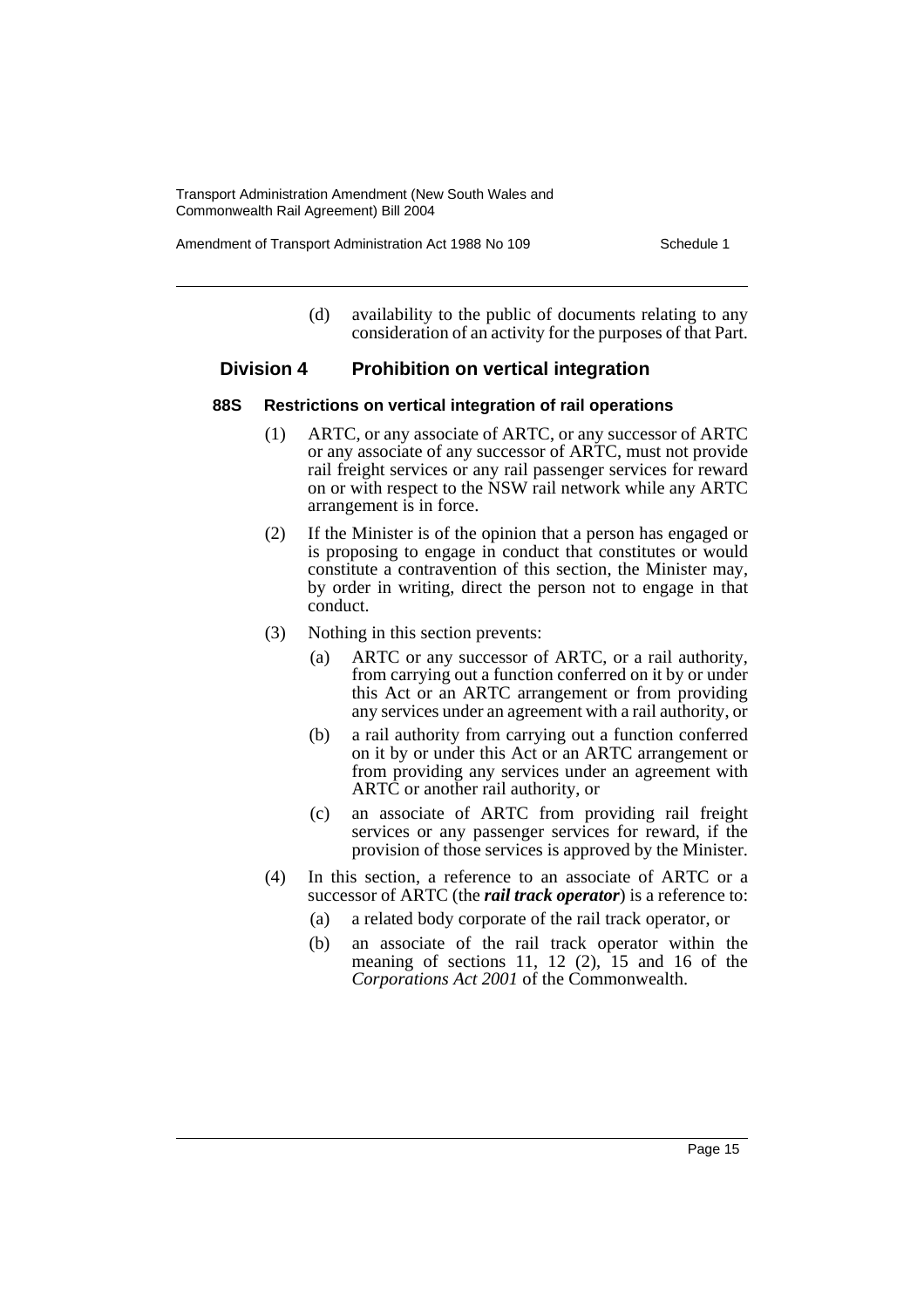Schedule 1 Amendment of Transport Administration Act 1988 No 109

#### **88T Injunctions**

- (1) If the Supreme Court, on the application of the Minister, is satisfied that a person has engaged or is proposing to engage in conduct that constitutes or would constitute a contravention of section 88S, the Court may grant an injunction in such terms as the Court determines to be appropriate.
- (2) Without prejudice to the generality of subsection (1), an injunction granted under this section may be, or include, an injunction restraining a person from carrying on a business (whether as part of, or incidental to, the carrying on of another business) for a specified period or except on specified terms and conditions.
- (3) If in the opinion of the Court it is desirable to do so, the Court may grant an interim injunction pending determination of the application.
- (4) The Court may rescind or vary an injunction granted under this section.
- (5) The power of the Court to grant an injunction restraining a person from engaging in conduct may be exercised:
	- (a) whether or not it appears to the Court that the person intends to engage again, or to continue to engage, in conduct of that kind, and
	- (b) whether or not the person has previously engaged in conduct of that kind, and
	- (c) whether or not there is imminent danger of substantial damage to any person if the first-mentioned person engages in conduct of that kind.
- (6) If the Minister makes an application to the Court for the grant of an injunction under this section, the Court is not to require the Minister or any other person, as a condition of granting an interim injunction, to give any undertaking as to damages.

### **Division 5 Staffing arrangements**

#### **88U Agreements for secondment of staff to ARTC**

(1) A rail authority may, with the approval of the Minister, enter into an agreement with ARTC for or with respect to the use of members of staff of the authority for the purposes of an ARTC arrangement.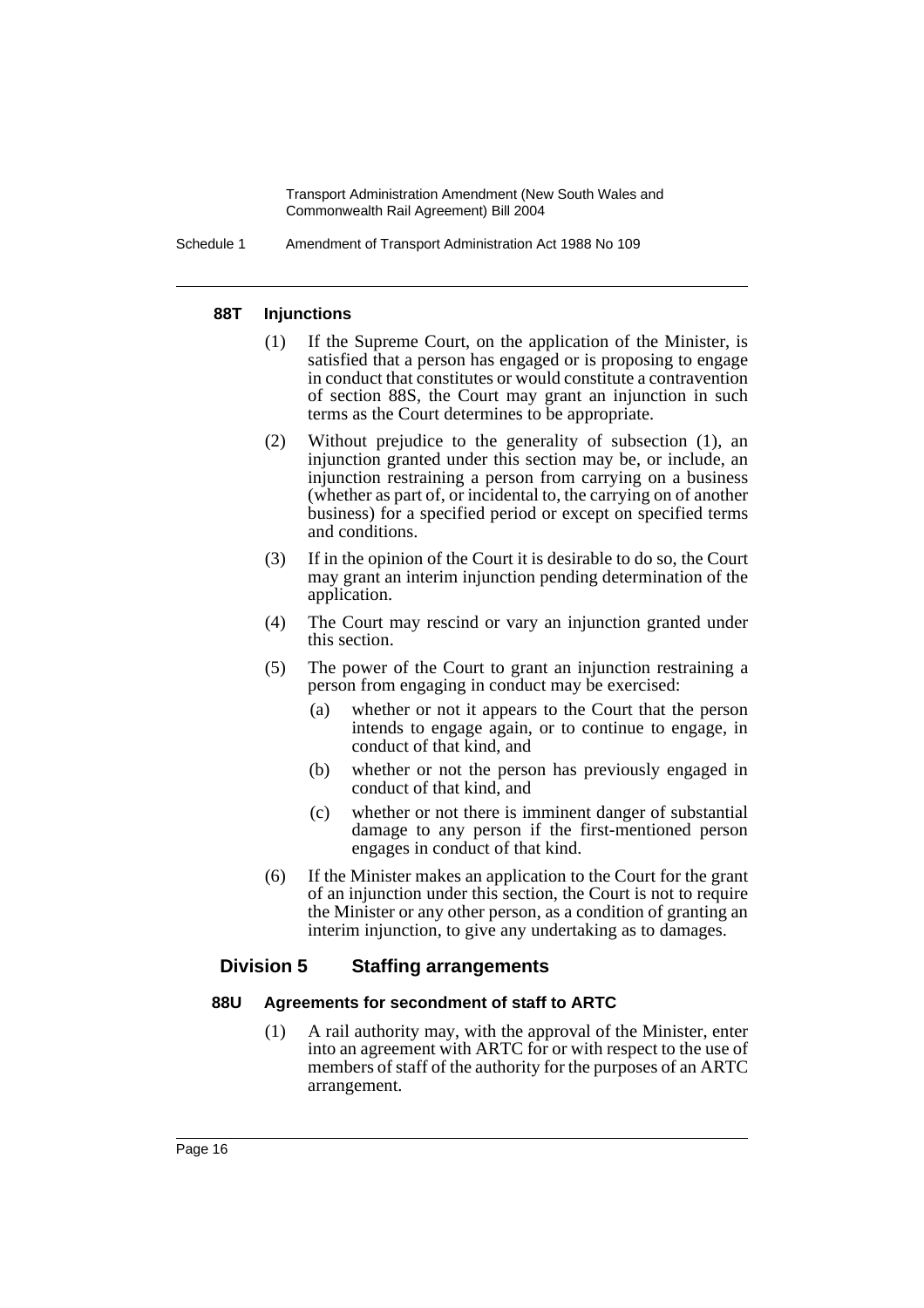Amendment of Transport Administration Act 1988 No 109 Schedule 1

- (2) Without limiting subsection (1), an agreement may provide for the following:
	- (a) the temporary placement of members of staff with ARTC,
	- (b) the exercise by ARTC of functions of the rail authority for or with respect to members of staff (including disciplinary functions other than dismissal),
	- (c) permitting the disclosure of personal information (within the meaning of the *Privacy and Personal Information Protection Act 1998*) relating to members of staff by a rail authority to ARTC.
- (3) Without limiting subsection (1), an agreement must contain provisions requiring ARTC to facilitate compliance by the rail authority with any industrial awards or agreements applicable to members of staff temporarily placed with ARTC under this Division.
- (4) ARTC may, in accordance with an agreement, instead of or in conjunction with a rail authority, exercise functions for or with respect to members of staff (including disciplinary functions other than dismissal).
- (5) A rail authority is not required to comply with the *Privacy and Personal Information Protection Act 1998* in respect of the disclosure of information about members of staff, placed or proposed to be placed, under this Division with ARTC, if the information is relevant to the exercise by ARTC of its functions in respect of members of staff temporarily placed with it or to workplace safety or the safety of the NSW rail network.
- (6) This section has effect despite any other Act or law.

### **88V Temporary staff placement with ARTC (secondments)**

- (1) A member of staff of a rail authority may apply to be placed temporarily with ARTC and may, with the approval of the chief executive of the rail authority, be temporarily placed with ARTC.
- (2) If an agreement for or with respect to the use of members of staff under this Division provides for the temporary placement of members of staff with ARTC, the chief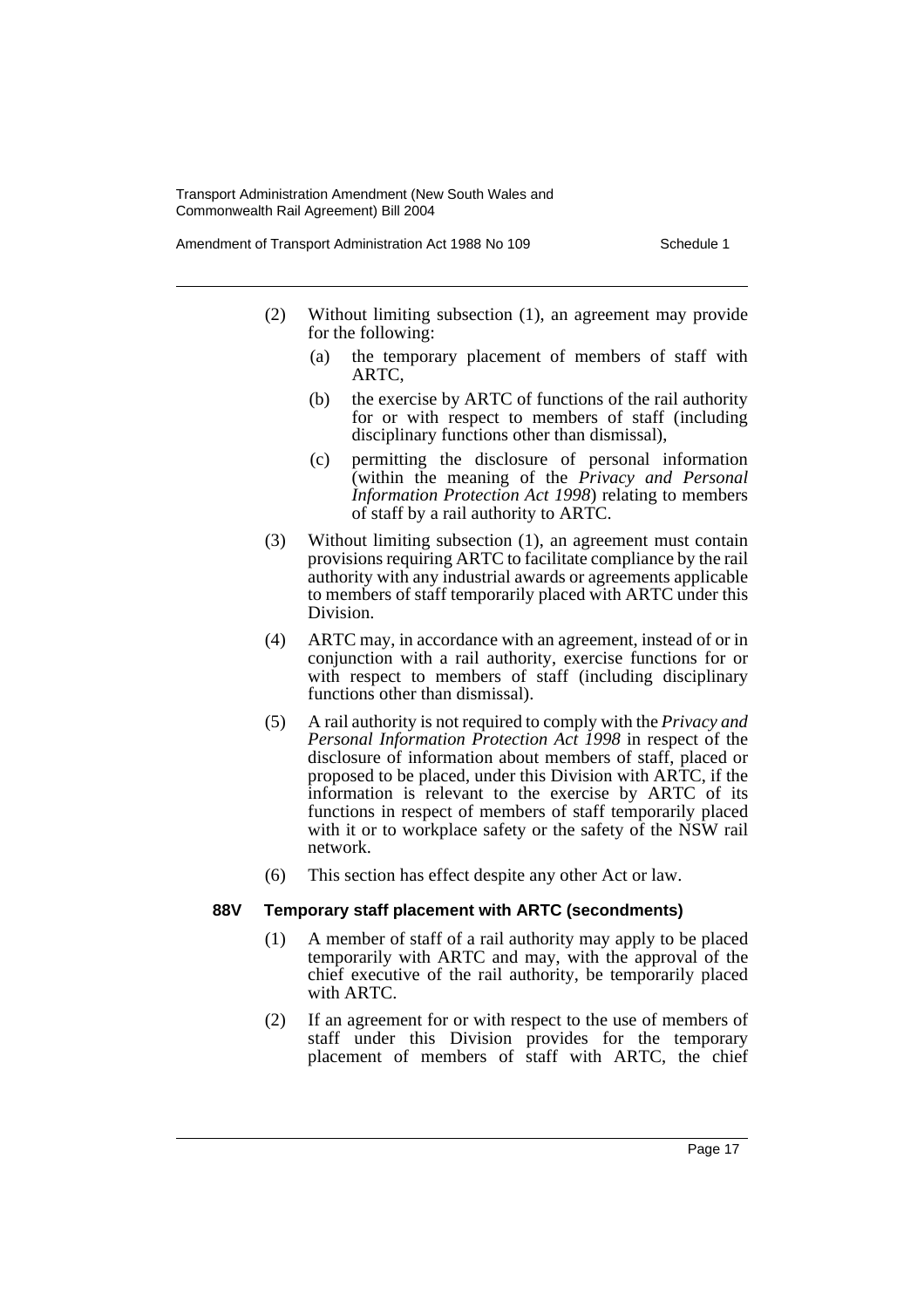Schedule 1 Amendment of Transport Administration Act 1988 No 109

executive of the rail authority may, in accordance with the agreement, direct in writing that members of staff of the rail authority be placed with ARTC.

- (3) A temporary placement under subsection (2) takes effect on the day specified in the direction.
- (4) A member of staff may be placed with ARTC under this section at the person's existing level of remuneration or at a different level of remuneration. However, a temporary placement cannot be made at a lower level of remuneration, except with the consent of the member of staff.
- (5) A temporary placement of a member of staff under this section may be ended at any time by written direction of the chief executive of the rail authority.
- (6) A rail authority exercising a power of dismissal of a member of staff who is or has been temporarily placed with ARTC under this Division may take into account and act on the basis of any disciplinary or other action taken or finding made by ARTC.
- (7) A rail authority must, in taking into account and acting on the basis of any disciplinary or other action taken by ARTC as referred to in subsection (6), have regard to any matters raised by the member of staff in relation to that action at the time that action was taken.
- (8) The Public Employment Office may, from time to time, issue guidelines (not inconsistent with this section) for or with respect to the following matters:
	- (a) the matters to be taken into consideration by the chief executive of a rail authority in respect of the temporary placement of members of staff with ARTC under this section,
	- (b) requirements relating to the obtaining of consent to placement of members of staff with ARTC at a lower level of remuneration,
	- (c) the exercise by a rail authority of a power of dismissal of a member of staff as referred to in subsection (6).
- (9) A rail authority and the chief executive of a rail authority must have regard to any applicable guidelines issued by the Public Employment Office under this section.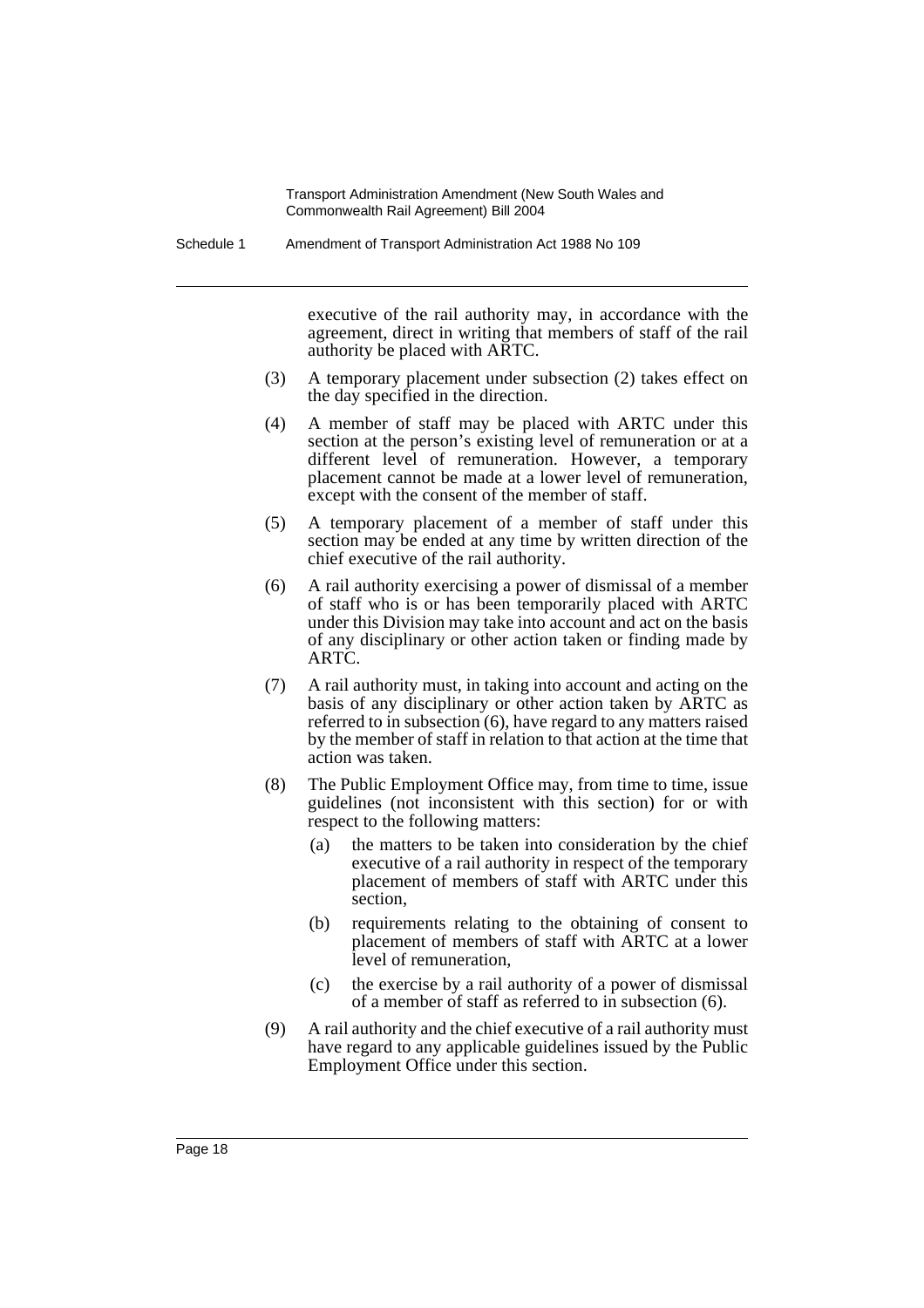Amendment of Transport Administration Act 1988 No 109 Schedule 1

#### (10) In this Division:

*Public Employment Office* means the Public Employment Office constituted by the *Public Sector Employment and Management Act 2002*.

*temporary member of staff of ARTC* means a member of staff of a rail authority who is temporarily placed with ARTC under this Division.

*transferring rail authority* means the rail authority from which a temporary member of staff of ARTC is temporarily placed with ARTC under this Division.

#### **88W No time limit for period of temporary placement**

A temporary placement of staff under this Division may be for a specified period or a specified minimum period.

#### **88X Obligations and rights under Rail Safety Act 2002 relating to members of staff**

- (1) A temporary member of staff of ARTC who performs railway safety work is taken to be an employee of ARTC, instead of the transferring rail authority, for the purposes of the *Rail Safety Act 2002* and any instrument under that Act.
- (2) In this section, *railway safety work* has the same meaning as it has in the *Rail Safety Act 2002*.

### **88Y Obligations and rights under Occupational Health and Safety Act 2000 and other legislation**

- (1) For the purposes of the *Occupational Health and Safety Act 2000* and the employer liability legislation, ARTC has the functions and liabilities of an employer in respect of a temporary member of staff of ARTC.
- (2) Nothing in subsection (1) affects the functions and liabilities of a transferring rail authority, or a director or a person concerned in the management of a transferring rail authority, in respect of a temporary member of staff of ARTC under the *Occupational Health and Safety Act 2000* or any employer liability legislation.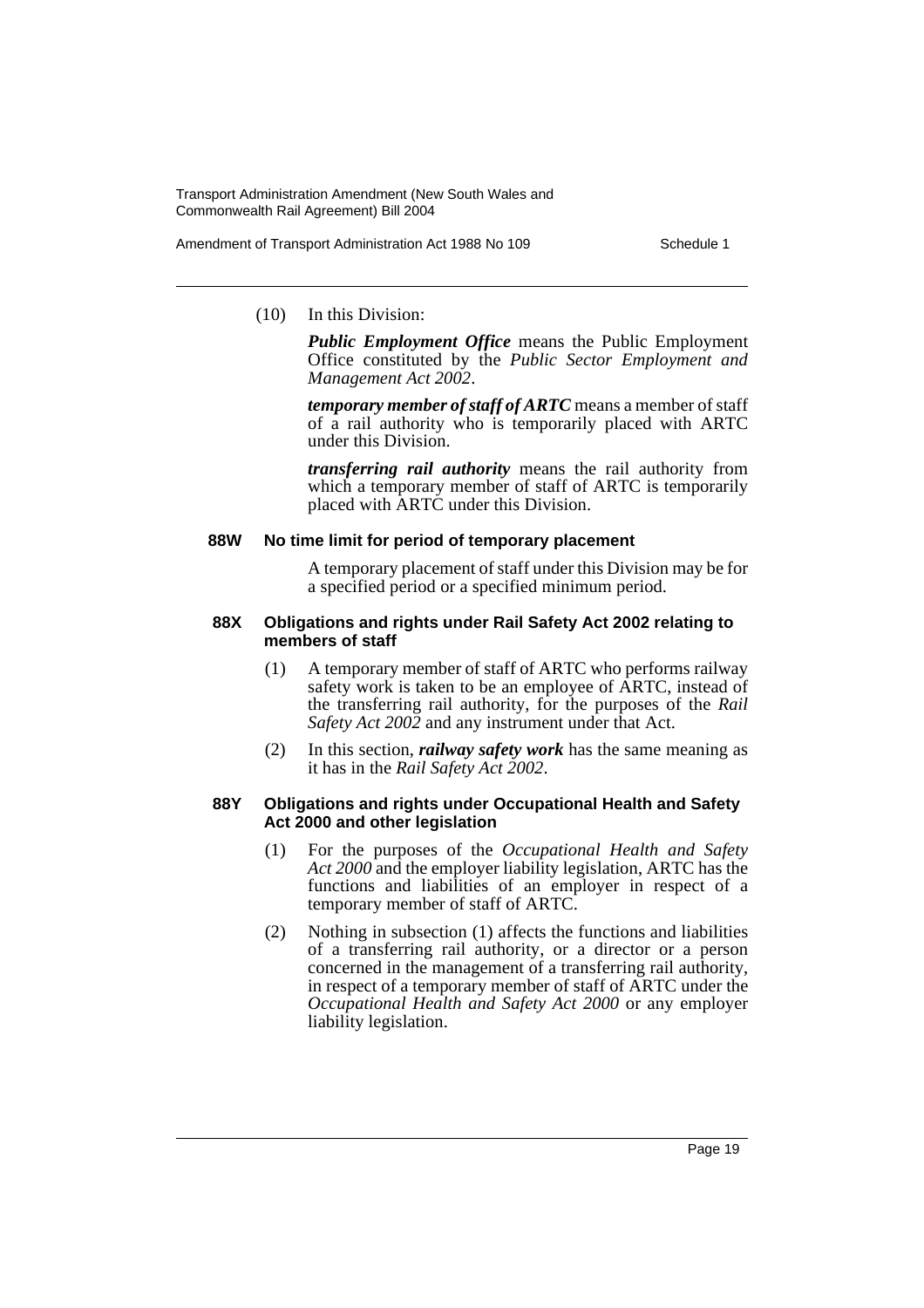Schedule 1 Amendment of Transport Administration Act 1988 No 109

(3) In this section:

*employer liability legislation* means:

- (a) instruments under the *Occupational Health and Safety Act 2000*, and
- (b) associated occupational health and safety legislation within the meaning of that Act, and
- (c) the *Road and Rail Transport (Dangerous Goods) Act 1997* and any instruments under that Act, and
- (d) any other Act or instrument under an Act that makes an employer liable for an act or omission of an employee, or for an act of omission of the employer in relation to an employee, being a law prescribed by the regulations for the purposes of this section.

#### **88Z Liability under Law Reform (Vicarious Liability) Act 1983**

- (1) A temporary member of staff of ARTC is, during any period of the temporary placement with ARTC, taken not to be in the service of the Crown for the purposes of the *Law Reform (Vicarious Liability) Act 1983*.
- (2) Nothing in this section affects any liability under that Act of a rail authority as the employer of a temporary member of staff of ARTC.

#### **88ZA Workers compensation arrangements**

- (1) For the purposes of the Workers Compensation Acts, the regulations may make provision for or with respect to the following:
	- (a) the treatment of ARTC as the employer of temporary members of staff of ARTC for the purposes of all or any of the provisions of the Workers Compensation Acts,
	- (b) the conferral of the functions of an employer under provisions of those Acts with respect to temporary members of staff of ARTC on the transferring rail authority or ARTC, or both of them,
	- (c) the liability of a transferring rail authority or ARTC, or both, or directors of, or persons concerned in the management of the transferring rail authority or ARTC, or both, for offences under those Acts,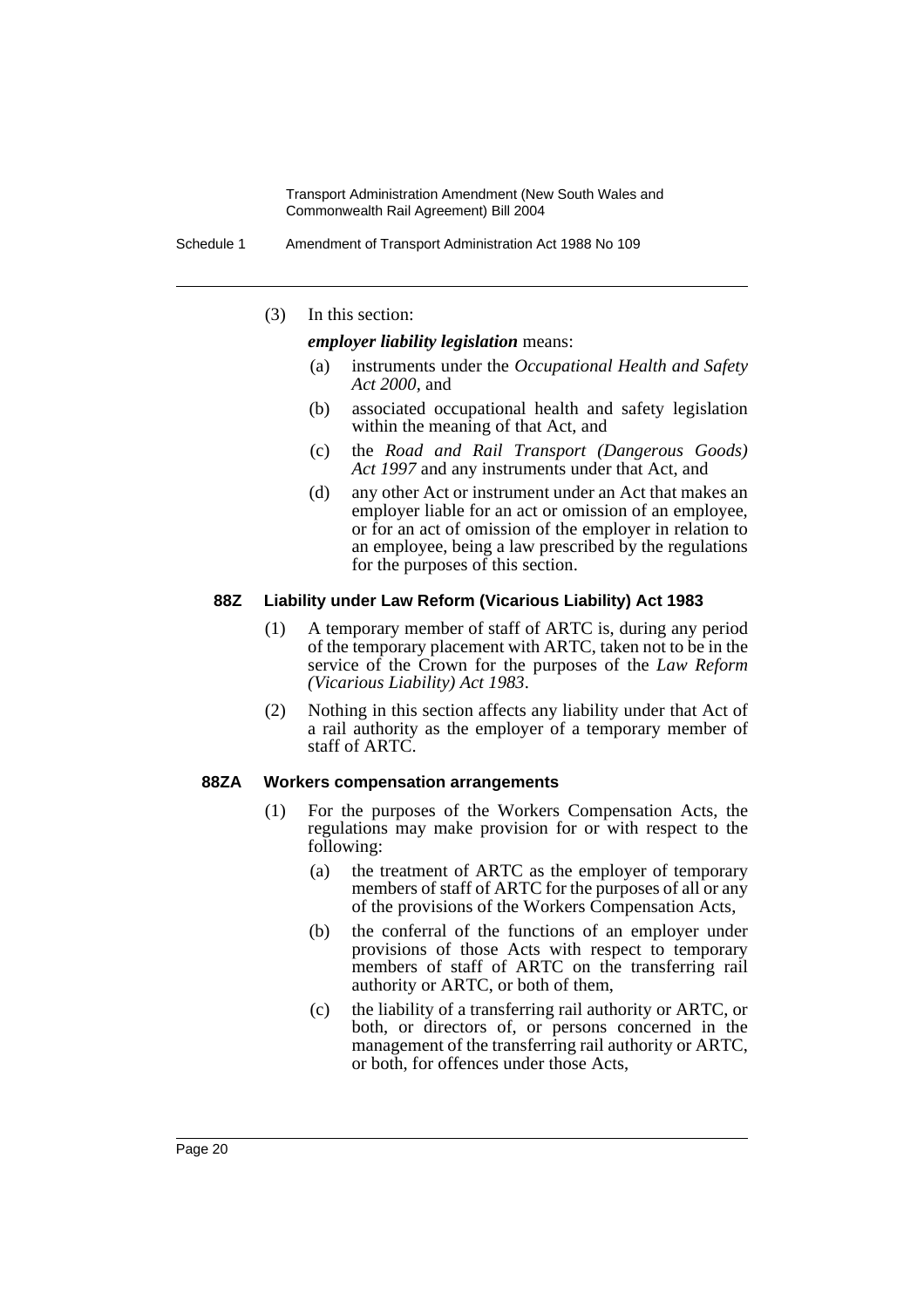Amendment of Transport Administration Act 1988 No 109 Schedule 1

- (d) the modification of requirements relating to insurance policies under those Acts in relation to temporary members of staff of ARTC,
- (e) the modification, in relation to ARTC and a rail authority, of requirements of those Acts relating to the grouping of employers for insurance purposes.
- (2) The regulations may apply any of the provisions of the Workers Compensation Acts to work injury damages recoverable by or in respect of a temporary member of staff of ARTC from the transferring rail authority or ARTC, or both, in respect of an injury to or the death of the member of staff.
- (3) Without limiting subsections (1) and (2), the regulations may provide that a specified provision or provisions of the Workers Compensation Acts do or do not apply in respect of the transferring rail authority or ARTC.
- (4) For the purposes of subsections (1) and (2), the regulations may apply provisions of the Workers Compensation Acts with any necessary modifications.
- (5) Nothing in this section permits a regulation to be made that has the effect of:
	- (a) removing from a transferring rail authority the obligation to have and maintain in force an insurance policy, or to be self-insurer, under the Workers Compensation Acts in respect of any of its employees who are temporary members of staff of ARTC, or
	- (b) removing any liability of any such transferring rail authority in respect of injury to a temporary member of staff of ARTC under those Acts or that exists independently of those Acts.
- (6) In this section:

*motor accident damages* means damages to which Part 6 of the *Motor Accidents Act 1988* or Chapter 5 of the *Motor Accidents Compensation Act 1999* applies.

*work injury damages* means damages recoverable from the transferring rail authority or ARTC in respect of injury to or the death of a temporary member of staff of ARTC caused by the negligence or other tort of the rail authority or ARTC and arising out of the employment of the member of staff, whether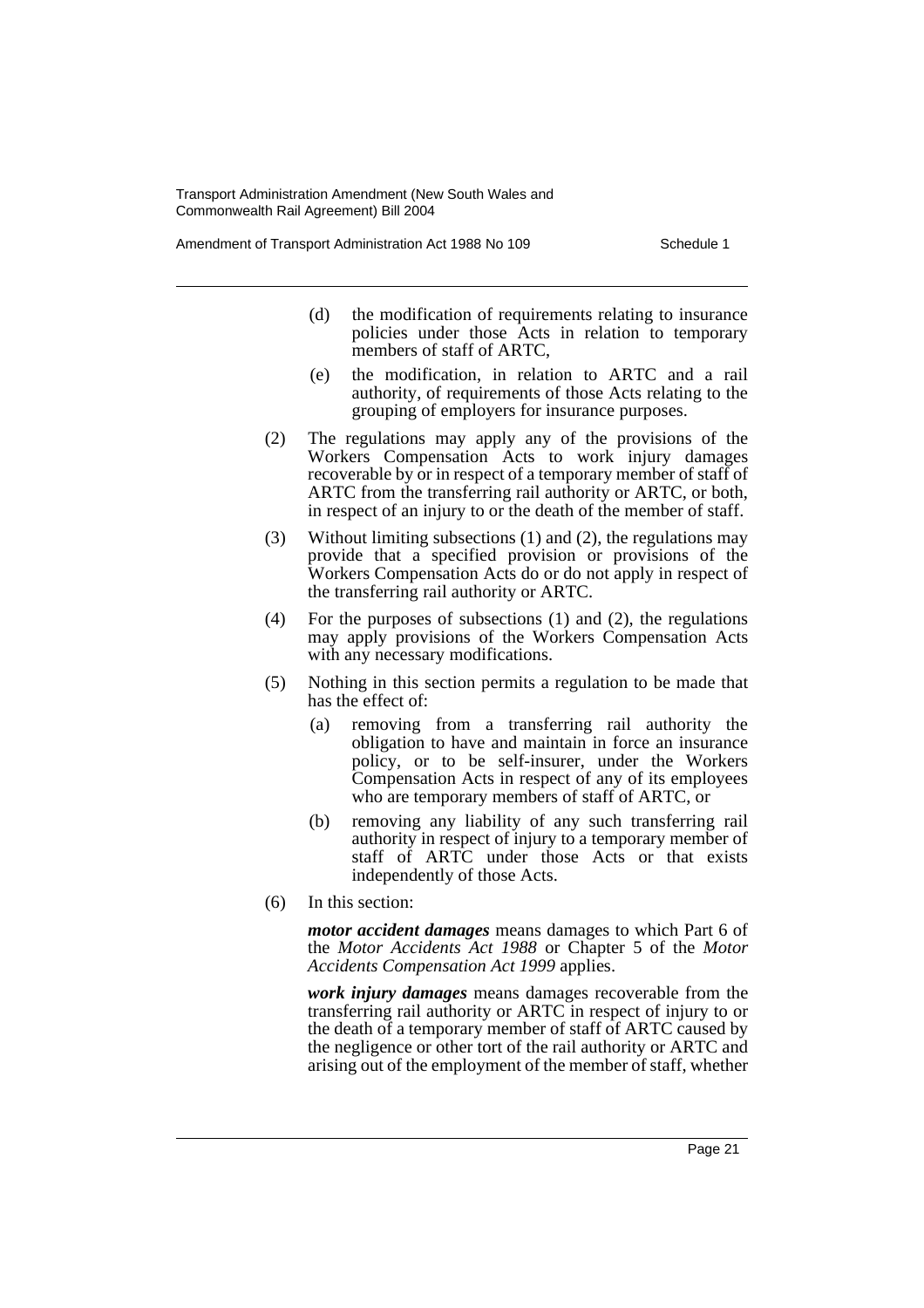Schedule 1 Amendment of Transport Administration Act 1988 No 109

the damages are recoverable in an action for tort or breach of contract or in any other action, but does not include motor accident damages.

*Workers Compensation Acts* mean the *Workers Compensation Act 1987* and the *Workplace Injury Management and Workers Compensation Act 1998* and any instruments made under those Acts.

### **88ZB Effect of staffing agreements and arrangements**

Temporary members of staff of ARTC remain members of staff of the transferring rail authority and do not become employees of ARTC, despite any other provision of this Act or of any other law or any provision of any agreement under which the members of staff are temporarily placed with ARTC.

### **Division 6 State taxes**

### **88ZC Exemption from State taxes**

- (1) The regulations may, on the recommendation of the Minister and with the approval of the Treasurer, provide that State tax is not chargeable in respect of any matter or thing, or classes of matters or things, prescribed by the regulations and done by a rail authority or ARTC in connection with an ARTC arrangement or a proposed ARTC arrangement or for the purposes of this Part or the *Transport Administration Amendment (New South Wales and Commonwealth Rail Agreement) Act 2004*.
- (2) The regulations may, on the recommendation of the Minister and with the approval of the Treasurer, provide that land tax or rates are not payable by a rail authority or ARTC in connection with land subject to an ARTC lease or licence.
- (3) In this section:

*State tax* means duty under the *Duties Act 1997* or any other tax, duty, rate, fee or other charge imposed by or under any Act or law of the State, other than pay-roll tax.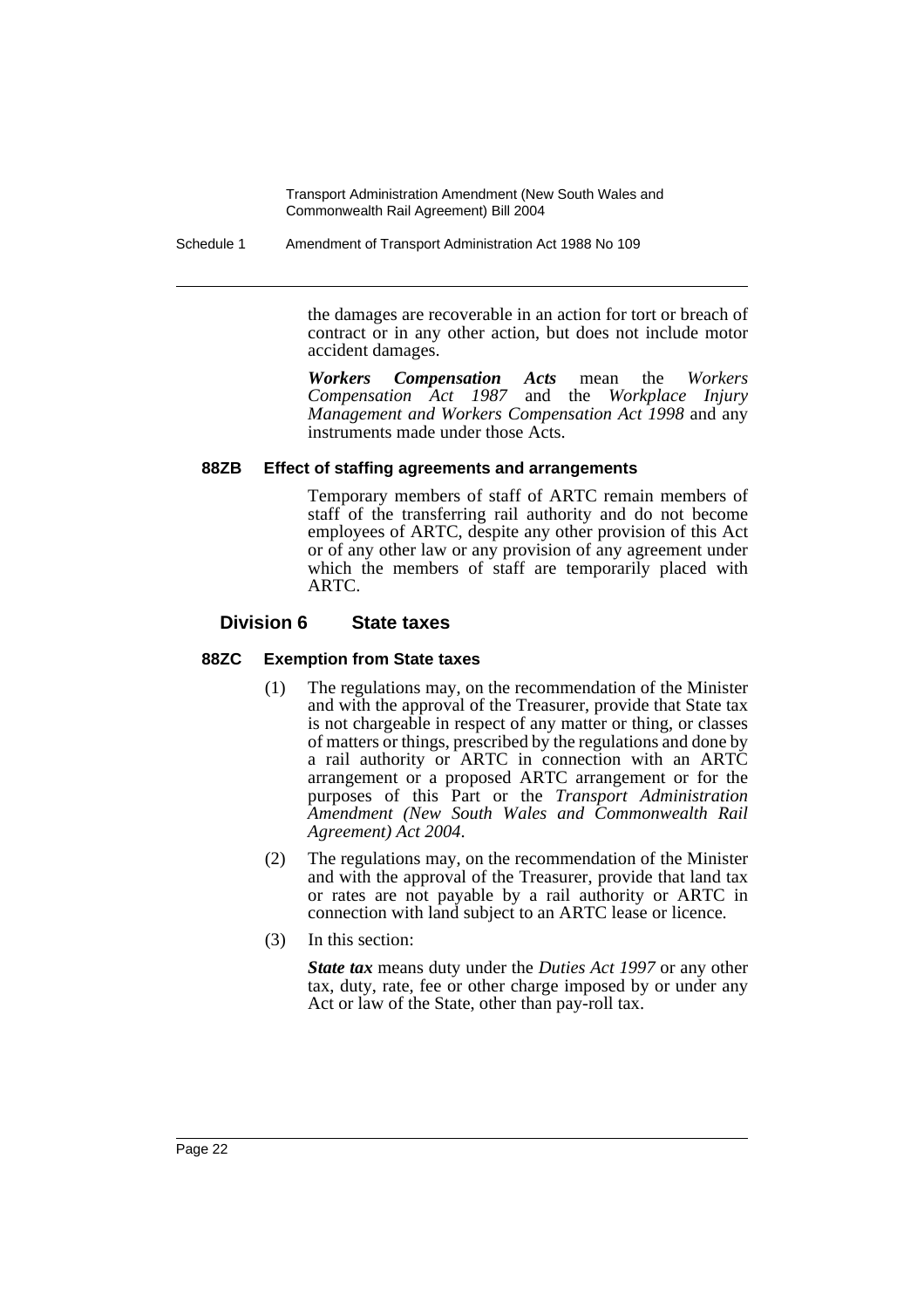Amendment of Transport Administration Act 1988 No 109 Schedule 1

### **88ZD Rail authorities and ARTC not grouped for pay-roll tax purposes**

For the purposes of the *Pay-roll Tax Act 1971*, and section 106H of the *Taxation Administration Act 1996* as it applies in relation to the *Pay-roll Tax Act 1971*, a rail authority and ARTC do not constitute a group merely because of an arrangement entered into for the purposes of Division 5.

## **Division 7 Effect of Part**

### **88ZE Effect of Part**

Except as provided by this Part, nothing in this Part:

- (a) limits or otherwise affects any function of a rail authority (whether conferred under this or any other Act or law), or
- (b) prevents a rail authority, in the exercise of any of its functions, from entering into any arrangement or agreement or other transaction with ARTC or any other person.

### **88ZF Protection of contractual and other obligations**

- (1) This section applies to the following:
	- (a) the operation of this Part and the *Transport Administration Amendment (New South Wales and Commonwealth Rail Agreement) Act 2004* (including anything done or omitted to be done for the purposes of this Part or that Act),
	- (b) a disclosure of information made for any of those purposes.
- (2) None of the matters or things to which this section applies are to be regarded:
	- (a) as a breach of confidence, or
	- (b) as a breach of contract or other instrument or as requiring any act to be done under an instrument, or
	- (c) as giving rise to any right or remedy by a party to an instrument, or as causing or permitting the termination of an instrument, or as giving rise to a breach of an offence against a provision of an Act that prohibits or restricts the disclosure of information.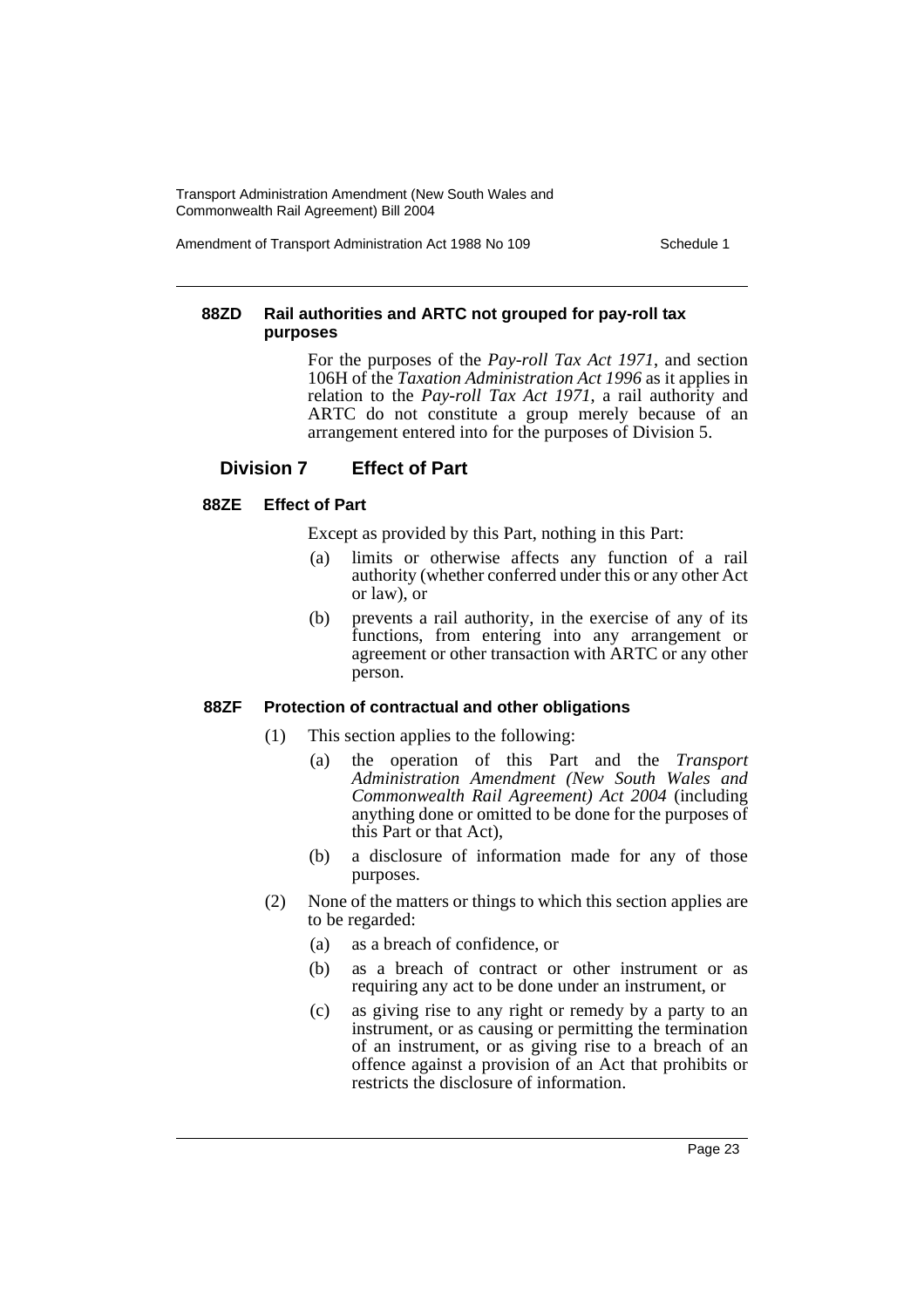#### **88ZG Compensation not payable**

- (1) Compensation is not payable by or on behalf of the State:
	- (a) because of the enactment or operation of this Part or the *Transport Administration Amendment (New South Wales and Commonwealth Rail Agreement) Act 2004*, or for any consequence of that enactment or operation, or
	- (b) because of any statement or conduct relating to this Part or that Act.
- (2) In this section:

*compensation* includes damages or any other form of monetary compensation.

*conduct* includes any act or omission, whether unconscionable, misleading, deceptive or otherwise.

*operation of this Part* includes the operation of any notice, direction or order under this Part or any ARTC arrangement or other arrangement entered into for the purposes of this Part.

*statement* includes a representation of any kind:

- (a) whether made verbally or in writing, and
- (b) whether negligent, false or misleading or otherwise.

*the State* means the Crown within the meaning of the *Crown Proceedings Act 1988*, and includes a rail authority or an officer, employee or agent of the Crown or of a rail authority.

### **[14] Section 99A Closure and disposal of railway lines**

Insert "an ARTC arrangement or" after "entered into" where firstly occurring in section 99A (3).

### **[15] Section 99AA**

Insert after section 99A:

#### **99AA Connections to rail infrastructure**

A rail infrastructure owner must not sever, or fail to maintain, a connection between any part of the NSW rail network for which it is the rail infrastructure owner and any other part of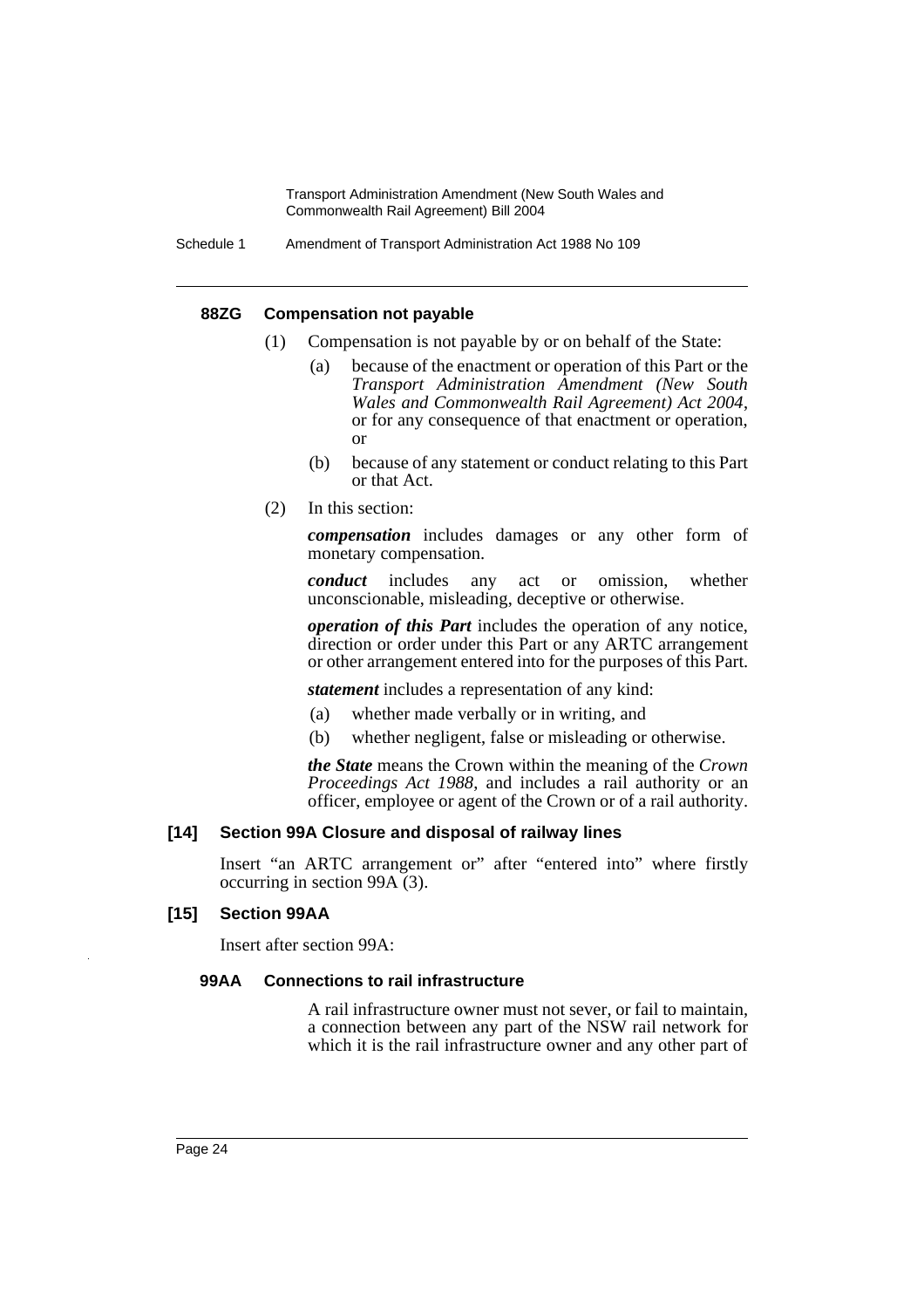Amendment of Transport Administration Act 1988 No 109 Schedule 1

the NSW rail network without the consent of the rail infrastructure owner of the other part of the NSW rail network.

#### **[16] Section 99C NSW rail access undertakings**

Insert "or managed or controlled by" after "owned by" in section 99C (1).

### **[17] Section 99C (4)**

Insert "or ARTC" after "rail authority".

### **[18] Section 99C (6)**

Insert after section 99C (5):

(6) Subsection (2) and clause 2 of Schedule 6AA do not apply to undertakings given, or taken to have been given, by ARTC.

### **[19] Section 99D Network control**

Omit "in whom that part of the NSW rail network is vested in or who owns that part" from section 99D (3).

Insert instead "for that part of the NSW rail network".

### **[20] Section 99D (7)**

Insert after section 99D (6):

(7) This section is subject to section 88L. **Note.** See section 88L for network control responsibilities relating to parts of the NSW rail network subject to an ARTC lease or licence.

### **[21] Schedule 4 Transfer of assets, rights and liabilities**

Insert after clause 2 (1) (a):

(b) an order under section 88I transferring assets, rights or liabilities to a person or body specified or referred to in the order,

#### **[22] Schedule 6A Powers relating to rail infrastructure facilities and land**

Omit "19F". Insert instead "98".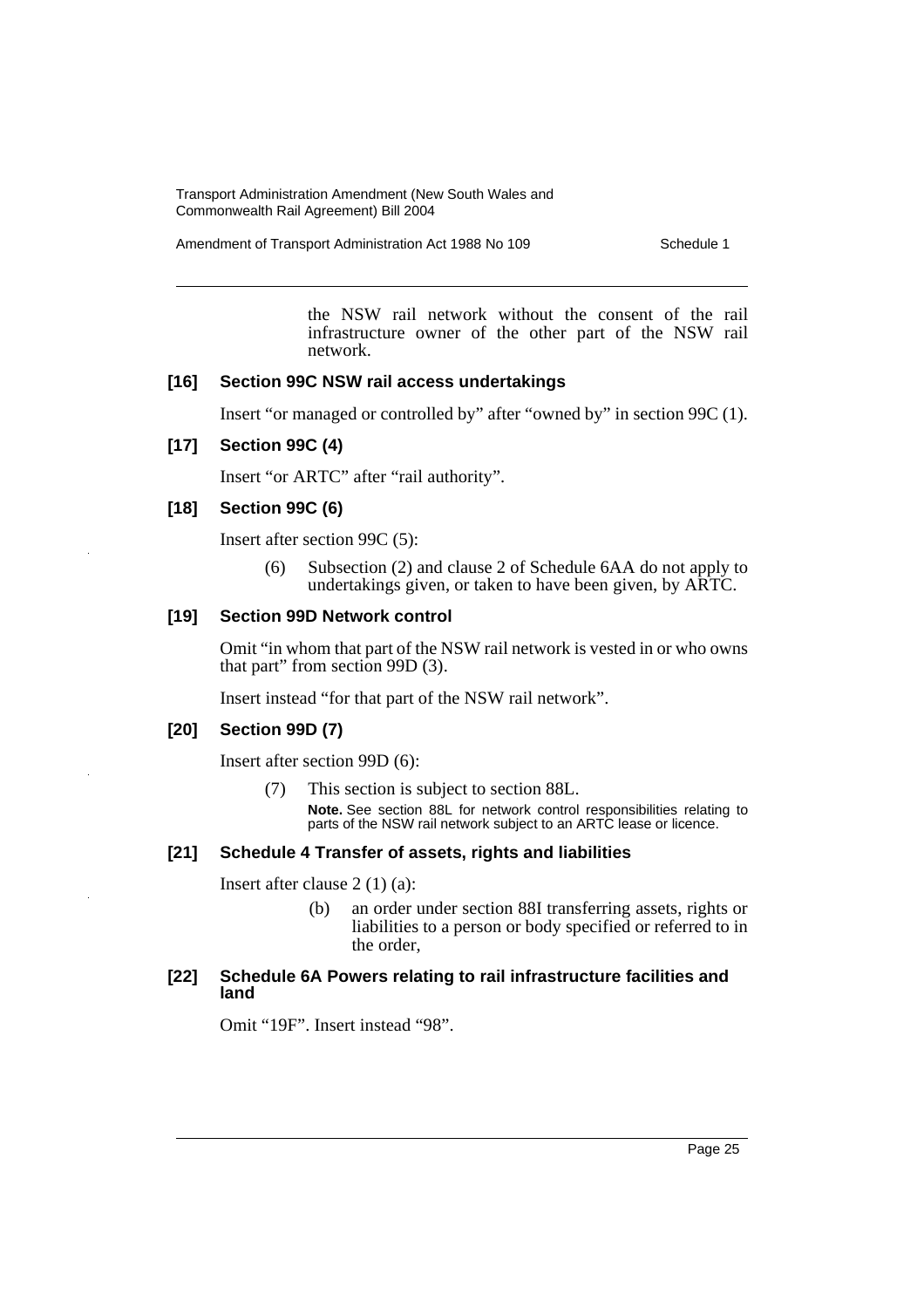Schedule 1 Amendment of Transport Administration Act 1988 No 109

### **[23] Schedule 6A, clause 1**

Omit the clause. Insert instead:

#### **1 Definitions**

In this Schedule:

*building owner* means an owner of a railway building.

*infrastructure owner* means an owner of rail infrastructure facilities.

*owner* of railway land, rail infrastructure facilities or a railway building means:

- (a) in the case of any land, rail infrastructure facilities or any railway building that is managed or controlled by Transport Infrastructure Development Corporation for the purposes of exercising its functions under this Act, the Transport Infrastructure Development Corporation, or
- (b) in the case of any rail infrastructure facilities that are, or railway building that is, installed, established or replaced by ARTC, ARTC, or
- (c) in the case of any land, rail infrastructure facilities or any railway building that is subject to an ARTC lease or licence, ARTC, or
- (d) in any other case, the rail authority that owns the land, rail infrastructure facilities or railway building or in whom it is vested.

*rail authority* means:

- (a) RailCorp, RIC, Transport Infrastructure Development Corporation and the State Rail Authority, and
- (b) in the case of land, rail infrastructure facilities or buildings subject to an ARTC lease or licence, ARTC.

*railway building* means a building or structure (not being a rail infrastructure facility) situated on railway land.

*railway land* means land owned by, vested in or under the control of a rail authority.

*railway land owner* means an owner of railway land.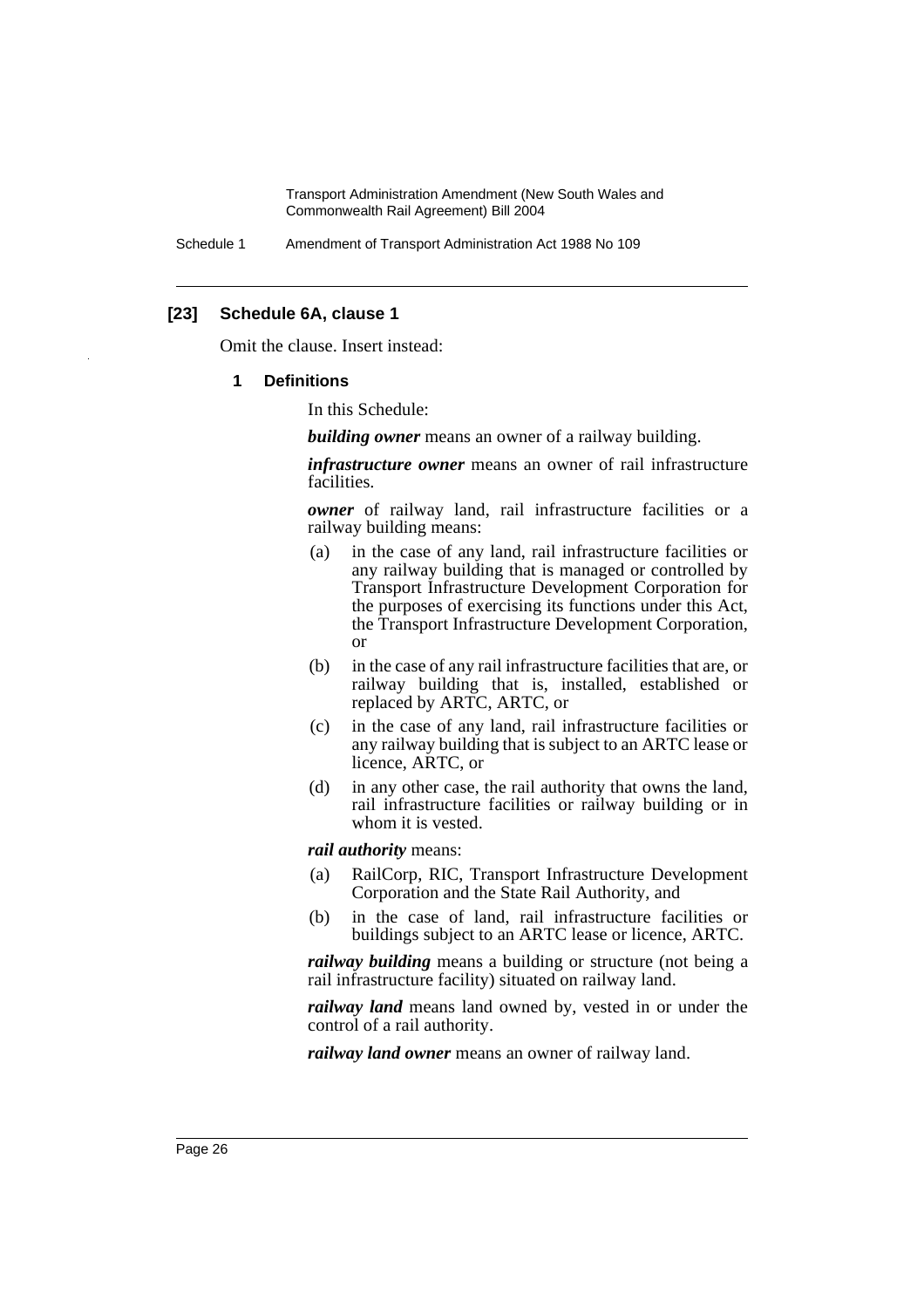Amendment of Transport Administration Act 1988 No 109 Schedule 1

*station facilities* means stations, platforms and associated access works, but does not include disused stations or disused platforms or their associated access works.

### **[24] Schedule 6A**

Omit "an operator building" wherever occurring.

Insert instead "a railway building or rail infrastructure facility".

#### **[25] Schedule 6A**

Omit "operator land" wherever occurring. Insert instead "railway land".

#### **[26] Schedule 6A, clause 1A**

Insert after clause 1:

### **1A Application to ARTC rail infrastructure facilities under ARTC arrangements**

Clauses 2E–12 and 15 of this Schedule, and any regulations made under clause 15 of this Schedule, do not apply to or in respect of land, rail infrastructure facilities or buildings to the extent that an ARTC arrangement entered into with a rail authority provides that specified provisions or all of those provisions do not apply to or in respect of ARTC and the rail authority in relation to that land or those facilities or buildings.

### **[27] Schedule 6A, clause 2 RIC's rail infrastructure facilities**

Omit clause 2 (1).

### **[28] Schedule 6A, clause 2A RailCorp's rail infrastructure facilities**

Omit clause 2A (1).

### **[29] Schedule 6A, clause 2C (4)–(6)**

Insert at the end of clause 2C:

(4) For the purposes of subclause (1) (a), RailCorp is taken to be the owner of rail infrastructure facilities in the metropolitan rail area and RIC is taken to be the owner of rail infrastructure facilities in the country rail area.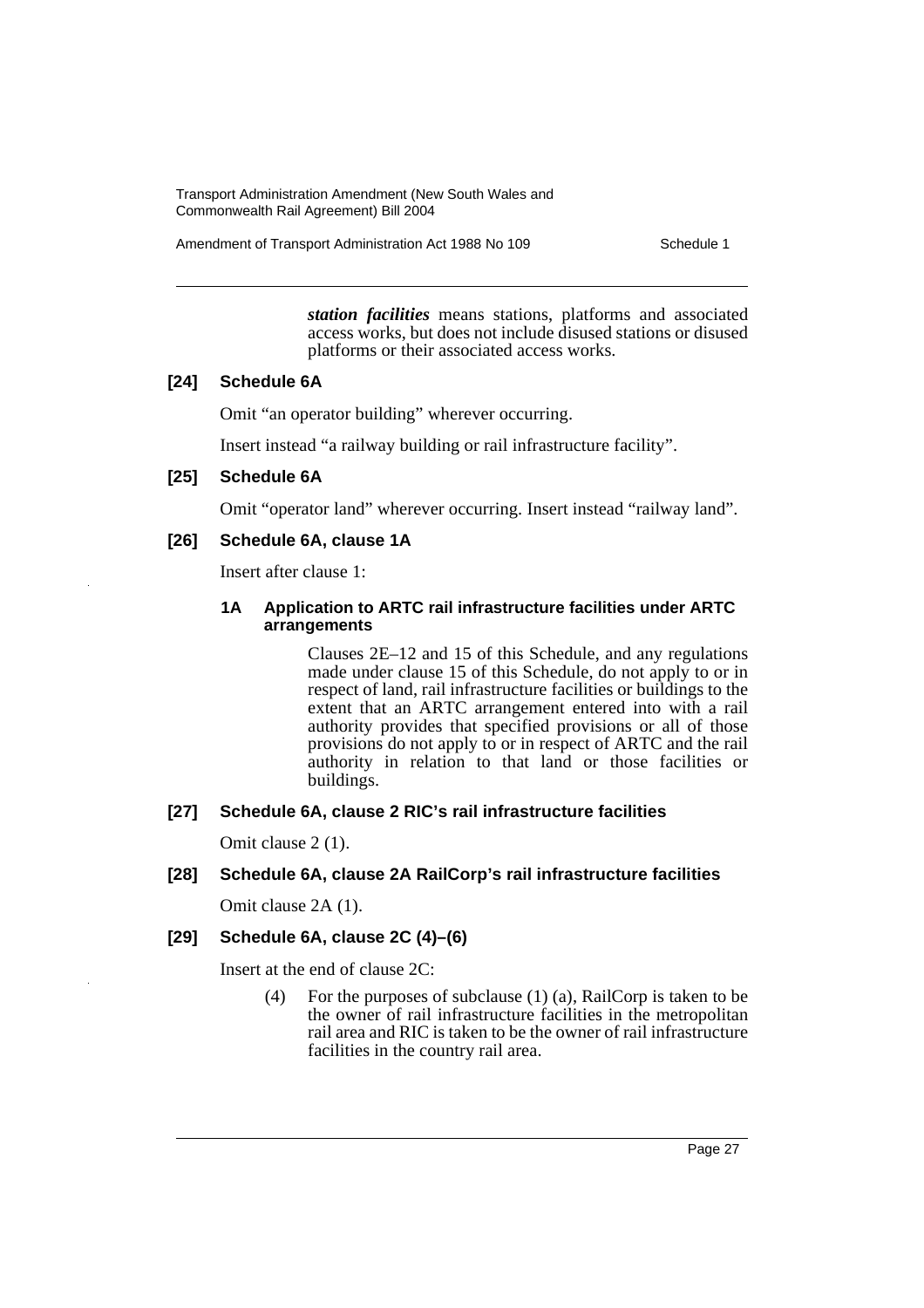Schedule 1 Amendment of Transport Administration Act 1988 No 109

- (5) This clause is subject to any interest of Transport Infrastructure Development Corporation in rail infrastructure facilities.
- (6) Without limiting subclause (3), that subclause extends to an ARTC lease or licence.

### **[30] Schedule 6A, clause 2D (2) and (3)**

Insert at the end of clause 2D:

- (2) In this clause, *owner*, in relation to rail infrastructure facilities RIC owns that are subject to an ARTC lease or licence, includes RIC and ARTC.
- (3) The powers conferred on ARTC by this clause are subject to Part 8A of the Act.

**Note.** Restrictions on ARTC relating to selling or otherwise dealing with rail infrastructure facilities are contained in Part 8A of the Act.

### **[31] Schedule 6A, clauses 2E, 3 (1) and (4), 4 (1), 7 (1), (2) and (7) and 9 (2) and (4)**

Omit "An owner" wherever occurring.

Insert instead "An infrastructure owner or a building owner".

#### **[32] Schedule 6A, clause 2E Powers relating to railway land and railway buildings**

Insert "or railway buildings" after "facilities" wherever occurring.

### **[33] Schedule 6A, clause 2E**

Insert at the end of the clause:

(2) Subclause (1) does not permit ARTC to extend or expand rail infrastructure facilities.

### **[34] Schedule 6A, clause 3 (1) (a), (b) and (c)**

Insert "or railway buildings" after "rail infrastructure facilities" wherever occurring.

### **[35] Schedule 6A, clause 3 (1) (b)**

Insert "or facility" after "building".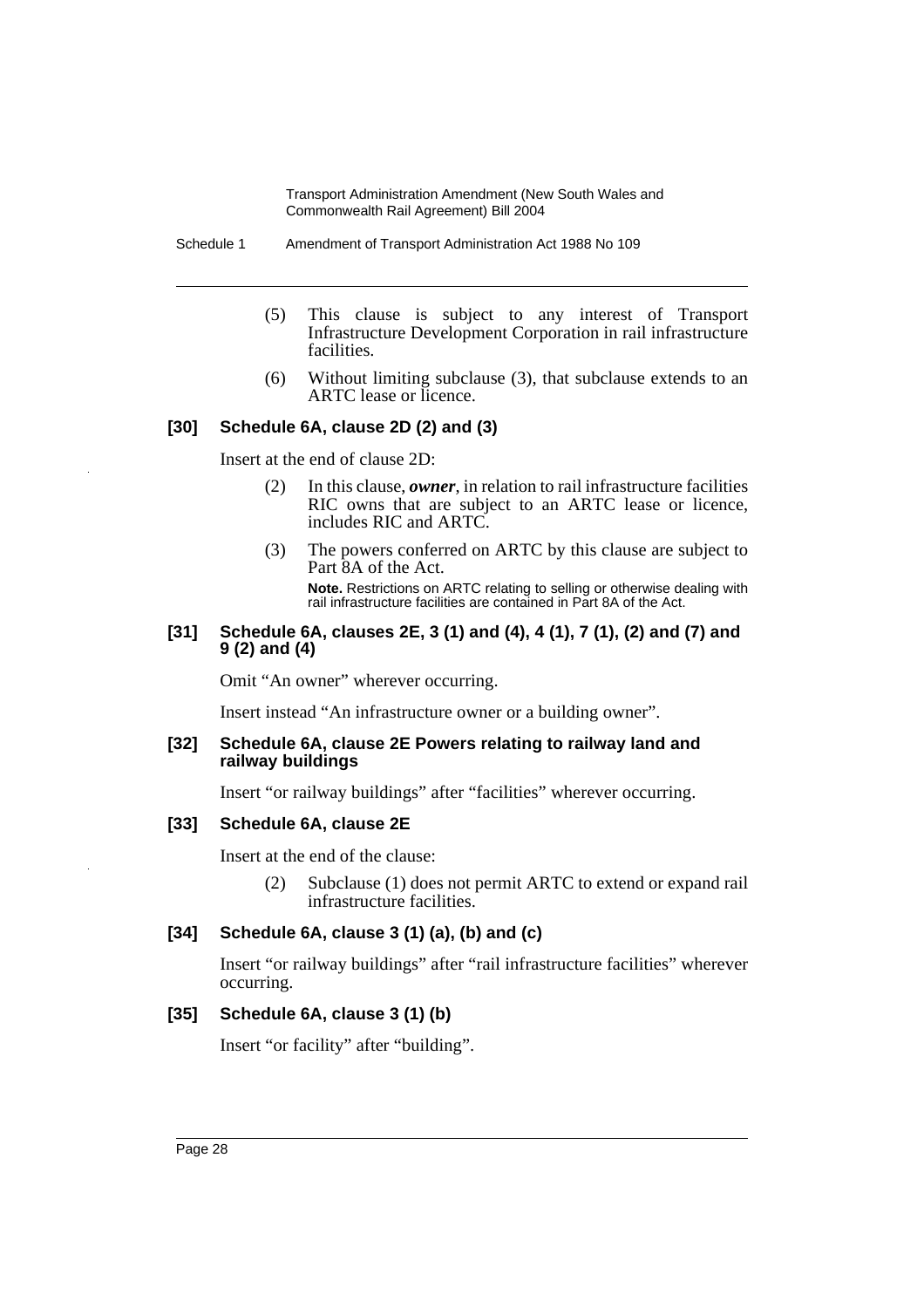Amendment of Transport Administration Act 1988 No 109 Schedule 1

### **[36] Schedule 6A, clause 3 (1A) and (1B)**

Insert after clause 3 (1):

- (1A) ARTC may, by persons issued with certificates of authority under this Schedule, enter and occupy land adjacent to railway land for the purpose of constructing, extending or expanding new rail infrastructure facilities on the railway land in accordance with an ARTC lease or licence.
- (1B) Subclause (1) (a) does not permit ARTC to enter railway land or railway buildings or rail infrastructure facilities to construct, extend or expand new rail infrastructure facilities.

### **[37] Schedule 6A, clause 3 (2), (3) and (5)**

Omit "owner" wherever occurring.

Insert instead "infrastructure owner or building owner".

### **[38] Schedule 6A, clause 3 (2)**

Omit "operator's consent".

Insert instead "railway land owner's consent and may be disposed of by the rail infrastructure owner or building owner with the railway land owner's consent".

#### **[39] Schedule 6A, clause 3 (3)**

Omit "operator buildings".

Insert instead "railway buildings and rail infrastructure facilities".

#### **[40] Schedule 6A, clause 3 (4)**

Omit "operator building" wherever occurring.

Insert instead "railway building or rail infrastructure facility".

### **[41] Schedule 6A, clause 3 (6)**

Omit "rail operator, or land in or on which rail infrastructure facilities are".

Insert instead "rail authority, or land in or on which rail infrastructure facilities are or a railway building is".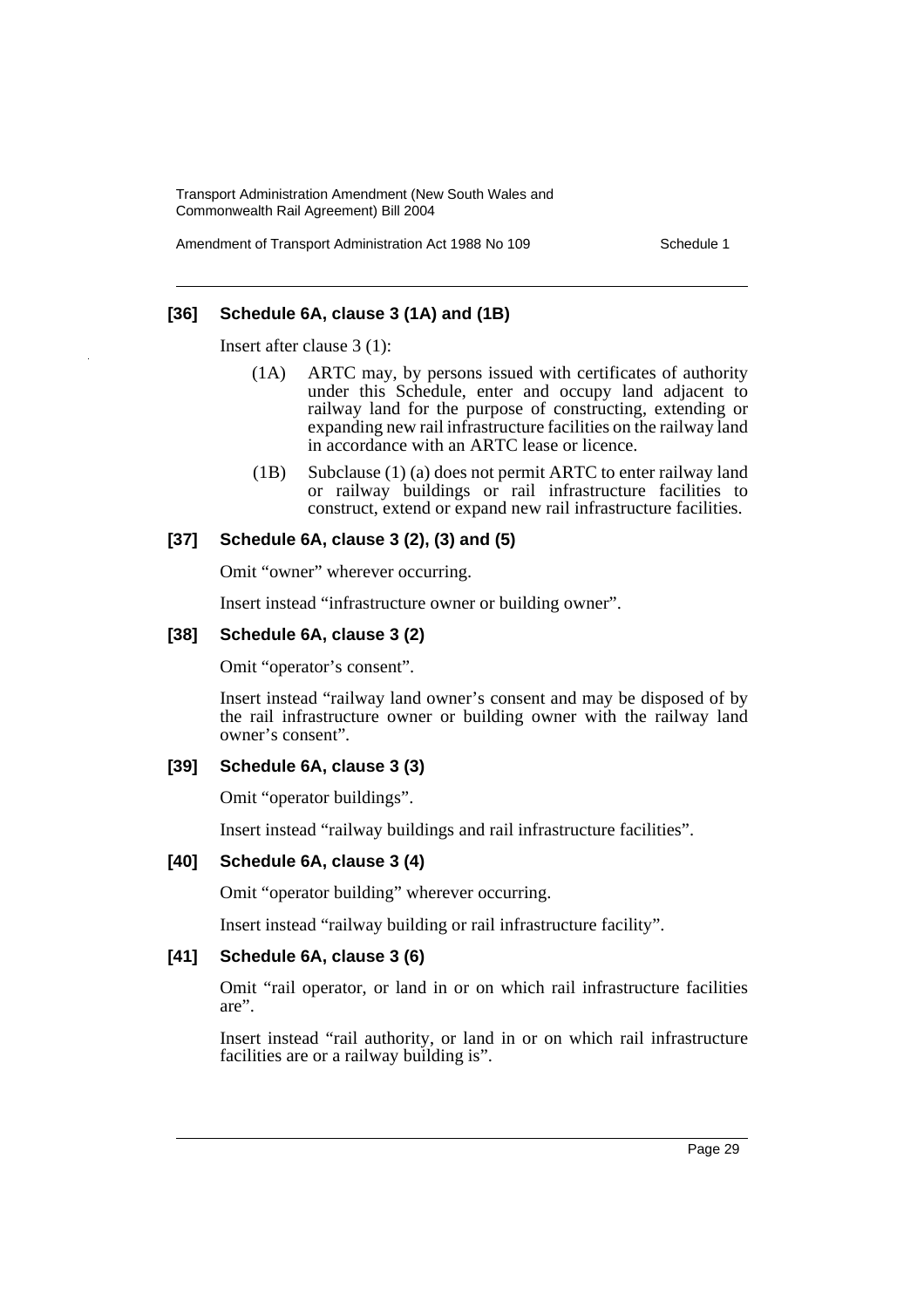Schedule 1 Amendment of Transport Administration Act 1988 No 109

### **[42] Schedule 6A, clause 3 (6)**

Omit "an owner".

Insert instead "an infrastructure owner or a building owner".

### **[43] Schedule 6A, clause 3 (7)**

Insert after clause 3 (6):

(7) This clause does not apply if the owner of the rail infrastructure facilities or railway building concerned is also the owner of the railway building or railway land or rail infrastructure facility in or on which the facilities or building is situated.

#### **[44] Schedule 6A, clause 5 Party to access agreement with owner authorised to enter railway land**

Insert ", or to a railway building or rail infrastructure facility that is not vested in, owned by or managed or controlled by the person" before ", if access" in clause  $5(1)$ .

### **[45] Schedule 6A, clause 5 (2)**

Insert "or railway building or rail infrastructure facility" before "concerned".

### **[46] Schedule 6A, clause 5 (3)**

Omit "the NSW Rail Access Regime or".

### **[47] Schedule 6A, clause 6 (1)**

Omit "operator building".

Insert instead "railway building or rail infrastructure facility".

### **[48] Schedule 6A, clause 6 (1)**

Omit "an owner".

Insert instead "the relevant owner exercising the power".

### **[49] Schedule 6A, clause 6 (1)**

Omit "the operator" wherever occurring.

Insert instead "the building owner or infrastructure owner".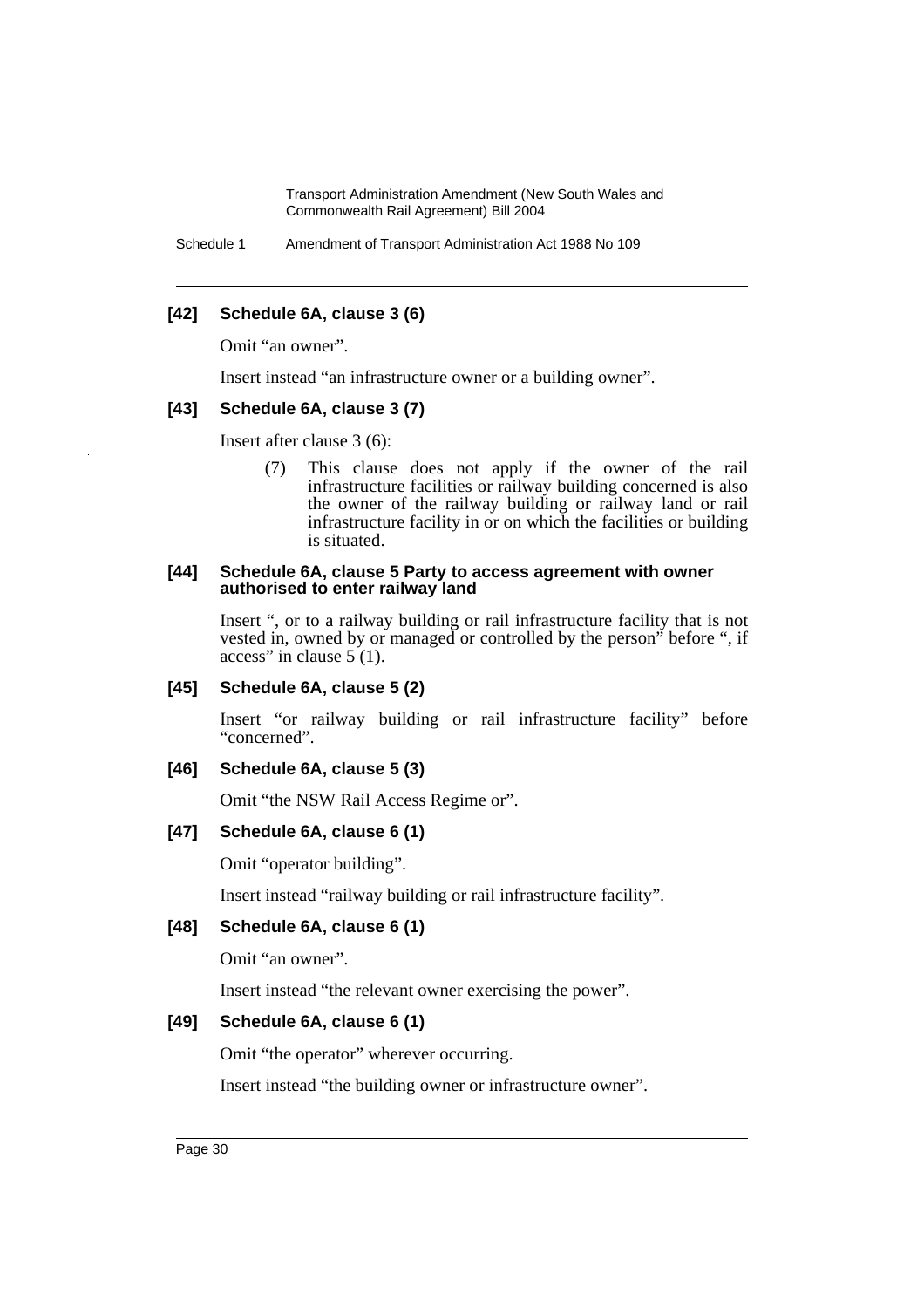Amendment of Transport Administration Act 1988 No 109 Schedule 1

### **[50] Schedule 6A, clause 6 (1)**

Insert "or facility" after "enter the building".

### **[51] Schedule 6A, clause 6 (1) (a)**

Insert "or facility" after "entry to the building".

#### **[52] Schedule 6A, clause 6 (3)**

Omit "an owner to give the operator notice".

Insert instead "notice to be given".

#### **[53] Schedule 6A, clause 6 (4)**

Omit the subclause. Insert instead:

(4) This clause does not apply if the person entering a railway building or rail infrastructure facility is the owner of the building or facility.

### **[54] Schedule 6A, clause 7 (2)**

Omit "an operator" where firstly occurring.

Insert instead "a railway land owner, an owner of land adjacent to railway land, infrastructure owner or a building owner (an *affected owner*)".

### **[55] Schedule 6A, clause 7 (2) and (5)**

Omit "the operator" wherever occurring.

Insert instead "the affected owner".

### **[56] Schedule 6A, clause 7 (3), (5), (6) and (8)**

Omit "an operator" wherever occurring (except wherever occurring in references to "an operator building" in clause  $7(5)$  and (8)).

Insert instead "an affected owner".

### **[57] Schedule 6A, clause 7 (3), (5), (6) and (8)**

Omit "an owner" wherever occurring.

Insert instead "an infrastructure owner or building owner".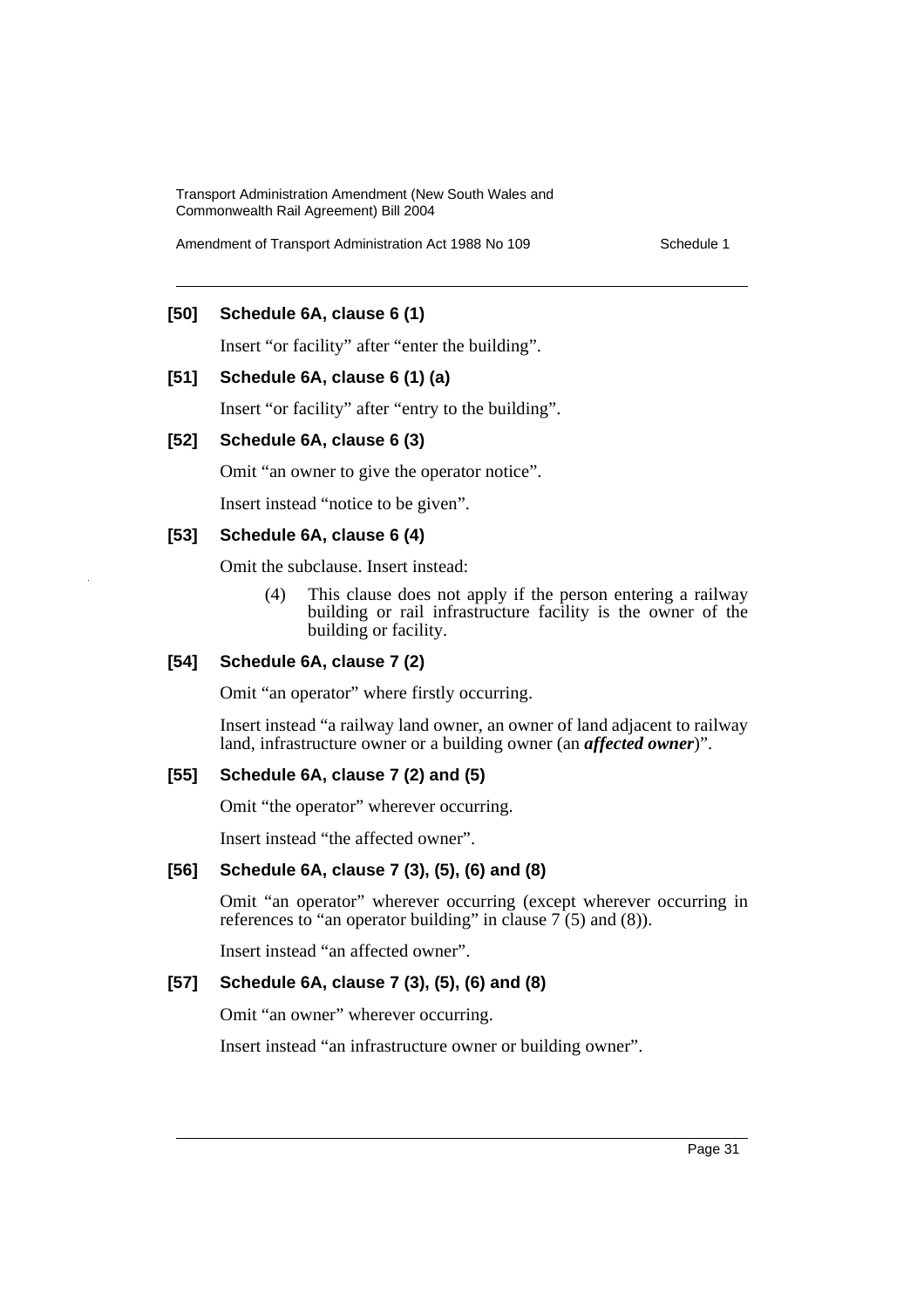Schedule 1 Amendment of Transport Administration Act 1988 No 109

### **[58] Schedule 6A, clause 7 (5)**

Insert ", facility" after "value of the building".

### **[59] Schedule 6A, clause 7 (6)**

Omit "is to be referred to the Minister for settlement in accordance with clause 11".

Insert instead "is to be dealt with as a dispute in accordance with clause 12".

### **[60] Schedule 6A, clause 7 (7)**

Omit "an operator" wherever occurring. Insert instead "a rail operator".

### **[61] Schedule 6A, clause 7 (8)**

Insert "or railway buildings" after "facilities".

### **[62] Schedule 6A, clause 7 (8) (as amended by this Schedule)**

Insert "owned by the affected owner" after "facilities".

### **[63] Schedule 6A, clause 7 (9)**

Omit the subclause. Insert instead:

(9) This clause does not apply if the owner of the rail infrastructure facilities or railway building concerned is also the owner of the railway building or railway land or rail infrastructure facility in or on which the facilities or building is situated.

### **[64] Schedule 6A, clause 8 Protection of rail infrastructure facilities and railway buildings**

Insert "or railway buildings" after "facilities" wherever occurring.

### **[65] Schedule 6A, clause 8 (1)**

Omit "an owner are installed is taken to be the subject of a covenant in favour of the owner pursuant to which the operator".

Insert instead "another infrastructure owner or building owner are installed is taken to be the subject of a covenant in favour of the owner pursuant to which the railway land owner (the *affected owner*)".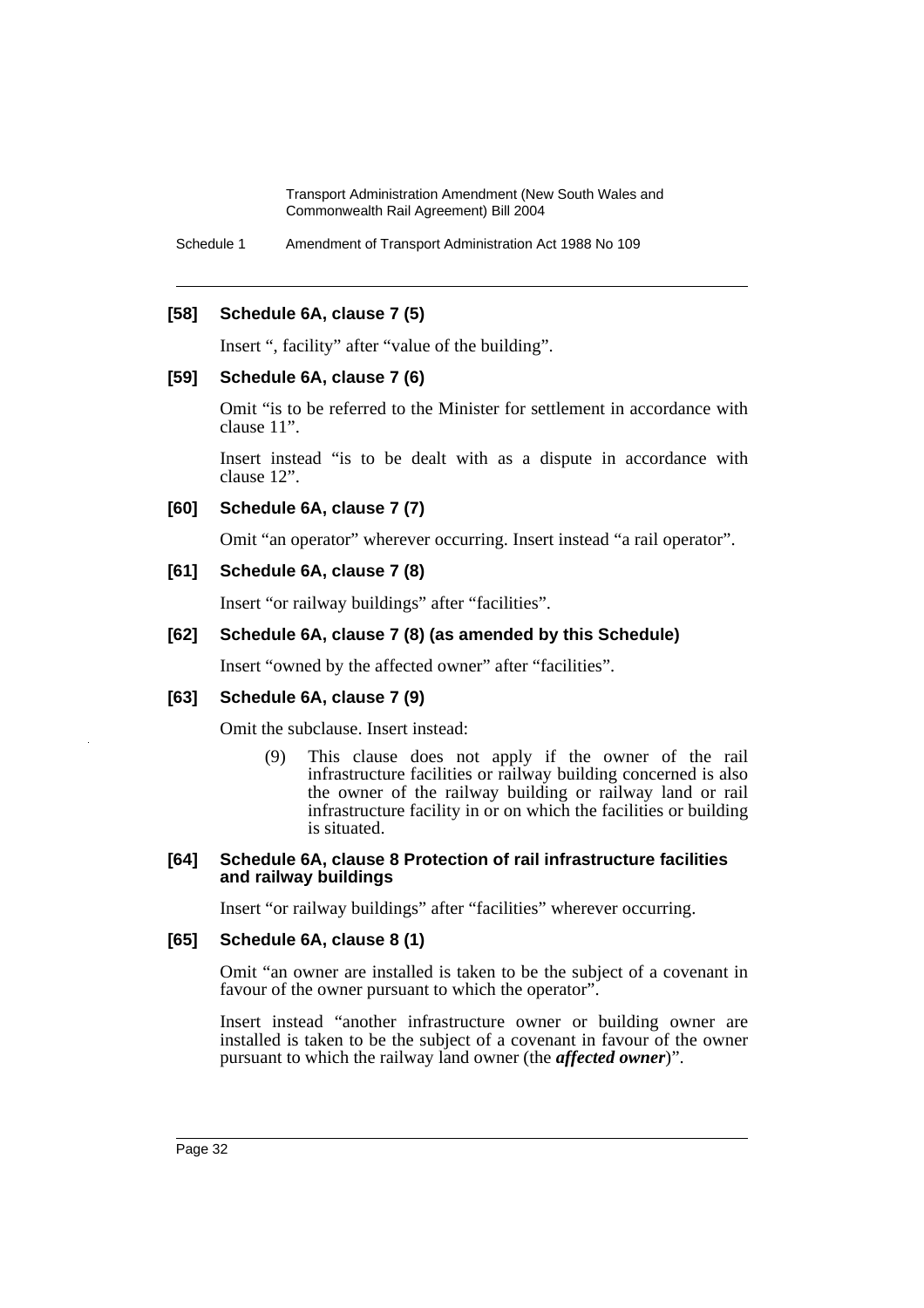Amendment of Transport Administration Act 1988 No 109 Schedule 1

## **[66] Schedule 6A, clause 8 (1) (a), (3) and (4)**

Omit "the operator" wherever occurring.

Insert instead "the affected owner".

### **[67] Schedule 6A, clause 8 (1) (b), (d) and (e) and (4)–(7)**

Omit "owner" wherever occurring.

Insert instead "infrastructure owner or building owner".

### **[68] Schedule 6A, clause 8 (1) (d)**

Insert "or a railway building or a rail infrastructure facility" before "that threatens".

## **[69] Schedule 6A, clause 8 (1) (e)**

Omit "operator buildings".

Insert instead "railway buildings or rail infrastructure facilities".

# **[70] Schedule 6A, clause 8 (3)**

Omit "an owner". Insert instead "a railway land owner'.

### **[71] Schedule 6A, clause 8 (3)**

Insert "and facilities" after "buildings" wherever occurring.

### **[72] Schedule 6A, clause 8 (3)**

Omit "operator's". Insert instead "affected owner's".

### **[73] Schedule 6A, clause 8 (4)**

Omit "lessor" wherever occurring. Insert instead "lessee".

### **[74] Schedule 6A, clause 8 (5) (b)**

Insert "excavation," after "removal,".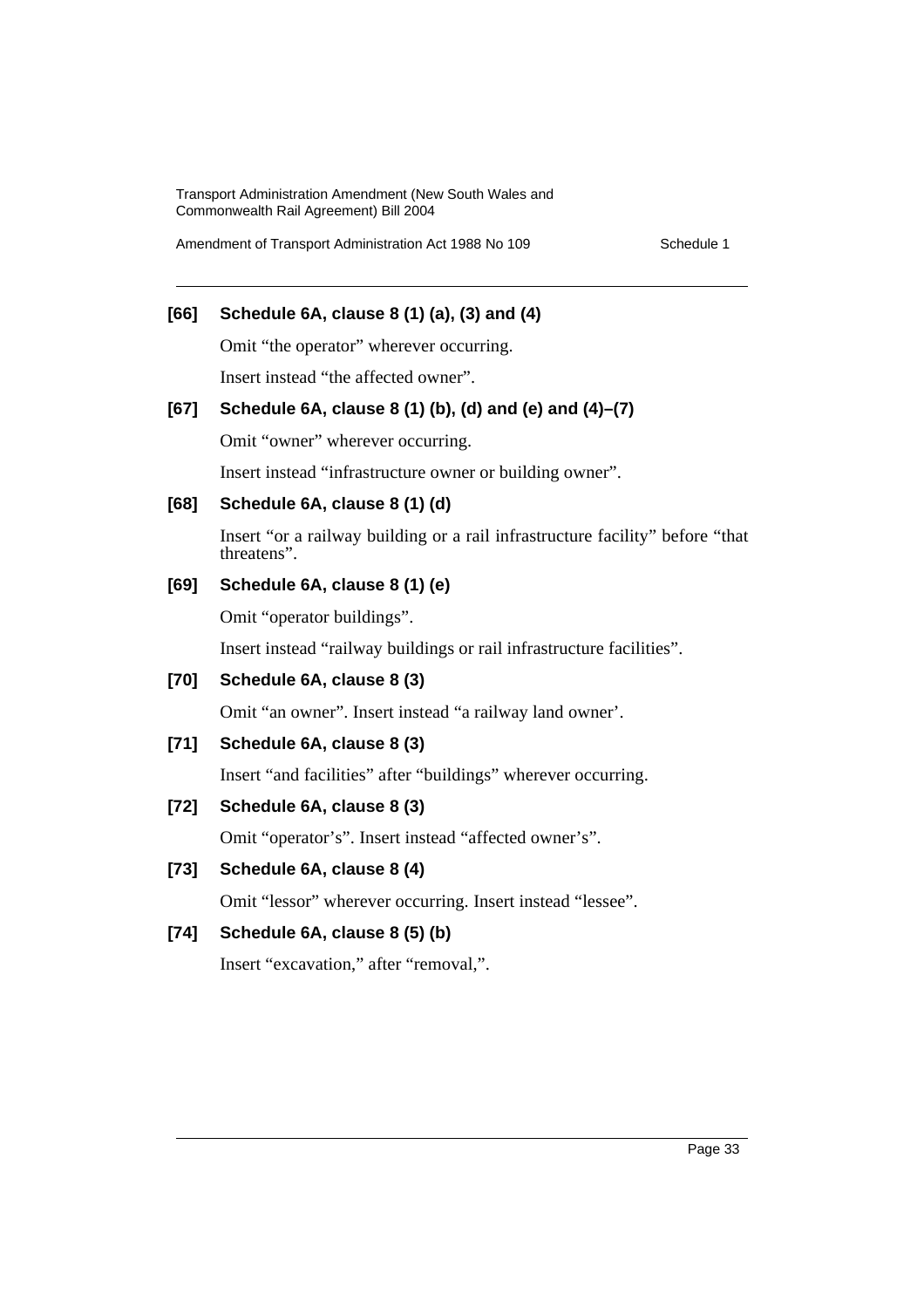Schedule 1 Amendment of Transport Administration Act 1988 No 109

### **[75] Schedule 6A, clause 8 (6) (c)**

Insert at the end of clause 8 (6) (b):

or

(c) reinstate any loss of support caused to the rail infrastructure facilities or railway buildings,

### **[76] Schedule 6A, clause 8 (7) (c)**

Insert at the end of clause 8 (7) (b):

or

(c) reinstate any loss of support caused to the rail infrastructure facilities or railway buildings,

### **[77] Schedule 6A, clause 8 (8)**

Omit the subclause.

#### **[78] Schedule 6A, clause 9 (1)**

Omit "an owner".

Insert instead "an infrastructure owner or building owner".

### **[79] Schedule 6A, clause 9 (1) (a)**

Insert "or railway buildings" after "facilities".

#### **[80] Schedule 6A, clause 10 Infrastructure owners rights under agreements relating to workers and facilities on railway land**

Omit "an operator" wherever occurring (except where secondly and thirdly occurring in clause 10 (1)).

Insert instead "RailCorp or the SRA".

### **[81] Schedule 6A, clause 10 (1)**

Omit "of an operator". Insert instead "of them".

#### **[82] Schedule 6A, clause 10**

Omit "the owner" wherever occurring.

Insert instead "the infrastructure owner".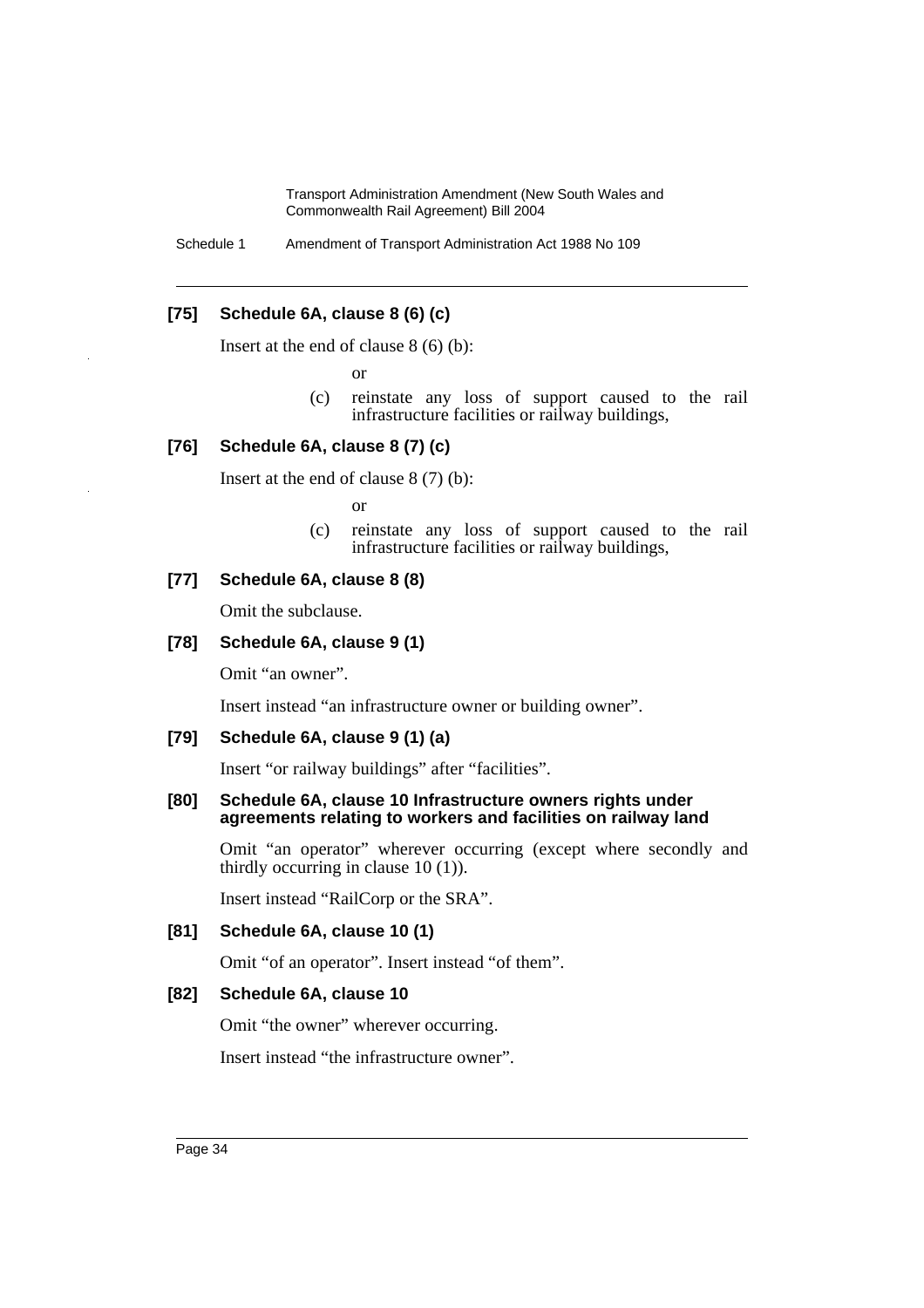Amendment of Transport Administration Act 1988 No 109 Schedule 1

### **[83] Schedule 6A, clause 10 (2)**

Omit "An owner". Insert instead "An infrastructure owner".

### **[84] Schedule 6A, clause 10 (2)**

Insert "or rail infrastructure facility" after "a building".

### **[85] Schedule 6A, clause 10 (2) and (5)**

Omit "the operator" wherever occurring.

Insert instead "RailCorp or the SRA".

### **[86] Schedule 6A, clause 10 (5)**

Omit "*operator building*". Insert instead "*railway building*".

### **[87] Schedule 6A, clause 11 (1) (a)**

Omit "owner". Insert instead "infrastructure owner".

# **[88] Schedule 6A, clause 11 (1) (b) and (3)**

Omit "the operator" wherever occurring. Insert instead "the railway land owner".

# **[89] Schedule 6A, clause 11 (2) and (4)**

Omit "An owner" wherever occurring.

Insert instead "An infrastructure owner".

# **[90] Schedule 6A, clause 11 (2)**

Omit "that network" where firstly occurring. Insert instead "its network".

# **[91] Schedule 6A, clause 11 (2)**

Omit "Part 2A of".

### **[92] Schedule 6A, clause 11 (3)**

Omit "An operator". Insert instead "A railway land owner".

### **[93] Schedule 6A, clause 11 (4)**

Omit "an operator". Insert instead "a railway land owner".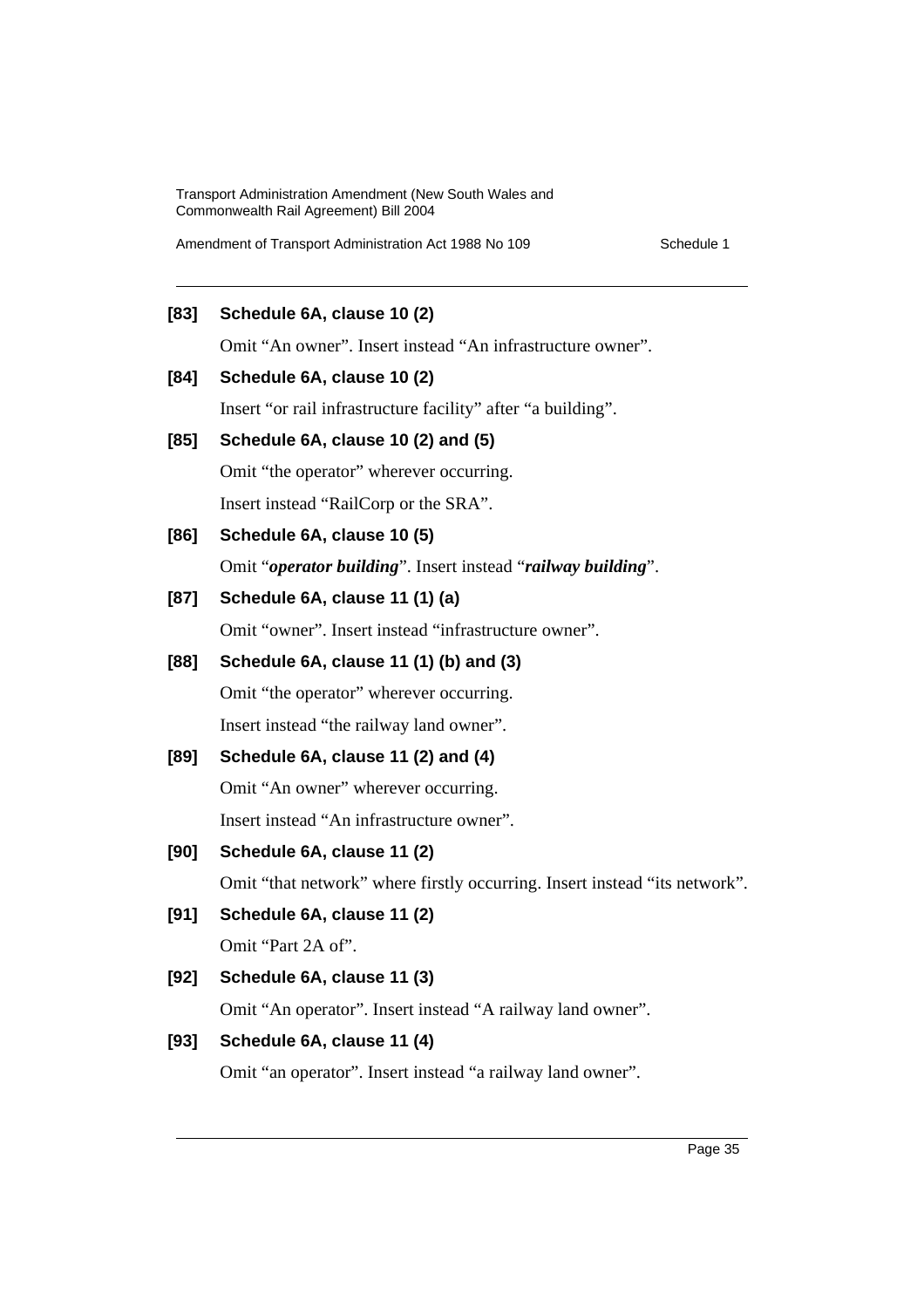Schedule 1 Amendment of Transport Administration Act 1988 No 109

### **[94] Schedule 6A, clause 12 (1)**

Omit "between an owner and an operator".

Insert instead "between an infrastructure owner, building owner or railway land owner and another owner".

### **[95] Schedule 6A, clause 12 (1)**

Omit "owner and the operator". Insert instead "parties to the dispute".

### **[96] Schedule 6A, clause 12 (1A)**

Insert after clause 12 (1):

(1A) If ARTC is a party to a dispute and the dispute has not been resolved as referred to in subclause (1), the dispute is to be referred to arbitration, unless the parties agree to submit the dispute to the Minister under this clause. The *Commercial Arbitration Act 1984* applies to any dispute referred to arbitration.

### **[97] Schedule 6A, clause 12 (2) (a)**

Omit "owner and operator". Insert instead "parties to the dispute".

### **[98] Schedule 6A, clause 12 (4) (a)**

Omit "with respect to entry into operator buildings".

### **[99] Schedule 6A, clause 12 (4) (b) and (c)**

Omit the paragraphs. Insert instead:

- (b) subject to clause 7, determining that a party is to compensate another party for damage suffered as a result of the exercise of functions under this Schedule, or
- (c) directing a party to permit a person to construct railway track on railway land for the purpose of connecting it to the NSW rail network.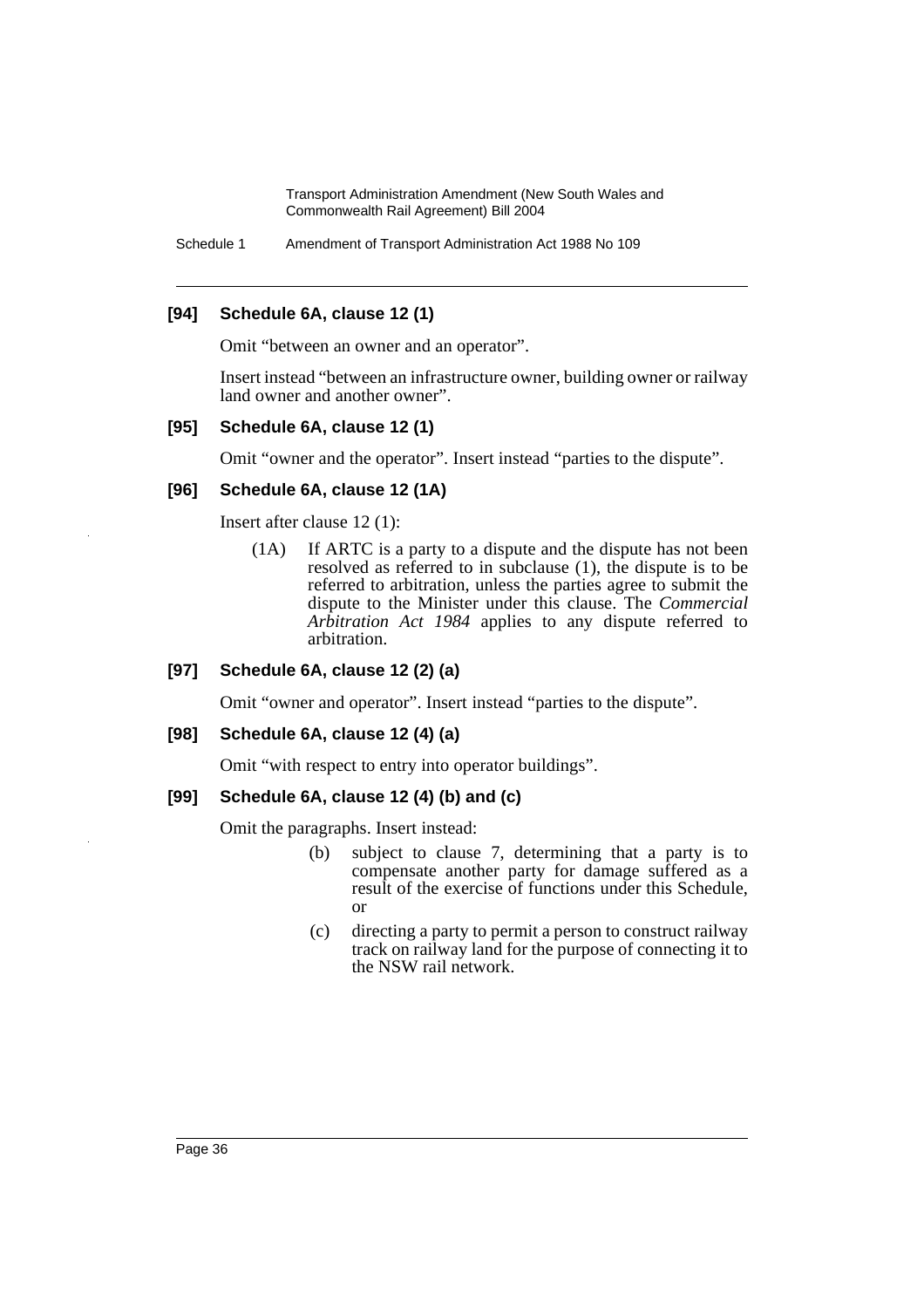Amendment of Transport Administration Act 1988 No 109 Schedule 1

### **[100] Schedule 6A, clause 12 (6)**

Omit "An owner and operator must comply with any order given to them under this clause and the owner and operator are".

Insert instead "An owner must comply with any order given to the owner under this clause, and the owner is".

#### **[101] Schedule 6A, clause 12 (7)**

Omit "The provisions".

Insert instead "Except as provided by subclause (1A), the provisions".

#### **[102] Schedule 6A, clauses 13A, 13B and 13C**

Insert after clause 13:

#### **13A Acquisition of rail infrastructure facilities**

- (1) RailCorp or RIC may acquire rail infrastructure facilities for purposes that are consistent with their objectives.
- (2) Rail infrastructure facilities that RailCorp or RIC are authorised to acquire under this clause may be acquired by agreement or by compulsory process in accordance with the *Land Acquisition (Just Terms Compensation) Act 1991* (as applied by this clause) for the purposes referred to in subclause (1).
- (3) The *Land Acquisition (Just Terms Compensation) Act 1991* applies with the following modifications:
	- (a) a reference in that Act to land includes a reference to rail infrastructure facilities and any interest in such facilities,
	- (b) a reference in that Act to the owner of land includes a reference to the owner of rail infrastructure facilities or any person who has an interest in rail infrastructure facilities,
	- (c) sections 6, 7A, 7B, 12 (1) (a), (4) and (5), 17 and 18, Division 3 of Part 2, sections 29, 31 (5), 37A, 55 (e) and (f), 60 and 62 of that Act do not apply.
- (4) RailCorp or RIC may not give a proposed acquisition notice under the *Land Acquisition (Just Terms Compensation) Act 1991* without the approval of the portfolio Minister.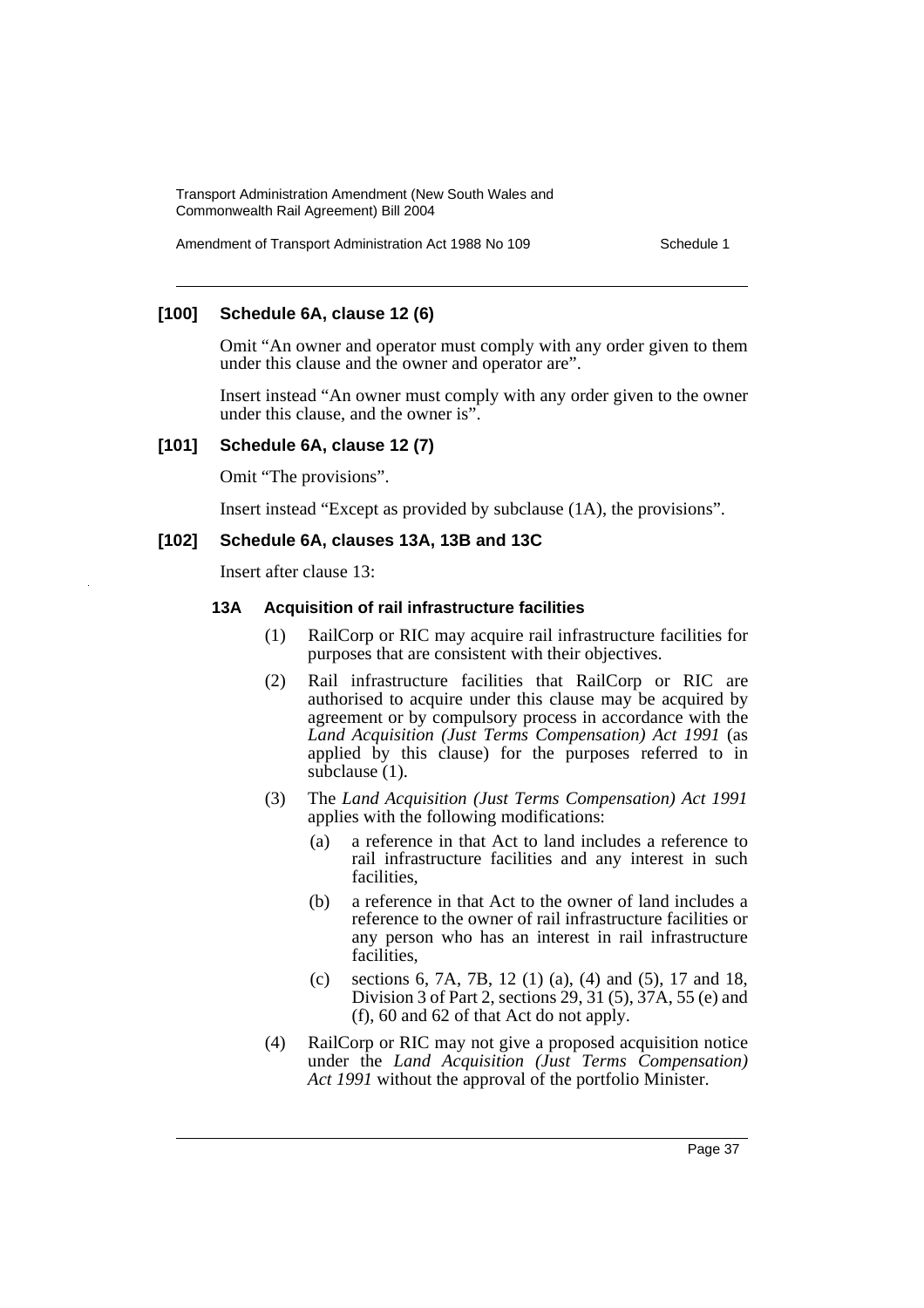Schedule 1 Amendment of Transport Administration Act 1988 No 109

- (5) For the purposes of the *Public Works Act 1912*, any such acquisition is taken to be for an authorised work and RailCorp or RIC is, in relation to that authorised work, taken to be the Constructing Authority.
- (6) Part 3 and section 91 (b) of the *Public Works Act 1912* do not apply in respect of an acquisition under this clause.
- (7) Despite the exclusion by subclause (6) of the provisions of section 91 (b) of the *Public Works Act 1912* in respect of works constructed for the purpose referred to in this clause, RailCorp or RIC may at their discretion maintain such fences in connection with the works as they think fit.
- (8) This clause applies in respect of rail infrastructure facilities severed from the land by operation of this Act or any other law.

### **13B Access to station facilities**

- (1) An owner of station facilities is entitled to have access across railway land or other land adjacent to the station facilities to those facilities for the purposes of carrying out its railway operations, including the movement of passengers and freight.
- (2) An owner of station facilities may grant access across any such land to passengers and other persons for the purposes of passenger access and access to its railway operations.
- (3) A person who has a right of access under this clause is not required to comply with any other requirement of this Schedule relating to access to the land concerned.

#### **13C Access to railway land by roads authorities and to roads by rail authorities**

- (1) This clause applies:
	- (a) to the exercise by a roads authority, the Roads and Traffic Authority or an authorised officer of a roads authority or the Roads and Traffic Authority of a power under any Act or law to enter, use or occupy railway land, a railway building or rail infrastructure facilities for the purposes of carrying out road works, and
	- (b) to the exercise by a rail authority of a power under any Act or law to enter, use or occupy a public road.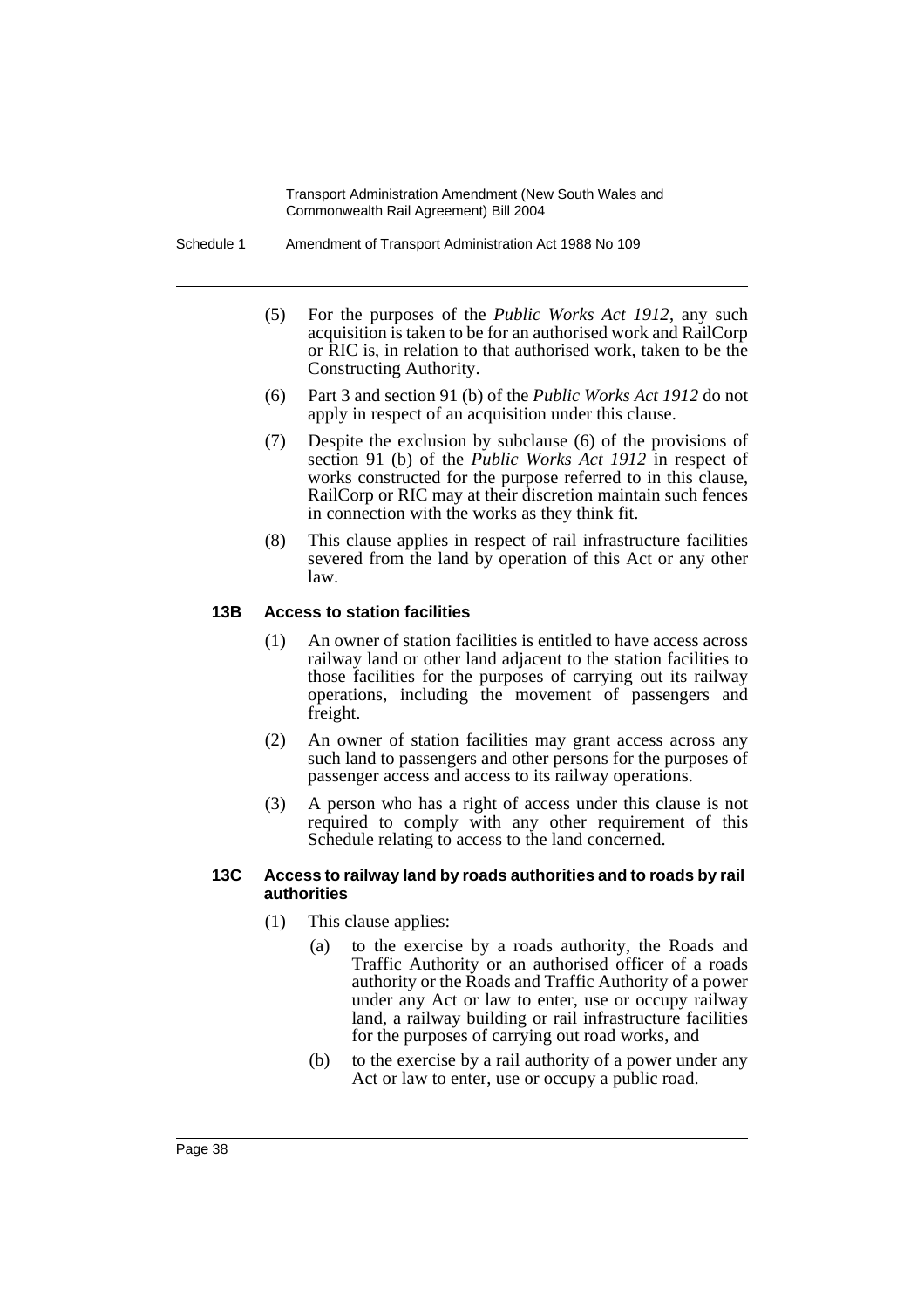Amendment of Transport Administration Act 1988 No 109 Schedule 1

- (2) The following provisions apply to the exercise of a power to which this clause applies:
	- (a) the authority exercising the power is required to pay compensation to the affected authority in respect of the following matters arising from the exercise of the power but is not required to pay any other compensation to the affected authority:
		- (i) damage caused to a building or structure of the affected authority (being compensation for an amount not exceeding the value of the building or structure),
		- (ii) expenses necessarily incurred by the affected authority to ensure that the power is exercised safely,
	- (b) the affected authority must facilitate the exercise of the power by the authority exercising the power,
	- (c) the authority exercising the power must do all things that are reasonably practicable to minimise disruption to or closure of rail services, railway lines or roads.
- (3) This clause has effect despite this Act, the *Roads Act 1993* or any other Act or law.
- (4) In this clause:

*affected authority* means the roads authority (including the Roads and Traffic Authority) or rail authority that owns or manages or controls the public road, land, railway building or rail infrastructure facilities subject to the exercise of the power to which this clause applies.

(5) Words and expressions used in this clause have the same meanings as they have in the *Roads Act 1993*.

### **[103] Schedule 6A, clause 14 (1) (b)**

Insert "or managed or controlled by" after "transferred to".

### **[104] Schedule 6A, clause 15 (a)**

Omit the paragraph. Insert instead:

(a) the obligations of infrastructure owners, building owners and railway land owners to enter into a memorandum of understanding with other owners concerning the management of railway land or railway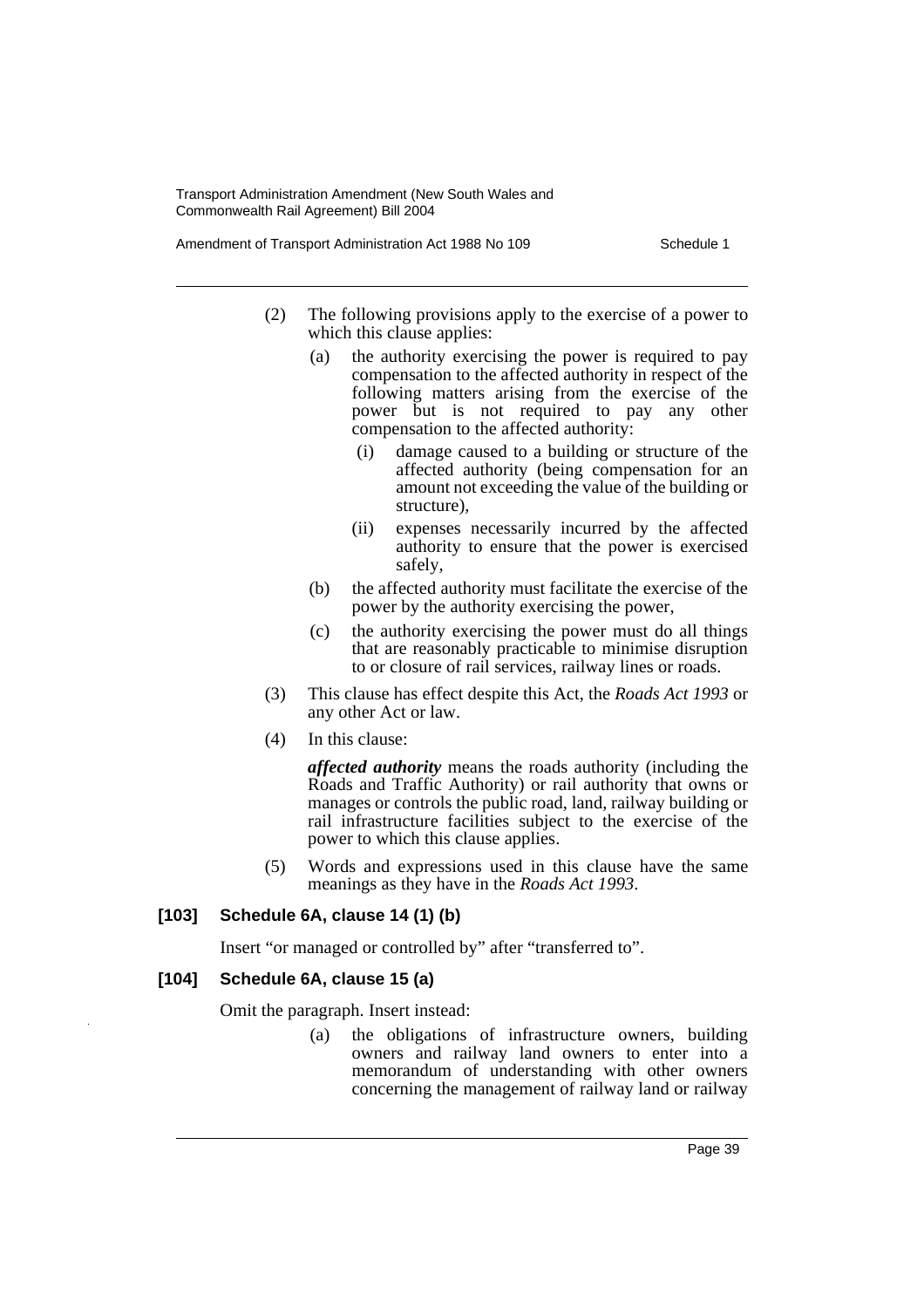Schedule 1 Amendment of Transport Administration Act 1988 No 109

buildings or rail infrastructure facilities on or in which rail infrastructure facilities or railway buildings owned by other owners are situated,

(a1) requirements to be observed between infrastructure owners, building owners and railway land owners with respect to access by infrastructure owners and building owners to railway land and management of that access,

### **[105] Schedule 6A, clause 15 (b) and (c)**

Insert "or railway buildings" after "facilities" wherever occurring.

### **[106] Schedule 6A, clause 16 Powers of entry under other Acts onto railway land, rail infrastructure facilities or railway buildings**

Omit "operator or owner land or an operator or owner building" from clause 16 (1).

Insert instead "railway land, rail infrastructure facilities or a railway building".

### **[107] Schedule 6A, clause 16 (2)**

Omit "operator or".

### **[108] Schedule 6A, clause 16 (2)**

Insert ", facilities" after "land".

### **[109] Schedule 6A, clause 16 (3)**

Omit "or operator".

### **[110] Schedule 6AA Access undertakings**

Omit "that is vested in or owned by the rail infrastructure owner" wherever occurring in clauses 1 (1), 3 (1) and 7.

Insert instead "for which it is the rail infrastructure owner".

### **[111] Schedule 6B Special provisions for underground rail facilities**

Insert ", ARTC" after "RIC" in the definition of *rail authority* in clause 1 (1).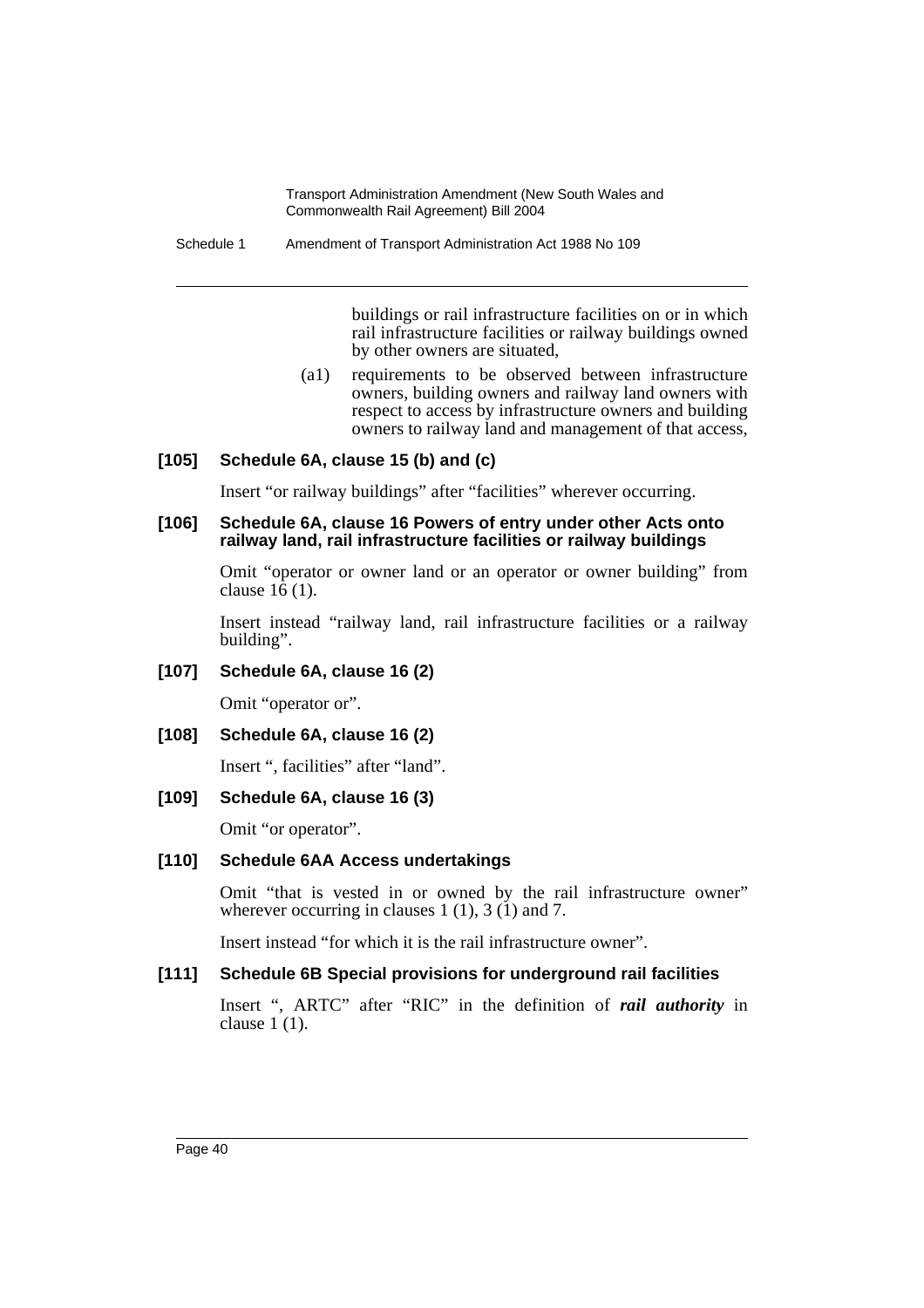Amendment of Transport Administration Act 1988 No 109 Schedule 1

### **[112] Schedule 6B, clause 6 (3) and (4)**

Insert after clause 6 (2):

- (3) A rail authority in whom an underground rail facility is vested, or who manages or controls an underground rail facility, has the same functions under this clause as any other rail authority that is the owner of the facility for the purposes of this Schedule.
- (4) This clause does not apply to or in respect of underground rail facilities to the extent that an ARTC arrangement provides that any specified provisions of this clause do not apply to or in respect of ARTC and a rail authority in relation to those facilities.

#### **[113] Schedule 7 Savings, transitional and other provisions**

Insert at the end of clause 2 (1):

*Transport Administration Amendment (New South Wales and Commonwealth Rail Agreement) Act 2004*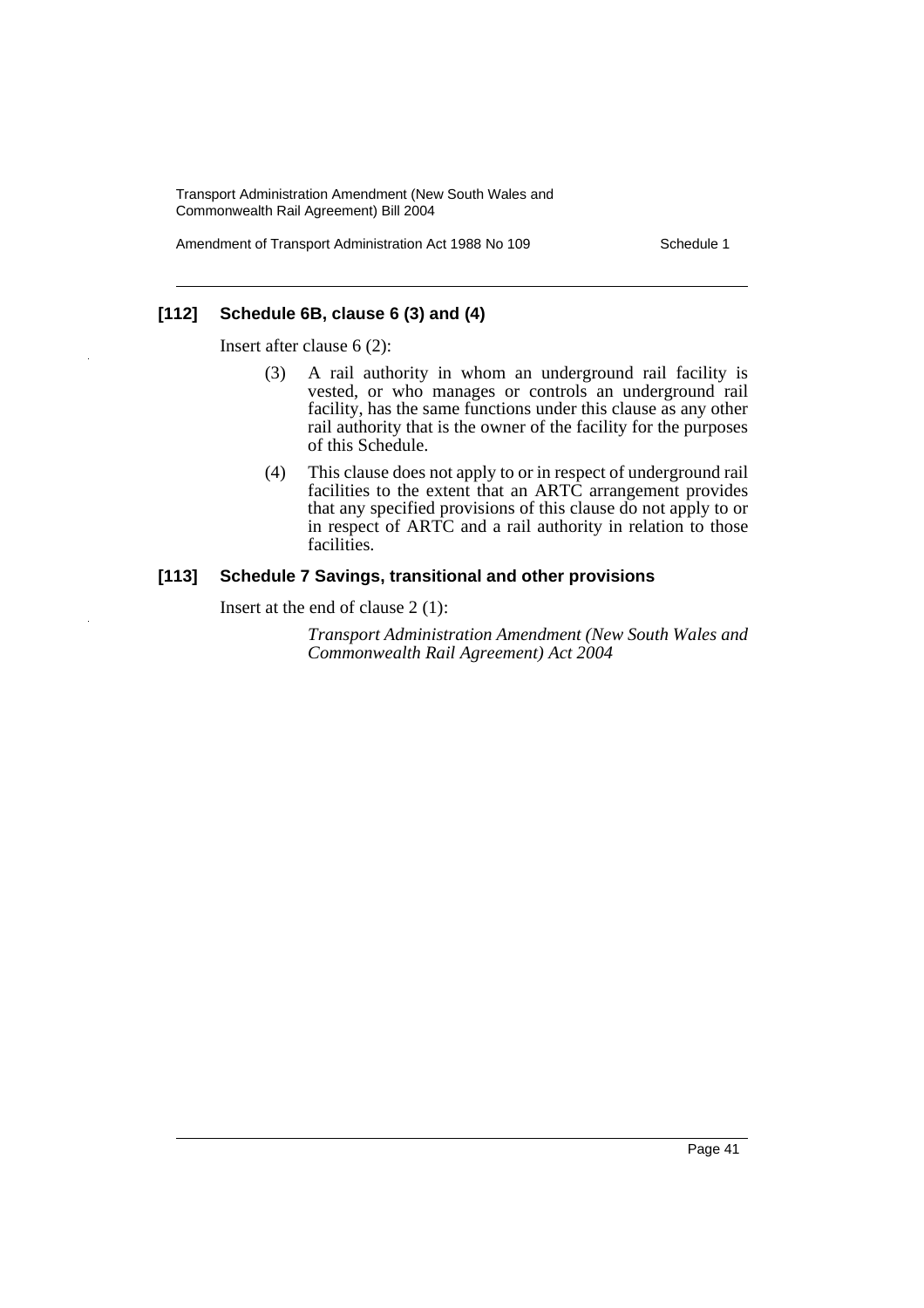Schedule 1 Amendment of Transport Administration Act 1988 No 109

### **[114] Schedule 7**

Insert in appropriate order with appropriate Part and clause numbers:

# **Part Provisions consequent on enactment of Transport Administration Amendment (New South Wales and Commonwealth Rail Agreement) Act 2004**

### **Definitions**

In this Part:

*rail access agreement* means an agreement entered into by a rail authority pursuant to the NSW Rail Access Regime or RIC access undertaking that permits a person to operate rolling stock on the NSW rail network.

*rail authority* has the same meaning as it has in Part 8A of the Act.

*the amending Act* means the *Transport Administration Amendment (New South Wales and Commonwealth Rail Agreement) Act 2004*.

#### **Existing rail access undertakings**

An access undertaking entered into by a rail authority under Schedule 6AA and in force immediately before the commencement of this clause is, to the extent to which it relates to land or rail infrastructure facilities subject to an ARTC lease or licence, taken to have been entered into by ARTC instead of the rail authority.

#### **Existing rail access agreements**

- (1) A rail access agreement entered into by a rail authority and in force immediately before the commencement of this clause continues in force, subject to this clause.
- (2) If a rail access agreement applies or is to apply to a part of the NSW rail network for which there are or are to be 2 or more rail infrastructure owners, the Minister may determine that the rail access agreement is terminated and determine that it is replaced by one or more separate rail access agreements entered into with each rail infrastructure owner.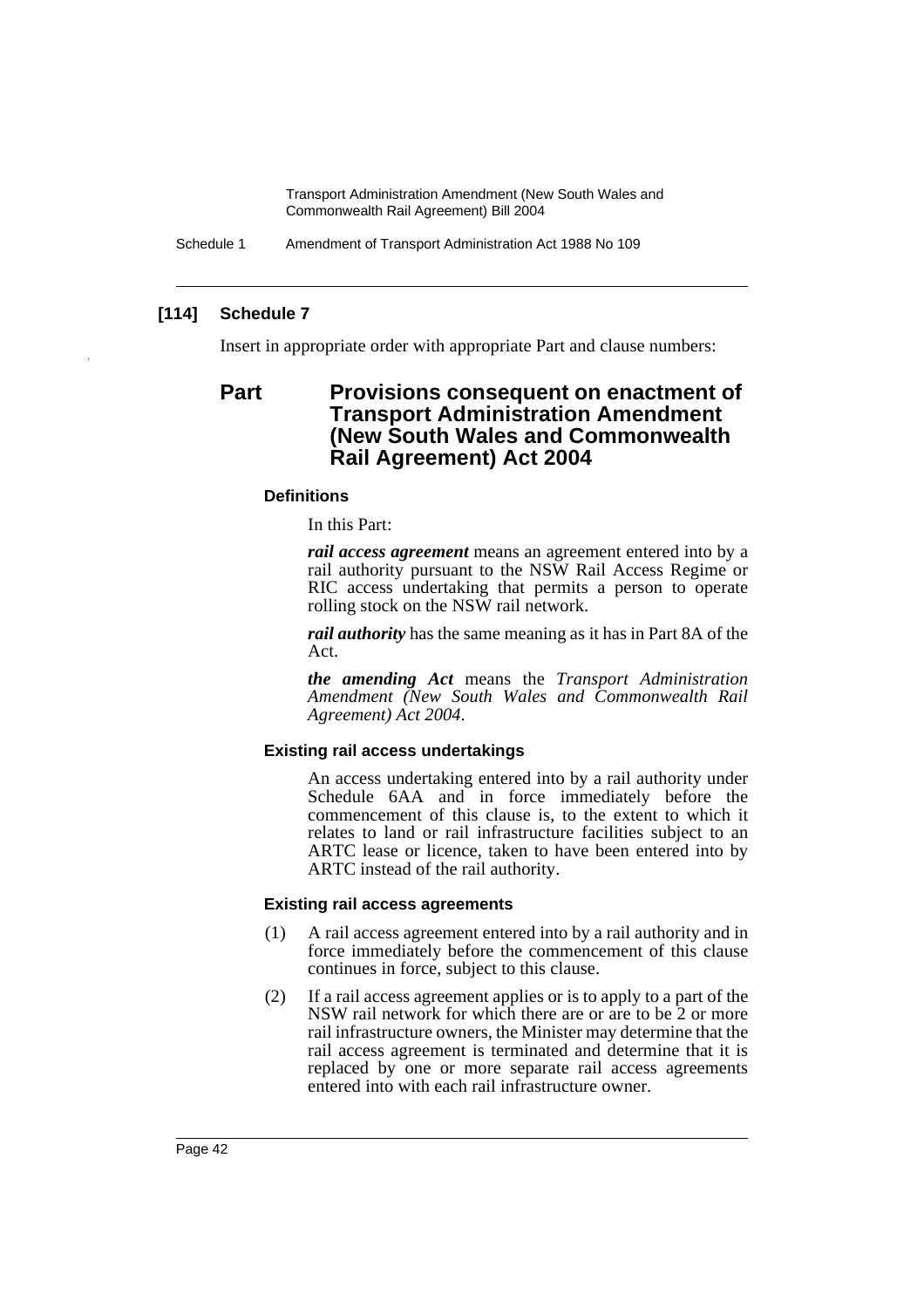Amendment of Transport Administration Act 1988 No 109 Schedule 1

- (3) The Minister may for the purposes of this clause:
	- (a) determine the parties to each separate agreement, and
	- (b) determine the terms of each separate agreement, and
	- (c) determine the date on which each separate agreement takes effect.
- (4) The Minister must give written notice to the parties to a separate agreement of the agreement and its terms not less than 14 days before the separate agreement takes effect.
- (5) A separate agreement under this clause must not substantially change rights or obligations under the previous agreement. This subclause does not prevent a change in parties to agreements.
- (6) The operation of this clause is not to be regarded:
	- (a) as a breach of contract or confidence or otherwise as a civil wrong, or
	- (b) as a breach of any contractual provision prohibiting, restricting or regulating the assignment or transfer of assets, rights or liabilities (within the meaning of Schedule 4), or
	- (c) as giving rise to any remedy by a party to an instrument, or as causing or permitting the termination of any instrument, because of a change in the beneficial or legal ownership of any asset, right or liability.

#### **Disputes relating to terms of rail access agreements**

- (1) A party to a rail access agreement may, not more than 14 days after being notified of a new separate rail access agreement under this Part, give notice in writing to the Independent Pricing and Regulatory Tribunal that the terms of the agreement are not acceptable to it and refer the dispute to the Tribunal under Part 4A of the *Independent Pricing and Regulatory Tribunal Act 1992*.
- (2) Part 4A of the *Independent Pricing and Regulatory Tribunal Act 1992* (other than section 24C) applies to any such dispute in the same way that it applies to a dispute with respect to a public infrastructure access regime.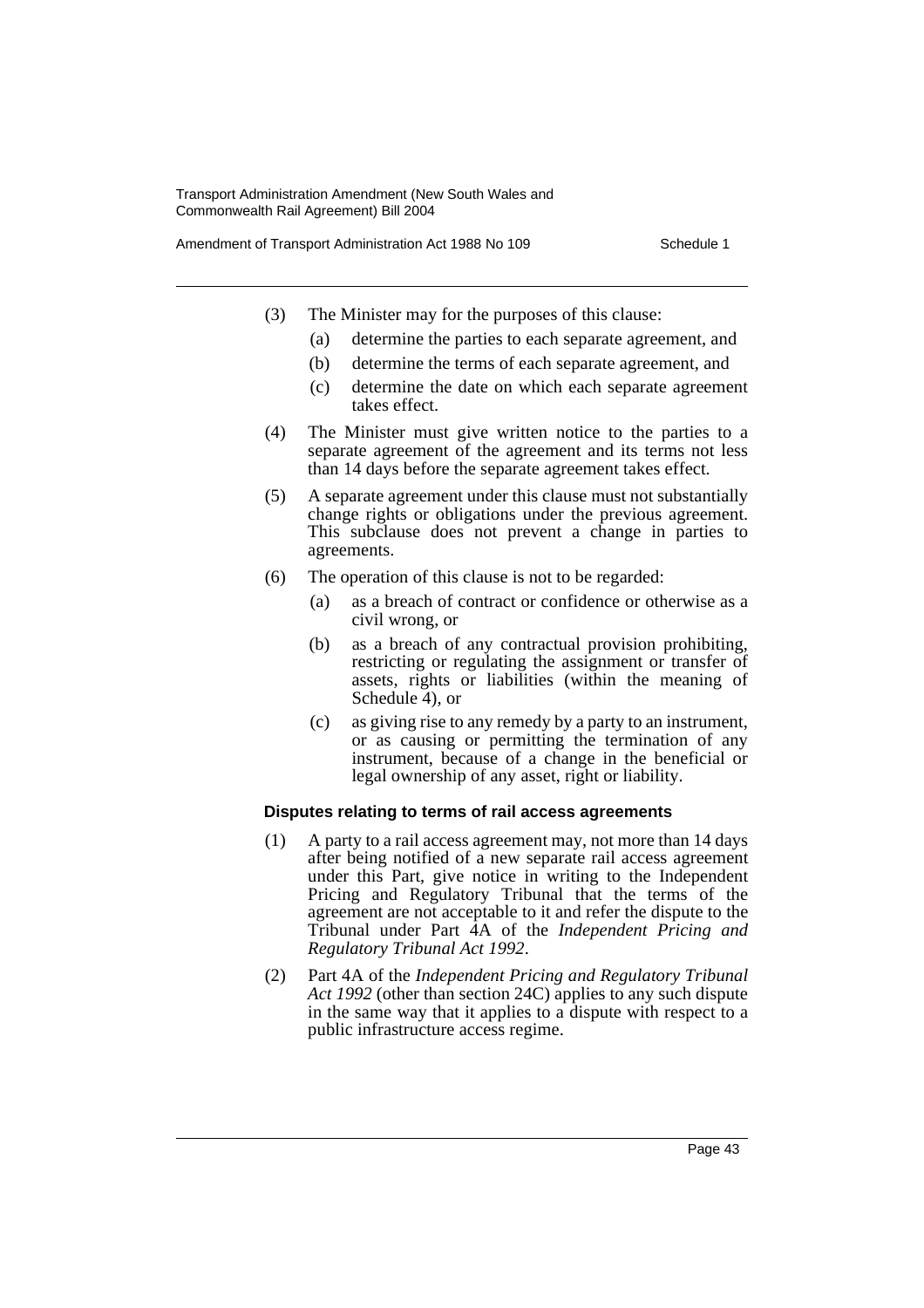Schedule 1 Amendment of Transport Administration Act 1988 No 109

- (3) A dispute may not be referred or dealt with under this clause unless it is a dispute relating to terms of the new separate rail access agreement that are substantially different from those of the agreement it replaces or relating to whether terms of the previous agreement should be adjusted because of the separation.
- (4) To avoid doubt, the terms of an agreement are not substantially different merely because it is replaced by more than one agreement with different parties.
- (5) The arbitrator of the dispute is to determine the dispute by making a written determination.
- (6) The determination may vary the terms of a separate rail access agreement and any such rail access agreement has effect accordingly. The determination may not vary any terms of a separate rail access agreement that are not substantially different from terms contained in the agreement it replaces.
- (7) Nothing in this clause prevents the further amendment of the rail access agreement in accordance with its terms or any other law.

### **Compliance with development legislation**

- (1) This clause applies:
	- (a) to development or an activity carried out before, or being carried out immediately before, the commencement of this clause by a rail authority (with or without development consent or approval under the *Environmental Planning and Assessment Act 1979*), or
	- (b) to any such development or activity that is continued after that commencement and is carried out in substantially the same manner as it was carried out before that commencement,

being development or an activity that is carried out on land subject to an ARTC lease or licence.

(2) The development or activity is taken to comply with any requirements for consents or approvals or any other requirements of the *Environmental Planning and Assessment Act 1979* and any other law relating to the carrying out of the development or activity.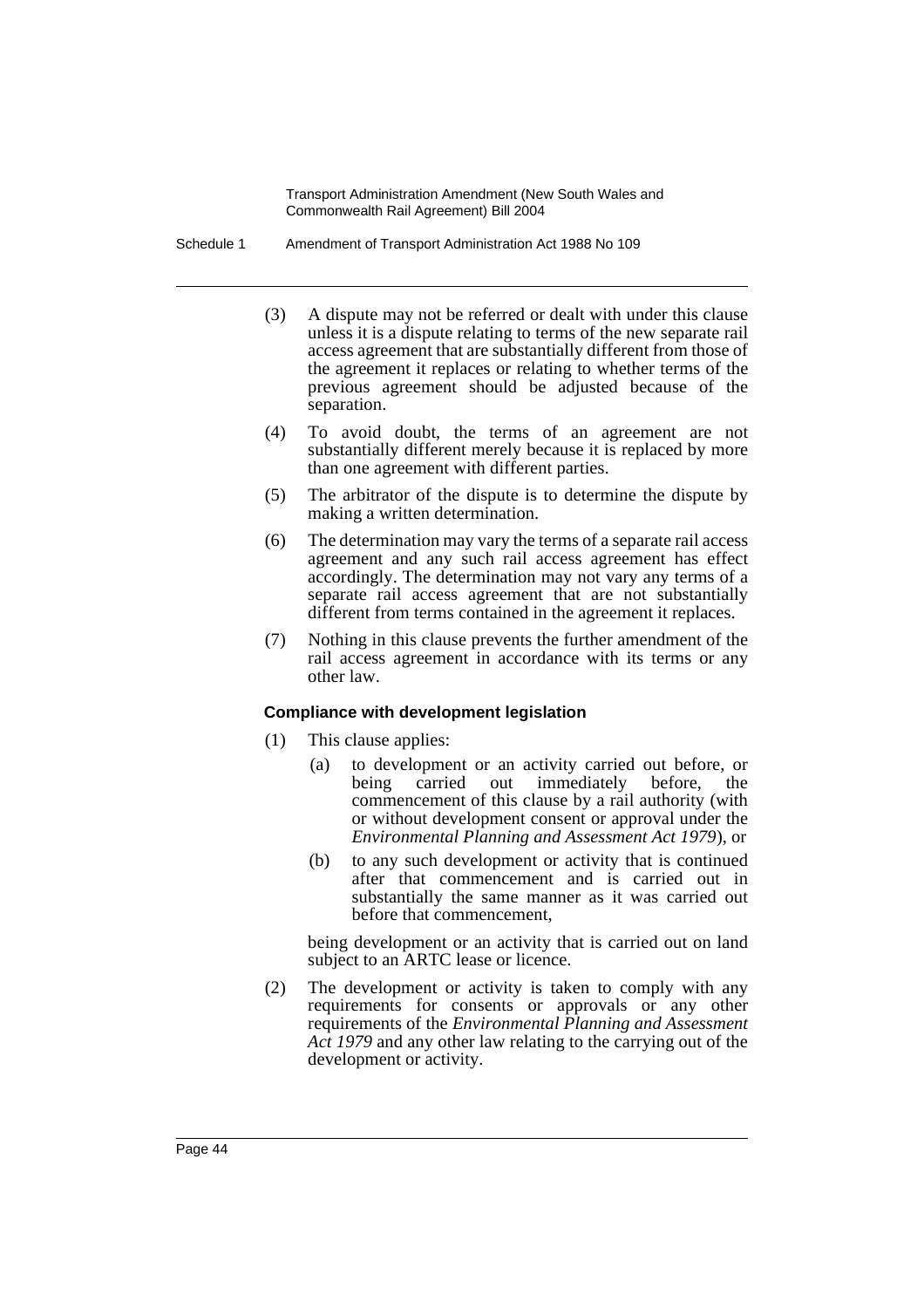Amendment of Transport Administration Act 1988 No 109 Schedule 1

- (3) This clause does not apply to the requirements of this Act, the *Occupational Health and Safety Act 2000*, the *Dangerous Goods Act 1975*, the *Rail Safety Act 2002*, the *Protection of the Environment Operations Act 1997* or any regulation under those Acts or any other Act or law prescribed by the regulations.
- (4) To avoid doubt, nothing in this clause prevents any person from relying on or acting in accordance with a development consent or other approval, or any rights relating to the continuation of an existing use, under the *Environmental Planning and Assessment Act 1979*.
- (5) Words and expressions used in this clause have the same meanings as they have in the *Environmental Planning and Assessment Act 1979*.

#### **Existing applications and approvals under the Environmental Planning and Assessment Act 1979**

- (1) This clause applies to rail infrastructure facilities or other assets subject to an ARTC lease or licence.
- (2) An assessment of a development or an activity, a development application or any other application, under the *Environmental Planning and Assessment Act 1979* relating to rail infrastructure facilities made by or on behalf of a rail authority before the commencement of the ARTC lease or licence (including any related environmental impact statement or other material prepared and lodged by or on behalf of the rail authority), and not finally determined before that commencement, is taken to have been made by or on behalf of ARTC.
- (3) A development consent or an approval granted under the *Environmental Planning and Assessment Act 1979* in relation to a rail infrastructure facility before the commencement of the ARTC lease or licence is taken to have been granted to ARTC.
- (4) This clause is subject to the regulations.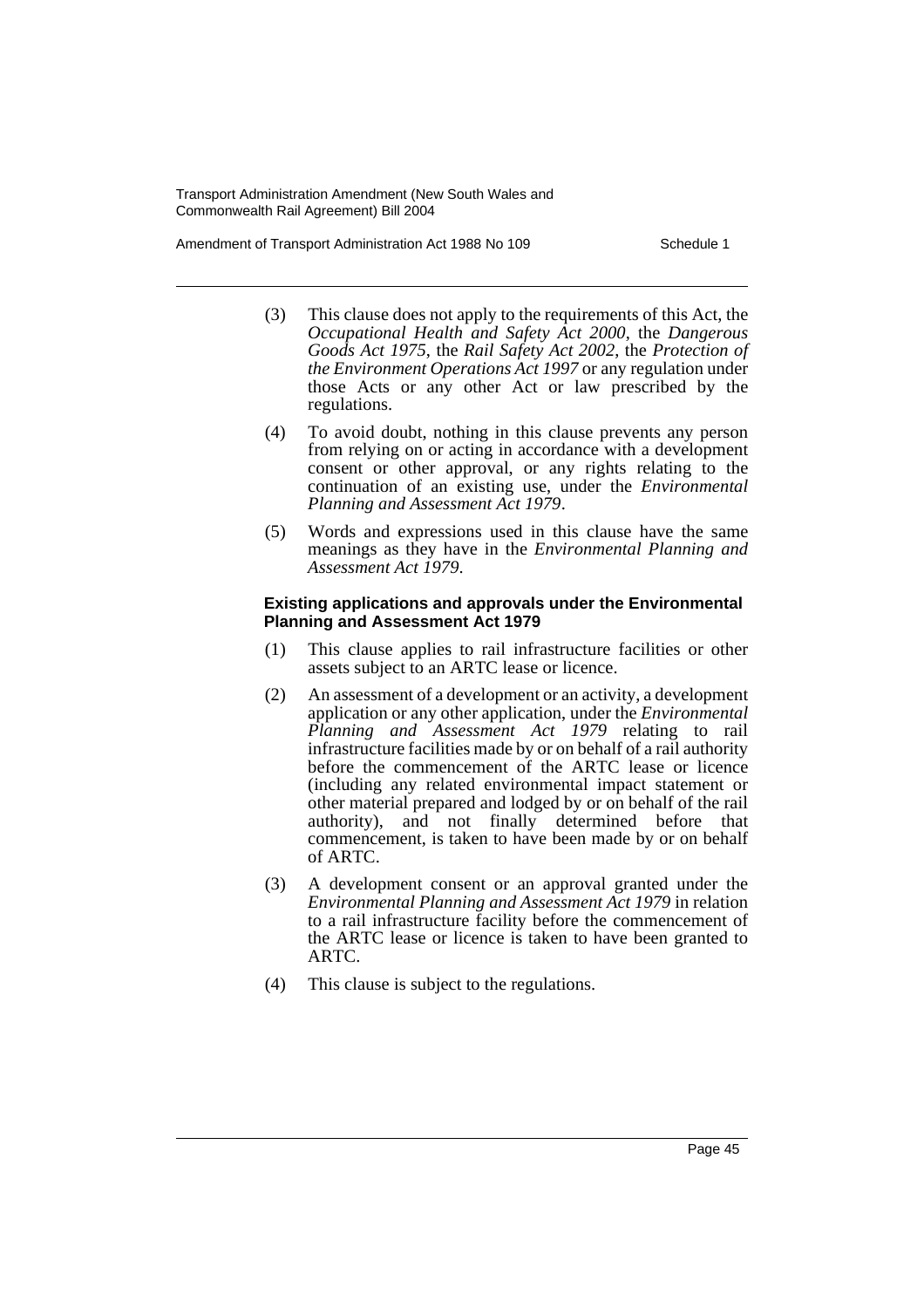Schedule 1 Amendment of Transport Administration Act 1988 No 109

#### **Entitlements of former rail authority employees**

- (1) This section applies to a member of staff of a rail authority (the *new rail employer*) who was, within 30 days before becoming a member of staff of the rail authority, a member of staff of another rail authority (the *former rail employer*).
- (2) Regulations may be made for or with respect to the following matters:
	- (a) providing for service with one or more rail authorities to be taken, for the purpose of accrual of leave and any entitlements, as service with a new rail employer,
	- (b) the payment of leave entitlements on termination of employment with a former rail employer,
	- (c) the preservation and transfer of leave entitlements on employment with a new rail employer,
	- (d) eligibility to apply for vacant positions in rail authorities (other than ARTC), including rights of appeal.
- (3) This clause does not apply to a temporary member of staff of ARTC within the meaning of Division 5 of Part 8A.
- (4) In this clause, *rail authority* includes ARTC.

#### **[115] Schedule 8 State Rail Authority**

Insert after clause 4 (3):

(4) The approval of the Minister is not required under this clause to any ARTC arrangement that the State Rail Authority is authorised to enter into under Part 8A of the Act.

#### **[116] Schedule 8, clause 18A**

Insert after clause 18:

#### **18A RIC may act as agent of SRA**

Rail Infrastructure Corporation may, with the consent of the Minister, act as an agent for the State Rail Authority without obtaining the consent of the State Rail Authority.